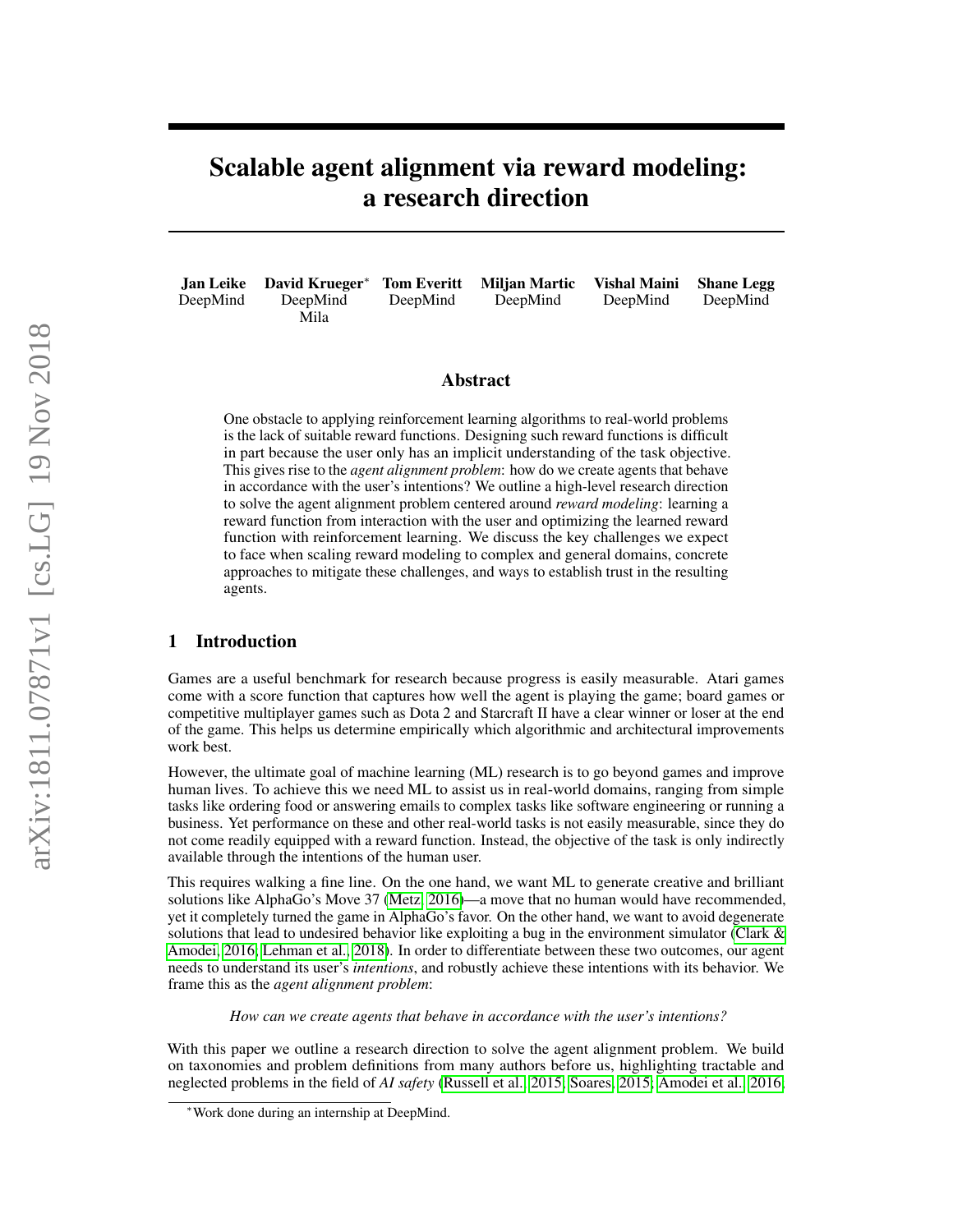<span id="page-1-0"></span>

Figure 1: Schematic illustration of the reward modeling setup: a reward model is trained with user feedback; this reward model provides rewards to an agent trained with RL by interacting with the environment.

[Taylor et al., 2016;](#page-28-1) [Soares & Fallenstein, 2017;](#page-28-2) [Christiano, 2017;](#page-22-0) [Leike et al., 2017;](#page-26-2) [Ortega et al.,](#page-27-1) [2018;](#page-27-1) and others). We coalesce these problems into a coherent picture and explain how solving them can yield a solution to the agent alignment problem.

Alignment via reward modeling. [Section 3](#page-4-0) presents our approach to the agent alignment problem, cast in the reinforcement learning framework [\(Sutton & Barto, 2018\)](#page-28-3). We break the problem into two parts: (1) learning a reward function from the feedback of the user that captures their intentions and (2) training a policy with reinforcement learning to optimize the learned reward function. In other words, we separate learning what to achieve (the 'What?') from learning how to achieve it (the 'How?'). We call this approach *reward modeling*. [Figure 1](#page-1-0) illustrates this setup schematically.

As we scale reward modeling to complex general domains, we expect to encounter a number of challenges [\(Section 4\)](#page-8-0). The severity of these challenges and whether they can be overcome is currently an open research question. Some promising approaches are discussed in [Section 5.](#page-11-0)

Eventually we want to scale reward modeling to domains that are too complex for humans to evaluate directly. To apply reward modeling to these domains we need to boost the user's ability to evaluate outcomes. In [Section 3.2](#page-6-0) we describe how reward modeling can be applied *recursively*: agents trained with reward modeling can assist the user in the evaluation process when training the next agent.

Training aligned agents is our goal, but how do we know when we have achieved it? When deploying agents in the real world, we need to provide evidence that our agents are actually sufficiently aligned, so that users can *trust* them. [Section 6](#page-14-0) discusses five different research avenues that can help increase trust in our agents: design choices, testing, interpretability, formal verification, and theoretical guarantees.

Desiderata. Our solution to the agent alignment problem aims to fulfill the following three properties.

- Scalable. Alignment becomes more important as ML performance increases, and any solution that fails to scale together with our agents can only serve as a stopgap. We desire alignment techniques that continue to work in the long term, i.e. that can scale to agents with superhuman performance in a wide variety of general domains [\(Legg & Hutter, 2007\)](#page-26-3).
- Economical. To defuse incentives for the creation of unaligned agents, training aligned agents should not face drawbacks in cost and performance compared to other approaches to training agents.
- **Pragmatic.** Every field has unsolved problems that remain even after our understanding has matured enough to solve many practical problems. Physicists have not yet managed to unify gravity with the other three elementary forces, but in practice we understand physics well enough to fly to the moon and build GPS satellites. Analogously, we do not intend to sketch a solution to all safety problems. Instead, we aim at a minimal viable product that suffices to achieve agent alignment in practice. Moreover, while reaching 100% trust in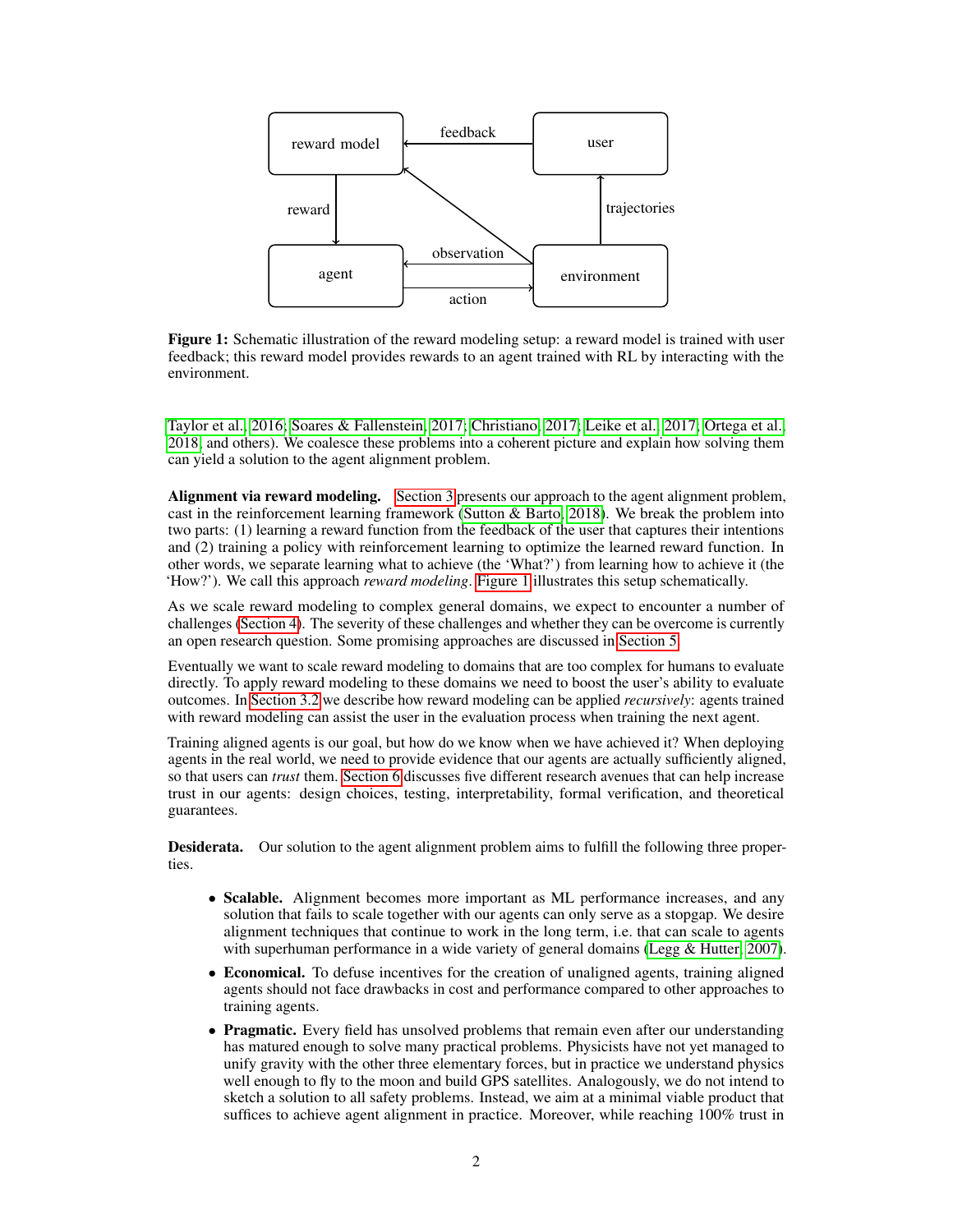our systems is impossible, it is also not necessary: we only need to aim for a level of trust at which we can confidently say that our new systems are more aligned than the current systems [\(Shalev-Shwartz et al., 2017\)](#page-28-4).

Assumptions. Our research direction rests on two assumptions. The first assumption is based on the intuition that learning others' intentions is easy enough that most humans can do it. While doing so involves understanding a lot of inherently fuzzy concepts in order to understand what others want, machine learning has had considerable success at learning estimators for inherently fuzzy concepts (e.g. what visually distinguishes cats and dogs) provided we have enough labeled data [\(LeCun et al., 2015\)](#page-26-4). Thus it seems reasonable to expect that we can also learn estimators that capture whatever fuzzy concepts are necessary for understanding the user's intentions rather than having to formally specify them. Moreover, some user intentions may lack a simple, crisp formalization, and thus may *require* learning a specification.

## Assumption 1 *We can learn user intentions to a sufficiently high accuracy.*

<span id="page-2-1"></span>When phrased in terms of AI safety problems, this assumption states that we can learn to avoid various *specification problems* [\(Leike et al., 2017;](#page-26-2) [Ortega et al., 2018\)](#page-27-1) in practice. In other words, we assume that with enough model capacity and the right training algorithms we can extract the user's intentions from data. Needless to say, there are many problems with current scalable machine learning techniques such as vulnerability to adversarially perturbed inputs [\(Szegedy et al., 2013\)](#page-28-5) and poor performance outside of the training distribution, which are relevant but not contradictory to this claim.

The second assumption rests on the intuition that for many tasks that we care about, it is easier for the user to evaluate an outcome in the environment than it would be to teach behavior directly. If this is true, this means that reward modeling enables the user to train agents to solve tasks they could not solve themselves. Furthermore, this assumption would allow us to bootstrap from simpler tasks to more general tasks when applying reward modeling recursively.

Assumption 2 *For many tasks we want to solve, evaluation of outcomes is easier than producing the correct behavior.*

<span id="page-2-0"></span>The notion of easier we employ here could be understood in terms of amount of labor, effort, or the number of insights required. We could also understand this term analogous to more formal notions of difficulty in computational complexity theory (see e.g. [Arora & Barak, 2009\)](#page-22-1).

There are examples where [Assumption 2](#page-2-0) is not true: for instance, tasks that have a low-dimensional outcome space (such as in the case of yes  $\&$  no questions). However, this assumption is recovered as soon as the user also desires an explanation for the answer since the evaluation of an explanation is typically easier than producing it.

**Disclaimer.** It is important to emphasize that the success of the research direction we describe here is not guaranteed and it should *not* be understood as a plan that, when executed, achieves agent alignment. Instead, it outlines what research questions will inform us whether or not reward modeling is a scalable solution to alignment.

We are *not* considering questions regarding the *preference payload*: whose preferences should the agent be aligned to? How should the preferences of different users be aggregated and traded off against each other [\(Baum, 2017;](#page-22-2) [Prasad, 2018\)](#page-27-2)? When should the agent be disobedient [\(Milli](#page-26-5) [et al., 2017\)](#page-26-5)? We claim that the approach described is agnostic to the ethical paradigm, the user's preferences, and the legal or social framework, provided we can supply enough feedback (though the preference payload might influence the amount of feedback required). These questions are treated as outside of the scope of this paper, despite their obvious importance. Instead, the aim of this document is to discuss the agent alignment problem from a technical perspective in the context of aligning a single agent to a single user.

# <span id="page-2-2"></span>2 The agent alignment problem

The conversation around the alignment problem has a long history going back to science fiction [\(Asi](#page-22-3)[mov, 1942\)](#page-22-3). In a story, [Asimov](#page-22-3) proposes *three laws of robotics* that are meant to align robots to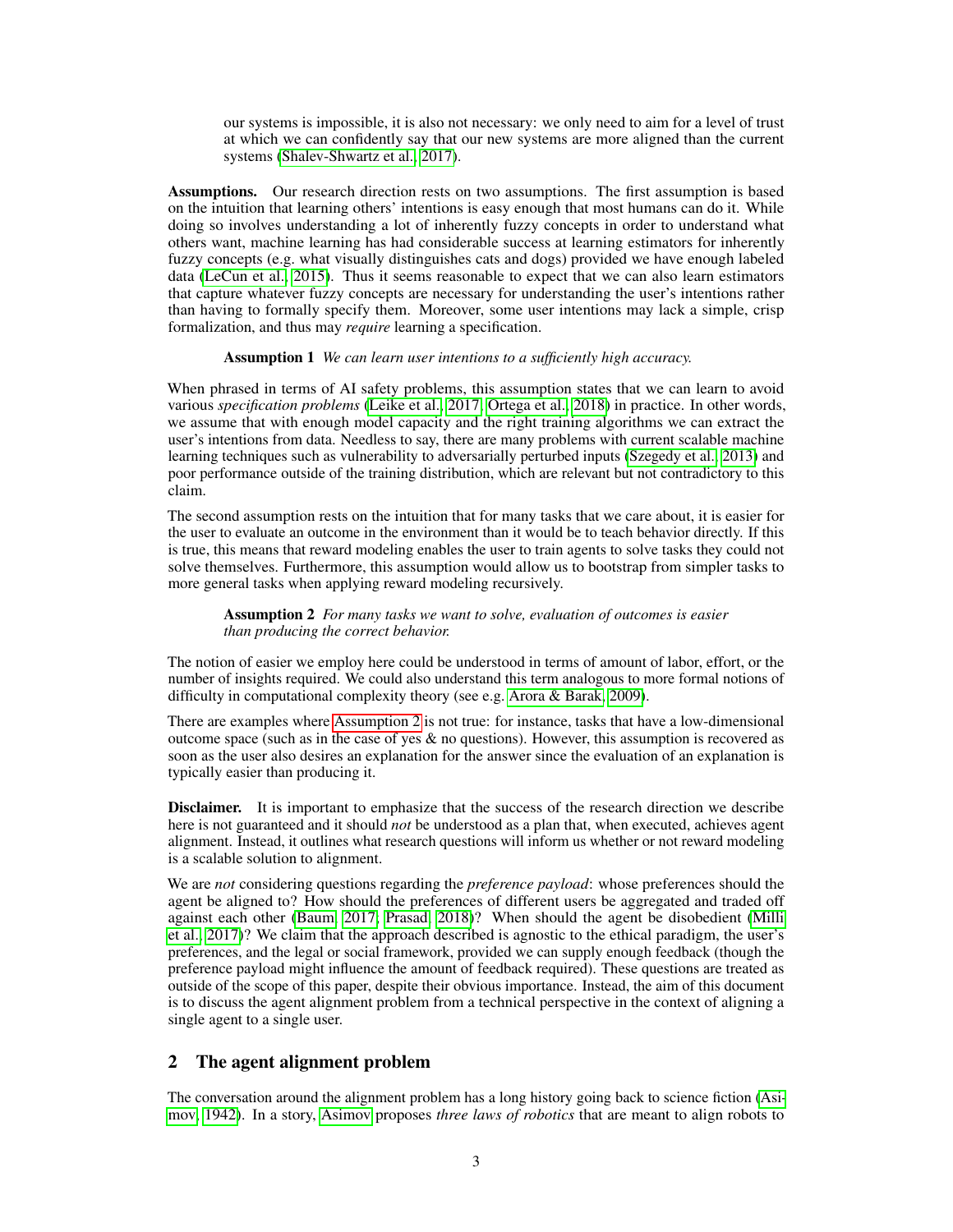their human operators; the story then proceeds to point out flaws in these laws. Since then, the agent alignment problem has been echoed by philosophers [\(Bostrom, 2003,](#page-22-4) [2014;](#page-22-5) [Yudkowsky, 2004\)](#page-29-0) and treated informally by technical authors [\(Wiener, 1960;](#page-29-1) [Etzioni & Weld, 1994;](#page-23-1) [Omohundro, 2008\)](#page-27-3). The first formal treatment of the agent alignment problem is due to [Dewey](#page-23-2) [\(2011\)](#page-23-2) and has since been refined [\(Hadfield-Menell et al., 2016;](#page-24-0) [Everitt & Hutter, 2018\)](#page-23-3).

We frame the agent alignment problem as a sequential decision problem where an *agent* interacts sequentially with an *environment*<sup>[2](#page-3-0)</sup> over a number of (discrete) timesteps. In every timestep, the agent takes an *action* (e.g. a motor movement or a keyboard stroke) and receives an *observation* (e.g. a camera image). The agent's actions are specified by its *policy*, which is a mapping from the current *history* (the sequence of actions taken and observations received so far) to a distribution over the next action. Additionally, the agent can interact with the user via an interaction protocol that allows the user to communicate their intentions to the agent. This interaction protocol is unspecified to retain flexibility. *A solution to the agent alignment problem is a policy producing behavior that is in accordance with the user's intentions* (thus is not determined by the environment alone).

There are many forms of interaction that have been explored in the literature: providing a set of demonstrations of the desired behavior [\(Russell, 1998;](#page-27-4) [Ng & Russell, 2000;](#page-27-5) [Abbeel & Ng, 2004;](#page-21-1) [Argall et al., 2009\)](#page-21-2); providing feedback in the form of scores [\(El Asri et al., 2016\)](#page-23-4), actions [\(Griffith](#page-24-1) [et al., 2013\)](#page-24-1), value [\(Knox & Stone, 2009\)](#page-25-0), advantage [\(MacGlashan et al., 2017\)](#page-26-6), or preferences over trajectories [\(Fürnkranz et al., 2012;](#page-23-5) [Akrour et al., 2012,](#page-21-3) [2014;](#page-21-4) [Wirth et al., 2017\)](#page-29-2); and providing an explicit objective function [\(Hadfield-Menell et al., 2017b\)](#page-24-2).

A special case of interaction is *reinforcement learning* where the user specifies a reward function that provides a scalar *reward* in addition to the observation in every timestep; the agent's objective is to select actions to maximize average or exponentially discounted reward [\(Sutton & Barto, 2018\)](#page-28-3).

#### 2.1 Design specification problems

Solving the agent alignment problem requires solving all design specification problems [\(Leike et al.,](#page-26-2) [2017;](#page-26-2) [Ortega et al., 2018\)](#page-27-1). These are safety problems that occur when the agent's incentives are misaligned with the objectives the user intends the agent to have. Examples for specification problems include the following undesirable incentives (see also [Omohundro, 2008\)](#page-27-3):

- *Off-switch problems* [\(Soares et al., 2015;](#page-28-6) [Orseau & Armstrong, 2016;](#page-27-6) [Hadfield-Menell et al.,](#page-24-3) [2017a\)](#page-24-3): the agent is typically either incentivized to turn itself off or to prevent itself from being turned off.
- *Side-effects* [\(Armstrong & Levinstein, 2017;](#page-21-5) [Zhang et al., 2018b;](#page-29-3) [Krakovna et al., 2018\)](#page-25-1): the agent is not incentivized to reduce effects unrelated to its main objectives, even if those are irreversible or difficult to reverse.
- *Absent supervisor* [\(Leike et al., 2017\)](#page-26-2): the agent is incentivized to find shortcuts and cheat when not under supervision and to disable its monitoring systems.
- *Containment breach* [\(Yampolskiy, 2012;](#page-29-4) [Babcock et al., 2016\)](#page-22-6): the agent might have an incentive to disable or circumvent any containment measures that are intended to limit its operational scope.
- *Creation of subagents* [\(Arbital, 2016\)](#page-21-6): the agent might have an incentive to create other potentially unaligned agents to help it achieve its goals.
- $\bullet$  ...

Misaligned objectives are currently in common usage in machine learning: BLEU score [\(Papineni](#page-27-7) [et al., 2002\)](#page-27-7) is typically used to measure translation accuracy. Inception score [\(Salimans et al., 2016\)](#page-27-8) and the Frechét inception distance [\(Heusel et al., 2017\)](#page-24-4) are used to measure the image quality of generative models. Yet these measures are not *aligned* with our intentions: they are a poor proxy for the actual performance and produce degenerate solutions when optimized directly [\(Barratt & Sharma,](#page-22-7) [2018\)](#page-22-7).

<span id="page-3-0"></span><sup>2</sup> Formally specified by a *partially observable Markov decision process without reward function* (POMDP\R; [Sutton & Barto, 2018\)](#page-28-3).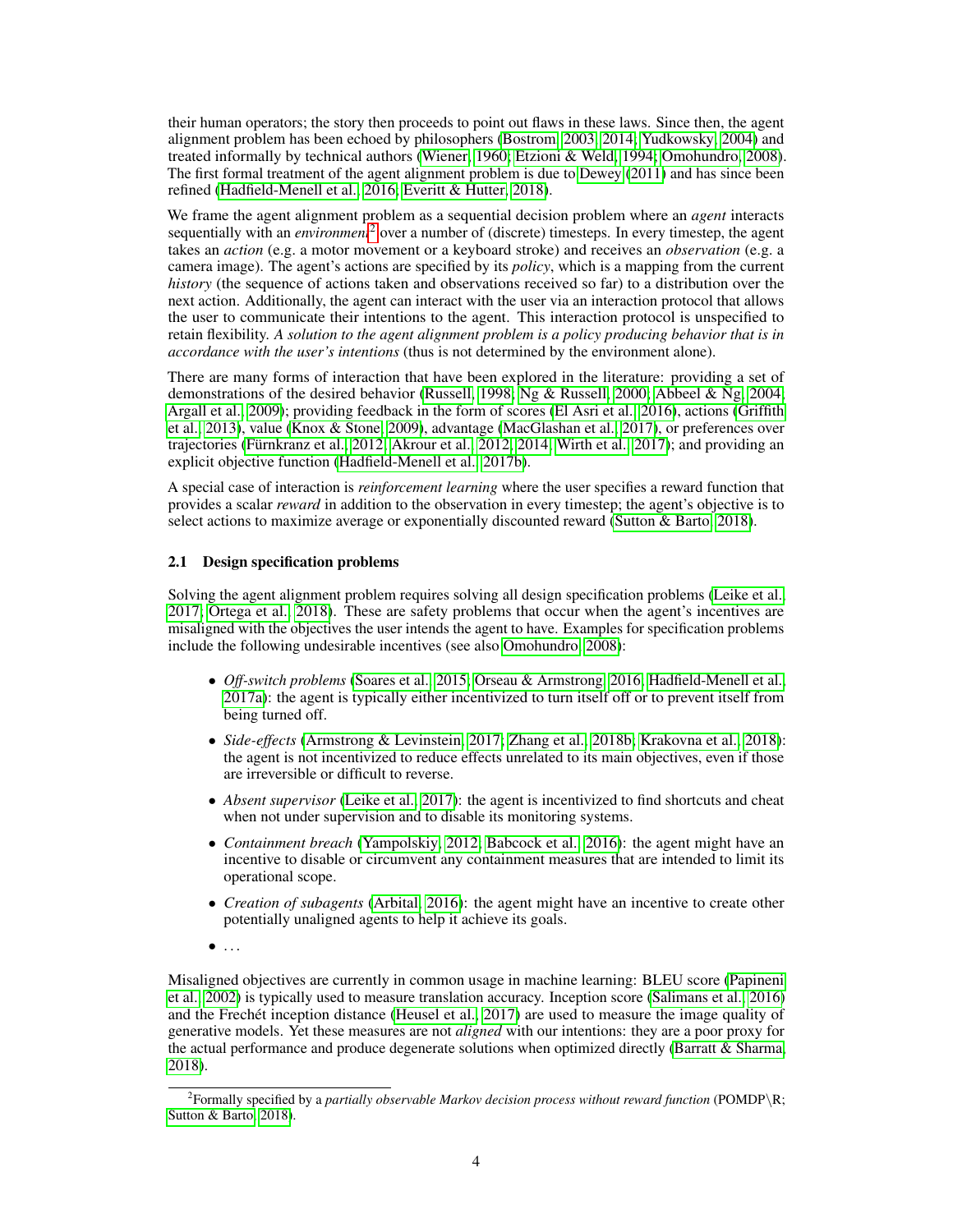#### 2.2 Difficulty of agent alignment

The following two aspects can modulate the difficulty of the alignment problem. In particular, if we want to use ML to solve complex real-world problems, we might need to be able to handle the most difficult combinations of these.

The scope of the task. The difficulty of the agent alignment problem depends on a number of aspects of the task. Some of them make it easier for the agent to produce harmful behavior and others make it more difficult to understand the user's intentions.

- 1. The complexity of the task. The more complex the task, the more details the agent needs to know about the user's intentions.
- 2. The nature and number of actuators in the environment. a single robot arm is more constrained than an agent interacting with the internet through a web browser.
- 3. The opportunities for unacceptable outcomes within the task. For example, when selecting music for the user there are fewer possibilities for causing damage than when cleaning a room.

**The performance of the agent.** When training reinforcement learning (RL) agents, various levers exist to increase or stunt their performance: the choice of algorithms—e.g. A3C [\(Mnih et al., 2016\)](#page-26-7) vs. IMPALA [\(Espeholt et al., 2018\)](#page-23-6)—the number of training steps, the choice of training environments, the model capacity, the planning horizon, the number of Monte Carlo tree search rollouts [\(Silver et al.,](#page-28-7) [2016\)](#page-28-7), etc. The higher the agent's performance, the more likely it could be to produce surprising unintended behavior. On the other hand, higher levels of performance could also lead to more aligned behavior because the agent is more competent at avoiding unsafe states. Therefore different levels of agent performance tolerate different degrees of misalignment, and require different degrees of trust in the system.

# <span id="page-4-0"></span>3 Scaling reward modeling

Modern techniques for training RL agents can be decomposed into algorithmic choices such as Q-learning [\(Watkins & Dayan, 1992\)](#page-29-5) or policy gradient [\(Williams, 1992\)](#page-29-6) and architectural choices for general-purpose function approximators. The currently most successful function approximators are deep neural networks trained with back-propagation [\(Rumelhart et al., 1986\)](#page-27-9). These are low bias and high variance parametric estimators that tend to consume a lot of data and are prone to overfitting, but have a history of scaling well to very high-dimensional problems [\(Krizhevsky et al., 2012;](#page-25-2) [LeCun](#page-26-4) [et al., 2015\)](#page-26-4). For a more detailed introduction to reinforcement learning and deep learning, we refer the reader to [Sutton & Barto](#page-28-3) [\(2018\)](#page-28-3) and [Goodfellow et al.](#page-24-5) [\(2016\)](#page-24-5) respectively.

In recent years the machine learning community has made great strides in designing more and more capable deep reinforcement learning algorithms, both value-based methods derived from Qlearning [\(Mnih et al., 2015\)](#page-26-8) and policy-gradient methods [\(Schulman et al., 2015;](#page-27-10) [Lillicrap et al.,](#page-26-9) [2015\)](#page-26-9). Major improvements have originated from scaling deep RL to a distributed setting across many machines [\(Mnih et al., 2016;](#page-26-7) [Schulman et al., 2017;](#page-27-11) [Barth-Maron et al., 2018;](#page-22-8) [Horgan et al.,](#page-25-3) [2018;](#page-25-3) [Espeholt et al., 2018;](#page-23-6) [Anonymous, 2019a\)](#page-21-7).

The RL paradigm is general enough that we can phrase essentially all economically valuable tasks that can be done on a computer in this paradigm (e.g. interactively with mouse and keyboard). Yet there are still many challenges to be solved in order to make deep RL useful in the real world [\(Stadelmann](#page-28-8) [et al., 2018;](#page-28-8) [Irpan, 2018;](#page-25-4) [Marcus, 2018\)](#page-26-10); in particular, we need algorithms that can learn to perform complex tasks as intended in the absence of a hand-engineered reward function.

In the following sections, we describe our research direction to solving the alignment problem in detail. It is cast in the context of deep reinforcement learning. While this direction relies heavily on the reinforcement learning framework, most challenges and approaches we discuss do not inherently rely on deep neural networks and could be implemented using other scalable function approximators.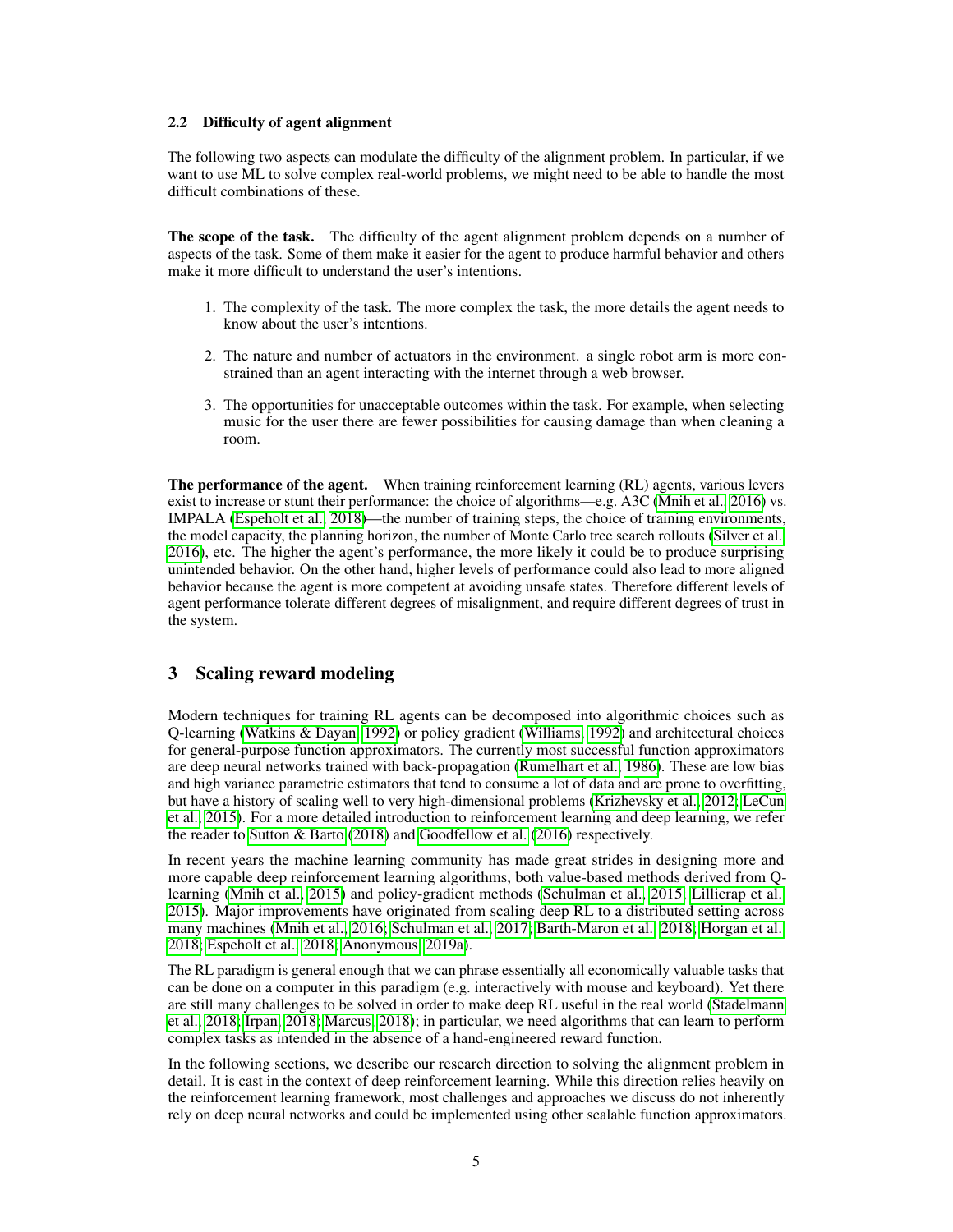#### <span id="page-5-0"></span>3.1 Reward modeling

Our research direction is centered around *reward modeling*. The user trains a *reward model* to learn their intentions by providing feedback. This reward model provides rewards to a reinforcement learning agent that interacts with the environment. Both processes happen concurrently, thus we are training the agent with the user in the loop. [Figure 1](#page-1-0) illustrates the basic setup.

In recent years there has been a growing body of work on prototyping learning from different forms of reward feedback with deep neural networks. This includes trajectory preferences [\(Christiano et al.,](#page-23-7) [2017;](#page-23-7) [Kreutzer et al., 2018\)](#page-25-5), goal state examples [\(Bahdanau et al., 2018\)](#page-22-9), demonstrations [\(Finn et al.,](#page-23-8) [2016;](#page-23-8) [Ho & Ermon, 2016\)](#page-25-6), as well as combinations thereof [\(Tung et al., 2018;](#page-28-9) [Ibarz et al., 2018\)](#page-25-7).

Credit assignment. To perform well on a task requires solving the *credit assignment problem*: how can an outcome be attributed to specific actions taken in the past? For example, which moves on the Go board led to winning the match? Which joystick movements lead to an increase in game score? Depending on the domain and the sparsity of the reward, this problem can be very difficult to solve.

In contrast, reward modeling allows us to shift the burden of solving the credit assignment problem from the user to the agent. This is achieved by using RL algorithms to produce behavior that is judged favorably by the user, who only has to evaluate outcomes. If [Assumption 2](#page-2-0) is true, then teaching a reward function is easier than performing the task itself.

Several feedback protocols, such as demonstrations and value/advantage feedback, require the user to know how to produce approximately optimal behavior on the task. This is limiting because it puts the burden of solving the credit assignment problem onto the user. In these cases, following the user-induced behavior typically does not lead to strongly superhuman performance. In contrast, reward modeling is also compatible with the user providing hints about the optimal behavior. If the user has some insight into the credit assignment problem, they could use *reward shaping* [\(Ng et al.,](#page-27-12) [1999\)](#page-27-12) to teach a reward function that is shaped in the direction of this behavior.

Advantages of reward modeling. Learning a reward function separately from the agent's policy allows us to disentangle the agent's objective from its behavior. If we understand the reward function, we know what the agent is optimizing for; in particular, we know whether its intentions are aligned with the user's intentions. This has three advantages that could help make reward modeling economical:

- 1. The user does not have to provide feedback on every interaction between agent and environment, as would be the case if we trained a policy from user feedback directly. Since deep RL algorithms tend to be very sample-inefficient (e.g. taking weeks of real-time to learn to play an Atari game), providing feedback on every interaction is usually not practical.
- 2. We can distinguish between alignment of the policy and alignment of the reward model [\(Ibarz](#page-25-7) [et al., 2018\)](#page-25-7).
- 3. We can leverage progress on deep RL agents by plugging a more capable agent into our reward modeling setup.
- 4. The user does not need to solve the credit assignment problem.

Design specification problems. The ambition of reward modeling is to solve *all* design specification problems: all we need to do is equip the agent with the 'correct' reward function—a reward function that does not include the undesired incentives listed above or punishes any behavior that results from them. The design specification problems above are fuzzy human-understandable concepts and stem from an intuitive understanding of what the user would not want the agent to do. Our approach rests on [Assumption 1,](#page-2-1) that we should be able to teach these concepts to our agents; if we can provide the right data and the reward model generalizes correctly, then we should be able to learn this 'correct' reward function to a sufficiently high accuracy. Consequently the design specification problems should disappear. In this sense reward modeling is meant to be a one-stop solution for this entire class of safety problems.

To justify this ambition, consider this simple existence proof: let  $H$  be the set of histories that correspond to aligned behavior that avoids all the specification problems listed above. If the set  $H$ is not empty, then there exists a reward function r such that any corresponding optimal policy  $\pi_r^*$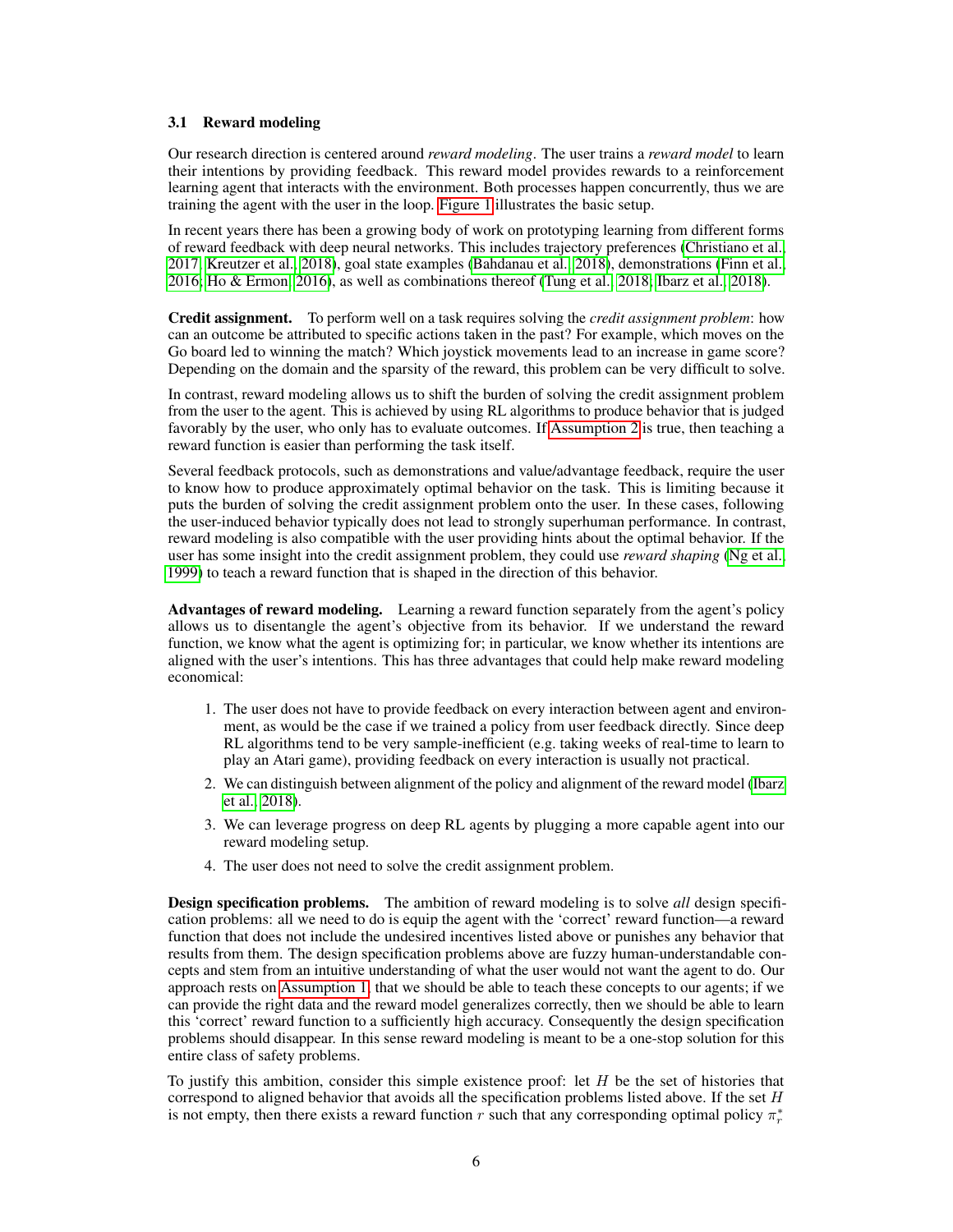<span id="page-6-1"></span>

**Figure 2:** *Recursive reward modeling*: agent  $A_{k-1}$  interacts with the user to assist in evaluation process for training reward model and agent  $A_k$ . Recursively applied, this allows the user to train agents in increasingly complex domains in which they could not evaluate outcomes themselves.

produces behavior from  $H$  with probability 1. A trivial example of such a reward function  $r$  rewards the agent every few steps if and only if its history is an element of the set  $H$ . In theory we could thus pick this reward function  $r$  to train our RL agent. However, in practice we also need to take into account whether our reward model has enough capacity to represent  $r$ , whether  $r$  can be learned from a reasonable amount of data (given the inductive biases of our model), whether the reward model generalizes correctly, and whether the resulting behavior of the RL agent produces behavior that is close enough to H. We discuss these challenges in [Section 4.](#page-8-0)

Learning to understand user feedback. Humans generally do poorly at training RL agents by providing scalar rewards directly; often they teach a shaped reward function and provide rewards that depend on the agent's policy [\(Thomaz & Breazeal, 2008;](#page-28-10) [MacGlashan et al., 2017\)](#page-26-6). Which form or combination of feedback works well for which domain is currently an open research question. In the longer term we should design algorithms that learn to adapt to the way humans provide feedback. However, this presents a bootstrapping problem: how do we train an algorithm that learns to interpret feedback, if it itself does not already know how to interpret feedback? We need to expand our feedback 'language' for communicating intentions to reward models, starting with well-established forms of feedback (such as preference labels and demonstrations) and leveraging our existing feedback 'vocabulary' at every step. The recursive application of reward modeling presented in the following section is one way to approach this.

#### <span id="page-6-0"></span>3.2 Recursive reward modeling

In some tasks it is difficult for human users to directly evaluate outcomes. There are a number of possible reasons: the domain might be extremely technical (e.g. x86 machine code), highly complex (e.g. a corporate network or a folded protein), very high-dimensional (e.g. the internal activations of a neural network), have delayed effects (e.g. introduction of a new gene into an existing ecosystem), or be otherwise unfamiliar to humans. These tasks cannot be solved with reward modeling by unaided humans [\(Christiano et al., 2018\)](#page-23-9).

In order to scale reward modeling to these tasks, we need to boost the user's ability to provide feedback. This section describes one potential solution that we call *recursive reward modeling*: leveraging agents trained with reward modeling on simpler tasks in more narrow domains in order to train a more capable agent in a more general domain.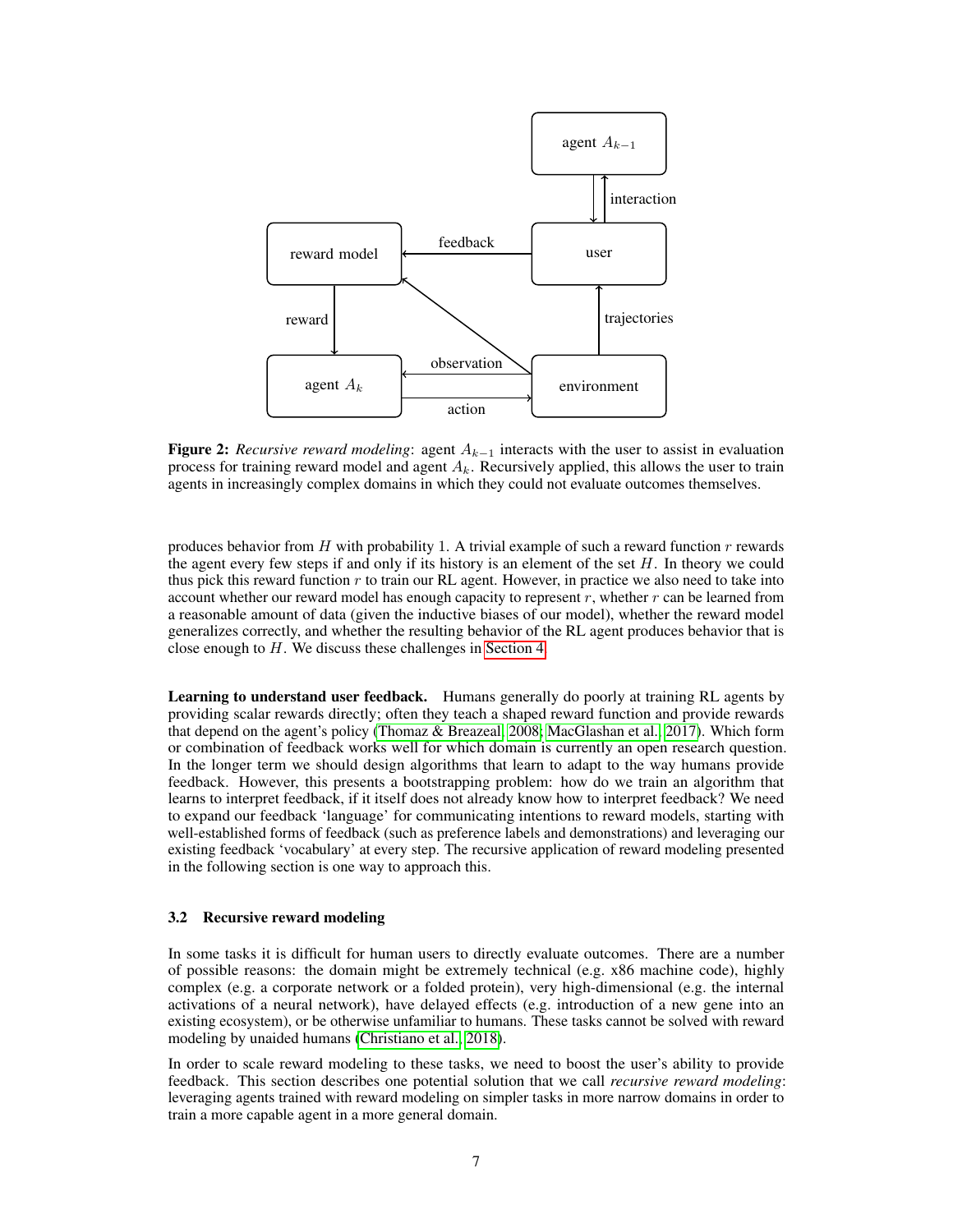**Setup.** Imagine repeating the following procedure. In step 1, we train agent  $A_1$  with reward modeling from user feedback as described in the previous section. In step k we use the agent  $A_{k-1}$  to assist the user in evaluating outcomes when training agent  $A_k$ . This assistance can take various forms: providing relevant auxiliary information, summarizing large quantities of data, interpreting agent  $A_k$ 's internals, solving sub-problems that the user has carved off, and so on. With this assistance the user is then able provide feedback to train the next agent  $A_k$  (see [Figure 2\)](#page-6-1). Note that the task agent  $A_{k-1}$  is trained to solve, assisting in the evaluation of outcomes on the task of  $A_k$ , is different from the task that  $A_k$  is trained to solve.

While this kind of sequential training is conceptually clearer, in practice it might make more sense to train all of these agents jointly to ensure that they are being trained on the right distribution. Moreover, all of these agents may share model parameters or even be copies of the same agent instantiated as different players in an adversarial game.

Examples. As an example, consider the hypothetical *fantasy author task*: we want to train an agent A to write a fantasy novel. Providing a reward signal to this agent is very difficult and expensive, because the user would have to read the entire novel and assess its quality. To aid this evaluation process, the user is assisted by an agent that provides auxiliary input: extracting a summary of the plotline, checking spelling and grammar, summarizing character development, assessing the flow of the prose, and so on. Each of these tasks is strictly simpler than writing a novel because they focus on only one aspect of the book and require producing substantially less text (e.g. in contrast to novel authorship, this evaluation assistance could be done by most educated humans). The tasks this assistant agent performs are in turn trained with reward modeling.

Another example is the *academic researcher task*: we want to train an agent to perform a series of experiments and write a research paper. To evaluate this research paper, we train another agent to review that the experiments were performed correctly, the paper is clear and well-written, interesting, novel, and accurately reflects the experimental results. While writing a stellar paper requires a lot of domain expertise, brilliance, and hard work, assessing the quality of a research result is often much easier and routinely done by a large network of peer reviewers.

Recursive reward modeling is also somewhat analogous to human organizations. Imagine a company in which every manager only needs to evaluate the performance of their reports, increasing and decreasing their salary accordingly. This evaluation is being assisted by other teams in the organization. The managers in turn get evaluated on the performance of their team. This scheme proceeds up to the CEO who provides instructions to the managers reporting to them. In this analogy, the user plugs into every part of the hierarchy: teaching individual employees how to perform their job, teaching managers how to evaluate their reports, and providing instructions to the CEO. If every employee of this company is very competent at their job, the whole company can scale to solve very complex and difficult problems that no human alone could solve or even evaluate on short timescales.

**Discussion.** In order for this recursive training procedure to scale, the task of agent  $A_{k-1}$  needs to be a simpler task in a more narrow domain compared to the task of agent  $A_k$ . If evaluating outcomes is easier than producing behavior [\(Assumption 2\)](#page-2-0), then recursive reward modeling would build up a hierarchy of agents that become increasingly more capable and can perform increasingly general tasks. As such, recursive reward modeling can be thought of as an instance of *iterated amplification* [\(Christiano et al., 2018\)](#page-23-9) with reward modeling instead of supervised learning or imitation learning.

As k increases, the user plays a smaller and smaller part of the overall workload of this evaluation process and relies more and more on the assistance of other agents. In essence, the user's feedback is becoming increasingly leveraged. We can imagine the user's contribution to be on an increasingly higher levels of abstraction or to be increasingly coarse-grained. Thus the user is leaving more and more details 'to be filled in' by automated systems once they are confident that the automated systems can perform these tasks competently, i.e. once the user *trusts* these systems.

How should the user decompose task evaluation? They need to assign evaluation assistance tasks that are simpler to the previous agent, and combine the result into an aggregated evaluation. This decomposition needs to be exhaustive: if we neglect to assess one aspect of the task outcome, then the new agent  $A_k$  might optimize it in an arbitrary (i.e. undesirable) direction. This is another problem that we hope to solve with recursive reward modeling: We can have an agent  $A_2$  propose a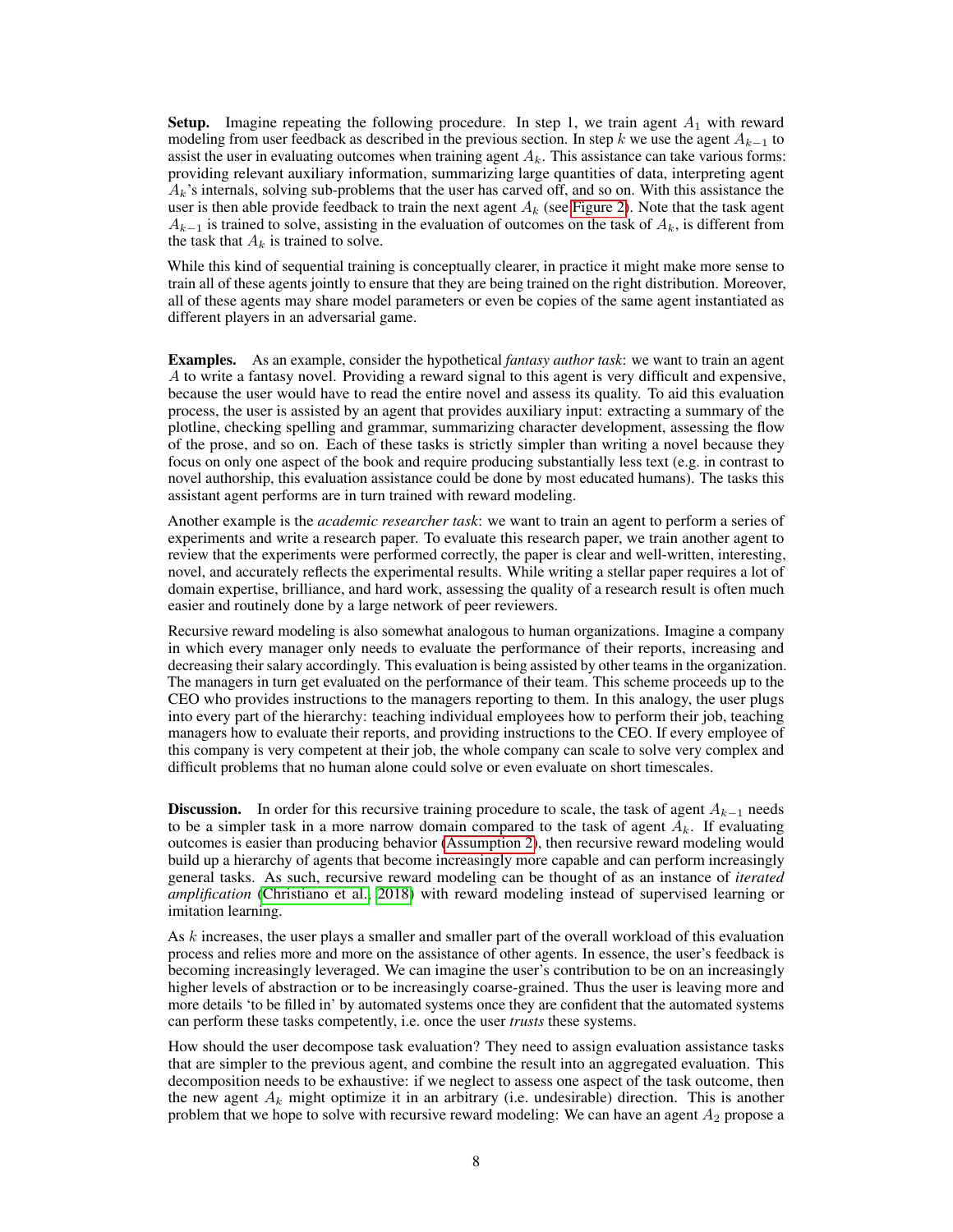decomposition of the task evaluation and have another agent  $A_1$  critique it by suggesting aspects the decomposition is omitting. Alternatively, the feedback for the decomposition proposal could also be based on downstream real-world outcomes.

An important open question is whether errors accumulate: do the mistakes of the more narrow agent  $A_{k-1}$  lead to larger mistakes in the training of agent  $A_k$ ? Or can we set up the training process to be self-correcting such that smaller mistakes get dampened (e.g. using ensembles of agents, training agents to actively look for and counteract these mistakes, etc.)? If error accumulation can be bounded and reward modeling yields aligned agents, then the hierarchy of agents trained with recursive reward modeling can be argued to be aligned analogously to proving a statement about natural numbers by induction.

Analogy to complexity theory. In the reward modeling setup the agent proposes a behavior that is evaluated by the user. This is conceptually analogous to solving existentially quantified first-order logic formulas such as  $\exists x \cdot \varphi(x)$ . The agent proposes a behavior x and the user evaluates the quality of this behavior. For simplicity of this analogy, let us assume that the user's evaluation is binary so that it can be captured by the predicate  $\varphi$ .

With recursive reward modeling we can solve tasks that are analogous to more complicated first-order logic formulas that involve alternating quantifiers. For example,  $\exists x \forall y \ldots \varphi(x, y)$  corresponds to the next level of the recursion: agent  $A_2$  proposes a behavior x and agent  $A_1$  responds with an assisting behavior y. The user then evaluates the assistance y with respect to x (training agent  $A_1$ ) and the outcome x with help of the assistance y (training agent  $A_2$ ). At recursion depth k increases, we can target problems that involve  $k$  alternating quantifiers.

When using polynomially bounded quantifiers and a formula  $\varphi$  that can be evaluated in polynomial time, reward modeling is analogous to solving NP-complete problems: a nondeterministic execution (analogous to the agent) proposes a solution which can be 'evaluated' for correctness in deterministic polynomial time (by the user).

For example, finding a round trip in a given graph that visits every vertex exactly once (the Hamiltonian cycle problem) is NP-complete [\(Karp, 1972\)](#page-25-8): it can take exponential time in the worst case with known algorithms to find a cycle, but given a cycle it can be verified quickly that every vertex is visited exactly once.

This analogy to complexity theory, first introduced by [Irving et al.](#page-25-9) [\(2018\)](#page-25-9), provides two important insights:

- 1. It is widely believed that the complexity classes P and NP are not equal, which supports [Assumption 2](#page-2-0) that for a lot of relevant problems evaluation is easier than producing solutions.
- 2. Basically every formal statement that mathematicians care about can be written as a firstorder logic statement with a finite number of alternating quantifiers. This suggests that recursive reward modeling can cover a very general space of tasks.

# <span id="page-8-0"></span>4 Challenges

The success of reward modeling relies heavily on the quality of the reward model. If the reward model only captures most aspects of the objective but not all of it, this can lead the agent to find undesirable degenerate solutions [\(Amodei et al., 2016;](#page-21-0) [Lehman et al., 2018;](#page-26-1) [Ibarz et al., 2018\)](#page-25-7). In other words, the agent's behavior depends on the reward model in a way that is potentially very fragile.

Scaling reward modeling to harder and more complex tasks gives rise to a number of other challenges as well: is the amount of feedback required to learn the correct reward function affordable? Can we learn a reward function that is robust to a shift in the state distribution? Can we prevent the agent from finding loopholes in the reward model? How do we prevent unacceptable outcomes before they occur? And even if the reward model is correct, how can we train the agent to robustly produce behavior incentivized by the reward model?

Each of these challenges can potentially prevent us from scaling reward modeling. In the rest of this section, we elaborate on these challenges in more detail. We do not claim that this list of challenges is exhaustive, but hopefully it includes the most important ones. [Section 5](#page-11-0) discusses concrete approaches to mitigating these challenges; see [Figure 3](#page-9-0) for an overview. *The goal of the research direction*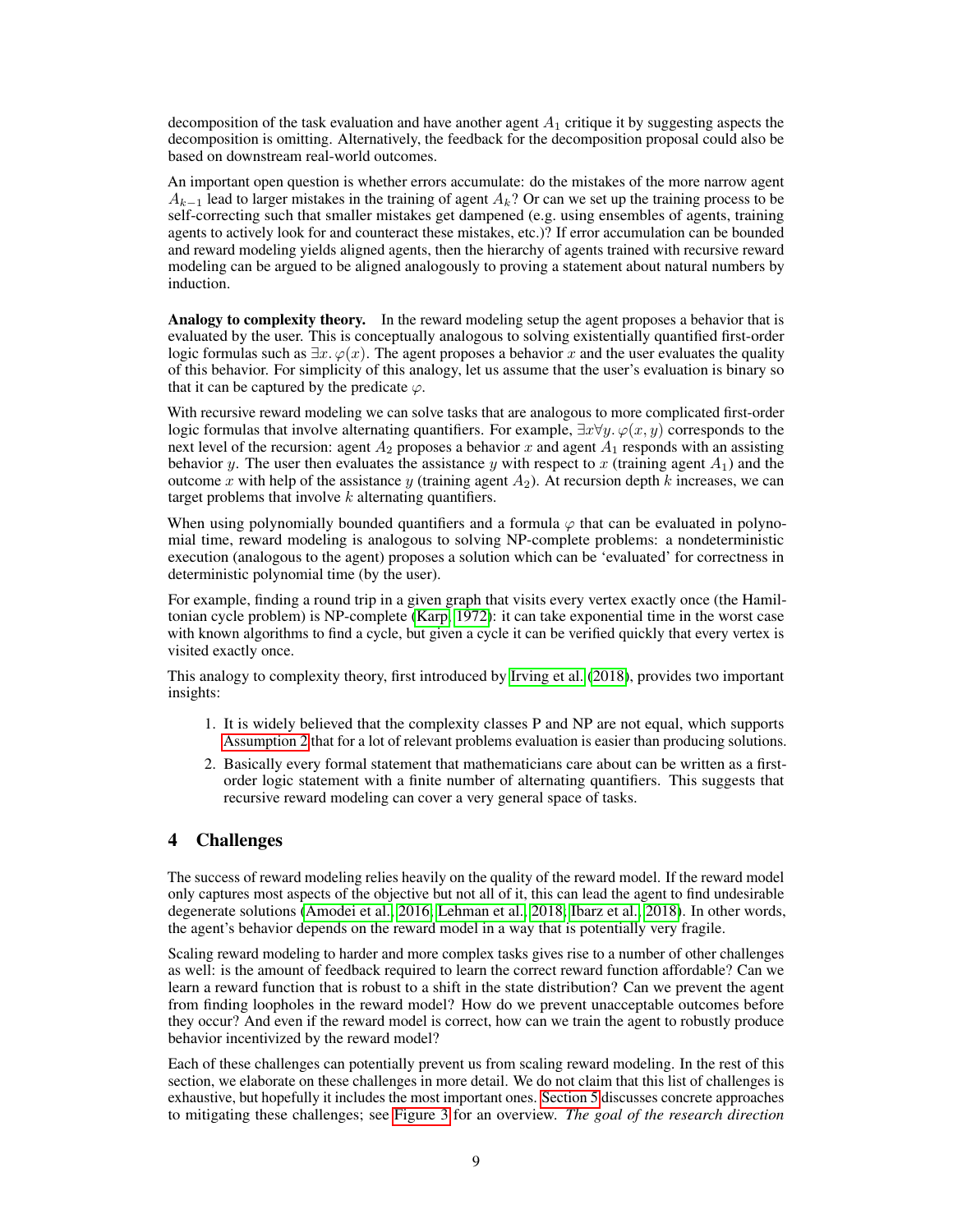<span id="page-9-0"></span>

|   |                                                                                                             | <b>Approaches</b>        |         |
|---|-------------------------------------------------------------------------------------------------------------|--------------------------|---------|
|   |                                                                                                             | online feedback          | 1, 2, 3 |
|   | <b>Challenges</b>                                                                                           | off-policy feedback      | 3, 4    |
|   | Amount of feedback<br>Feedback distribution<br>Reward hacking<br>Unacceptable outcomes<br>Reward-result gap | leveraging existing data |         |
|   |                                                                                                             | hierarchical feedback    |         |
|   |                                                                                                             | natural language         | 1, 2    |
| 4 |                                                                                                             | model-based RL           | 3, 4    |
|   |                                                                                                             | side-constraints         | 3, 4    |
|   |                                                                                                             | adversarial training     | 3, 4, 5 |
|   |                                                                                                             | uncertainty estimates    | 1, 2, 5 |
|   |                                                                                                             | inductive bias           | 1, 2, 5 |

Figure 3: Challenges when scaling reward modeling and the approaches we discuss to address them. The rightmost column lists which challenge each approach is meant to address.

*we advocate is to investigate these approaches in order to understand whether and how they can overcome these challenges.*

#### 4.1 Amount of feedback

In the limit of infinite data from the right distribution, we can learn the correct reward function with enough model capacity (in the extreme case using a lookup table). However, a crucial question is whether we can attain sufficient accuracy of the reward model with an amount of data that we can produce or label within a realistic budget. Ultimately this is a question of how well generalization works on the state distribution: the better our models generalize, the more we can squeeze out of the data we have.

It is possible that the agent alignment problem is actually easier for agents that have learned to be effective at sufficiently broad real world tasks if doing so requires learning high-level concepts that are highly related to user intentions that we want to teach (e.g. theory of mind, cooperation, fairness, self-models, etc.). If this is true, then the amount of effort to communicate an aligned reward function relative to these concepts could be much smaller than learning them from scratch.

On the other hand, agents which do not share human inductive biases may solve tasks in surprising or undesirable ways, as the existence of adversarial examples [\(Szegedy et al., 2013\)](#page-28-5) demonstrates. This suggests that aligning an agent may require more than just a large quantity of labeled data; we may also need to provide our models with the the right inductive bias.

#### <span id="page-9-1"></span>4.2 Feedback distribution

Machine learning models typically only provide meaningful predictions on inputs that come from the same distribution that they were trained on. However, we would like a reward model that is accurate *off-policy*, on states the agent has never visited. This is crucial (1) to encourage the agent to explore positive value trajectories it has not visited and (2) to discourage the agent from exploring negative value trajectories that are undesirable.

This problem is called *distributional shift* or *dataset shift* [\(Candela et al., 2009\)](#page-22-10). This distributional shift problem also applies to the agent's policy model; a change in the observation distribution could make the policy output useless. However, this problem is more severe for the reward model and in some cases the policy can be recovered with finetuning if the reward model is still intact [\(Bahdanau](#page-22-9) [et al., 2018\)](#page-22-9).

It is unclear what a principled solution to this problem would be. In the absence of such a solution we could rely on out-of-distribution detection to be able to defer to a human operator or widening the training distribution to encompass all relevant cases [\(Tobin et al., 2017\)](#page-28-11).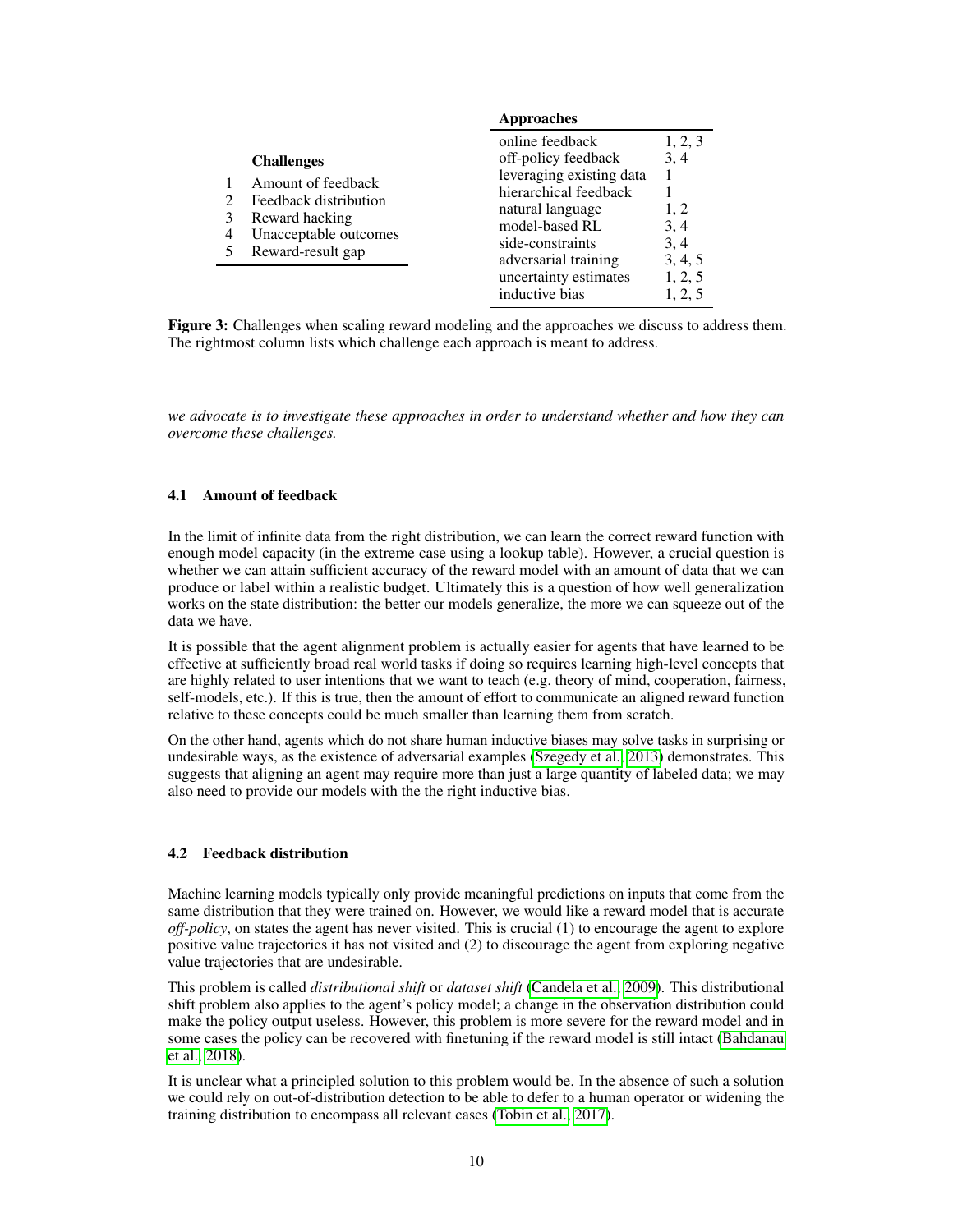<span id="page-10-1"></span>

Figure 4: An example of gaming the reward model in Atari games. The fully trained reward model from the best seed is frozen and used to train an new agent from scratch. The plot shows the average true episode return according to the Atari reward (black) and average episode return according to the frozen reward model (green) during training. Over time the agent learns to exploit the reward model: the *perceived* performance (according to the reward model) increases, while the actual performance (according to the game score) plummets. Reproduced from [Ibarz et al.](#page-25-7) [\(2018\)](#page-25-7).

#### <span id="page-10-2"></span>4.3 Reward hacking

Reward hacking<sup>[3](#page-10-0)</sup> is an effect that lets the agent get more reward than intended by exploiting loopholes in the process determining the reward [\(Amodei et al., 2016;](#page-21-0) [Everitt et al., 2017\)](#page-23-10). This problem is difficult because these loopholes have to be delineated from desired creative solutions like AlphaGo's move 37 [\(Metz, 2016\)](#page-26-0).

Sources of undesired loopholes are *reward gaming* [\(Leike et al., 2017\)](#page-26-2) where the agent exploits some misspecification in the reward function, and *reward tampering* [\(Everitt & Hutter, 2018\)](#page-23-3) where the agent interferes with the process computing the reward.

Reward gaming Opportunities for reward gaming arise when the reward function incorrectly provides high reward to some undesired behavior [\(Clark & Amodei, 2016;](#page-23-0) [Lehman et al., 2018\)](#page-26-1); see [Figure 4](#page-10-1) for a concrete example. One potential source for reward gaming is the reward model's vulnerability to adversarial inputs [\(Szegedy et al., 2013\)](#page-28-5). If the environment is complex enough, the agent might figure out how to specifically craft these adversarially perturbed inputs in order to trick the reward model into providing higher reward than the user intends. Unlike in most work on generating adversarial examples [\(Goodfellow et al., 2015;](#page-24-6) [Huang et al., 2017\)](#page-25-10), the agent would not necessarily be free to synthesize any possible input to the reward model, but would need to find a way to realize adversarial observation sequences in its environment.

Reward gaming problems are in principle solvable by improving the reward model. Whether this means that reward gaming problems can also be overcome in practice is arguably one of the biggest open questions and possibly the greatest weakness of reward modeling. Yet there are a few examples from the literature indicating that reward gaming can be avoided in practice. Reinforcement learning from a learned reward function has been successful in gridworlds [\(Bahdanau et al., 2018\)](#page-22-9), Atari games [\(Christiano et al., 2017;](#page-23-7) [Ibarz et al., 2018\)](#page-25-7), and continuous motor control tasks [\(Ho & Ermon,](#page-25-6) [2016;](#page-25-6) [Christiano et al., 2017\)](#page-23-7).

Reward tampering Reward tampering problems can be categorized according to what part of the reward process is being interfered with [\(Everitt & Hutter, 2018\)](#page-23-3). Crucial components of the reward process that the agent might interfere with include the feedback for the reward model [\(Armstrong,](#page-21-8) [2015;](#page-21-8) [Everitt & Hutter, 2018\)](#page-23-3), the observation the reward model uses to determine the current reward [\(Ring & Orseau, 2011\)](#page-27-13), the code that implements the reward model, and the machine register holding the reward signal.

For example, Super Mario World allows the agent to execute arbitrary code from inside the game [\(Mas](#page-26-11)[terjun, 2014\)](#page-26-11), theoretically allowing an agent to directly program a higher score for itself. Existing examples of tampering like this one are somewhat contrived and this may or may not be a problem in practice depending how carefully we follow good software design principles (e.g. to avoid buffer overflows).

<span id="page-10-0"></span> $3$ Reward hacking has also been called reward corruption by [Everitt et al.](#page-23-10) [\(2017\)](#page-23-10).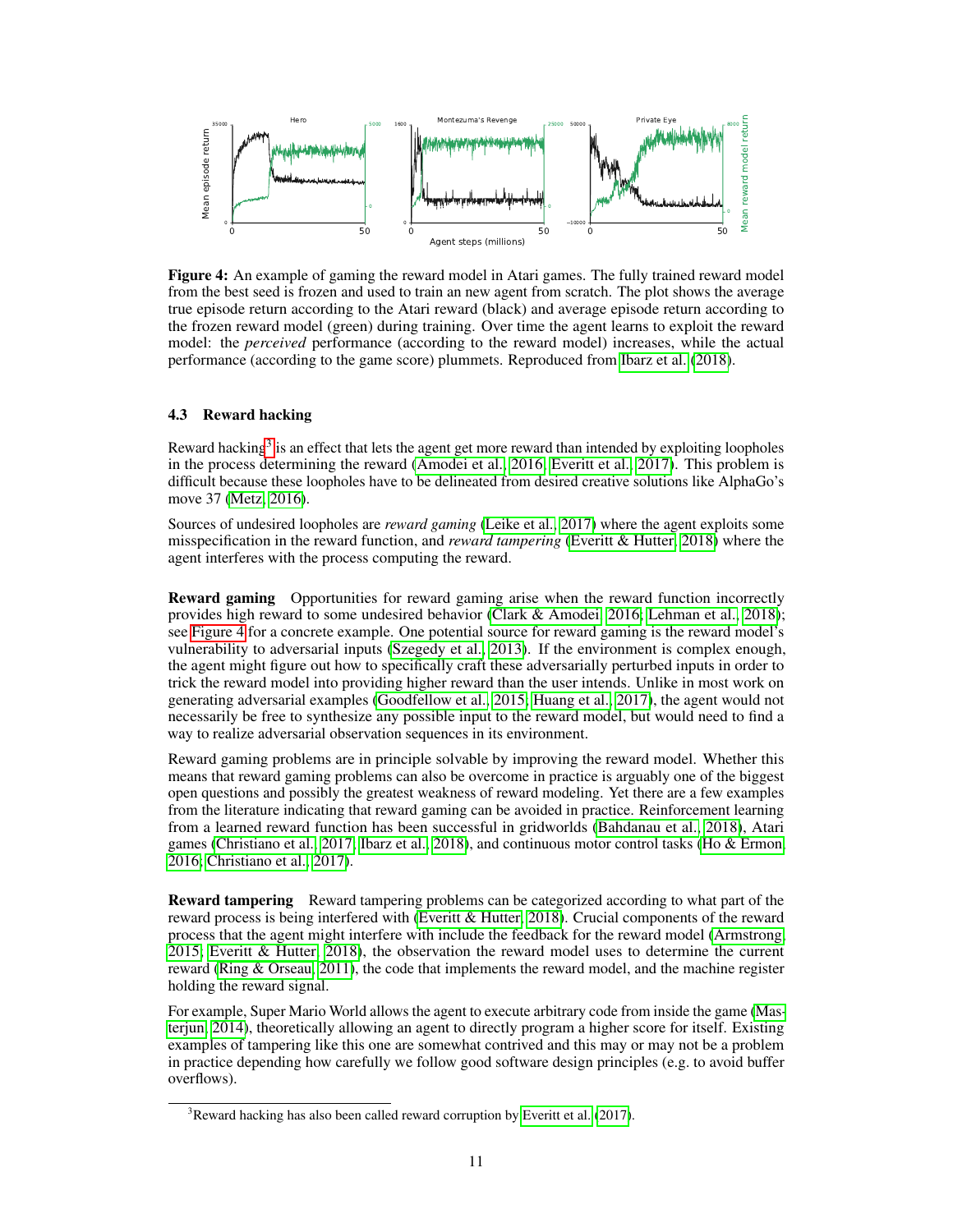In contrast to reward gaming discussed above, reward tampering bypasses or changes the reward model. This might require a different set of solutions; rather than increasing the accuracy of the reward model, we might have to strengthen the integrity of the software and hardware of the reward model, as well as the feedback training it.

# <span id="page-11-1"></span>4.4 Unacceptable outcomes

Currently, most research in deep reinforcement learning is done in simulation where unacceptable outcomes do not exist; in the worst case the simulation program can be terminated and restarted from an initial state. However, when training a reinforcement learning agent on any real-world task, there are many outcomes that are so costly that the agent needs to avoid them altogether. For example, there are emails that a personal assistant should never write; a physical robot could take actions that break its own hardware or injure a nearby human; a cooking robot may use poisonous ingredients; and so on.

Avoiding unacceptable outcomes has two difficult aspects. First, for complex tasks there are always parts of the environment that are unknown and the agent needs to explore them safely [\(García](#page-24-7) [& Fernández, 2015\)](#page-24-7). Importantly, the agent needs to learn about unsafe states without visiting them. Second, the agent needs to react robustly to perturbations that may cause it to produce unacceptable outcomes unintentionally [\(Ortega et al., 2018\)](#page-27-1) such as distributional changes and adversarial inputs [\(Szegedy et al., 2013;](#page-28-5) [Huang et al., 2017\)](#page-25-10).

# 4.5 Reward-result gap

The reward-result gap is exhibited by a difference between the reward model and the reward function that is recovered with perfect inverse reinforcement learning (Ng  $\&$  Russell, 2000) from the agent's policy (the reward function the agent *seems* to be optimizing). Even if we supply the agent with a correctly aligned reward function, the resulting behavior might still be unaligned because the agent may fail to converge to an optimal policy: even provably Bayes-optimal agents may fail to converge to the optimal policy due to a lack of exploration [\(Orseau, 2013;](#page-27-14) [Leike & Hutter, 2015\)](#page-26-12).

Reasons for the reward-result gap are plentiful: rewards might be too sparse, poorly shaped, or of the wrong order of magnitude; training may stall prematurely due to bad hyperparameter settings; the agent may explore insufficiently or produce unintended behavior during its learning process; the agent may face various *robustness problems* [\(Leike et al., 2017;](#page-26-2) [Ortega et al., 2018\)](#page-27-1) such as an externally caused change in the state space distribution or face inputs crafted by an adversary [\(Huang](#page-25-10) [et al., 2017\)](#page-25-10). Depending on the nature of the reward-result gap, the reward model might need to be tailored to the agent's specific shortcomings (e.g. be shaped away from unsafe states) rather than just purely capturing the human's intentions.

# <span id="page-11-0"></span>5 Approaches

This section discusses a number of approaches that collectively may help to mitigate the problems discussed in [Section 4.](#page-8-0) These approaches should be thought of as directions to explore; more research is needed to figure out whether they are fruitful.

# <span id="page-11-2"></span>5.1 Online feedback

Preliminary experiments show failure modes when the reward model is not trained *online*, i.e. in parallel with the agent [\(Christiano et al., 2017;](#page-23-7) [Ibarz et al., 2018\)](#page-25-7). In these cases the agent learns to exploit reward models that are frozen. Because there is no additional user feedback, loopholes in the reward model that the agent discovers cannot be corrected.

If we provide the agent with reward feedback online, we get a tighter feedback loop between the user's feedback and the agent's behavior. This allows the reward model to be adapted to the state distribution the agent is visiting, mitigating some distributional shift problems. Moreover, with online feedback the user can spot attempts to hack the reward model and correct them accordingly. Ideally, we would like the agent to share some responsibility for determining when feedback is needed, for instance based on uncertainty estimates [\(Section 5.9\)](#page-14-1), since otherwise providing relevant feedback in a timely manner could be prohibitively expensive.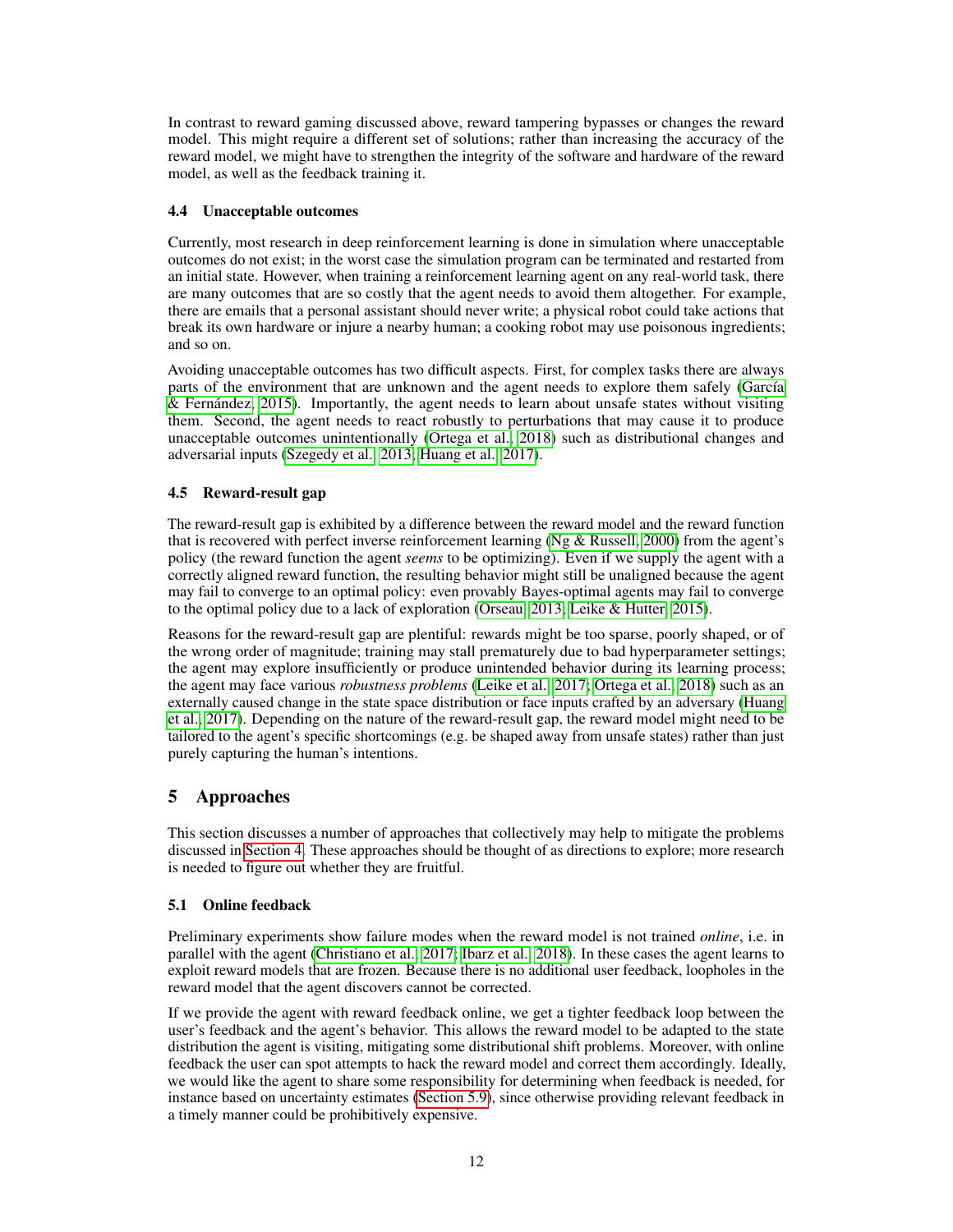# <span id="page-12-1"></span>5.2 Off-policy feedback

When training the agent with feedback on its behavior, this feedback is only reactive, based on outcomes that have already occurred. To prevent unacceptable outcomes and reward hacking, we need to be able to communicate that certain outcomes are undesirable *before they occur*. This requires the reward model to be accurate *off-policy*, i.e. on states the agent has never visited [\(Everitt et al.,](#page-23-10) [2017\)](#page-23-10). If off-policy feedback is used in conjunction with model-based RL [\(Section 5.6\)](#page-13-0), the agent can successfully avoid unsafe behavior that has never occurred.

The user could proactively provide off-policy feedback in anticipation of potential pitfalls [\(Abel](#page-21-9) [et al., 2017\)](#page-21-9). Off-policy feedback could be elicited by using a generative model of the environment to create hypothetical scenarios of counterfactual events. However, generative modelling of states the agent has never visited might be very difficult because of the incurred distributional shift; the resulting videos might miss important details or be incomprehensible to humans altogether. Therefore it might be more feasible to provide off-policy feedback on an abstract level, for example using natural language [\(Yeh et al., 2018\)](#page-29-7). This is analogous to how humans can learn about bad outcomes through story-telling and imagination [\(Riedl & Harrison, 2016\)](#page-27-15).

# 5.3 Leveraging existing data

A large volume of human-created video data and prose is already readily available. Most of this data currently does not have high-quality text annotations and thus cannot be directly used as reward labels. Nevertheless, it contains a lot of useful information about human intentions [\(Riedl & Harrison, 2016\)](#page-27-15). There are at least two approaches to leverage this existing data: using unsupervised learning (such as unsupervised pretraining or third-person imitation learning; [Stadie et al., 2017\)](#page-28-12) or by manually annotating it. $4$ 

# 5.4 Hierarchical feedback

The same arguments that support hierarchical RL [\(Dayan & Hinton, 1993;](#page-23-11) [Sutton et al., 1999;](#page-28-13) [Vezhnevets et al., 2017\)](#page-29-8) also encourage having a hierarchical decomposition of the reward model. This would allow the user to provide both low-level and high-level feedback. Both hierarchical RL and hierarchical reward models should be quite natural to combine: if the temporal hierarchies between agent and reward model align, then at each level of the hierarchy the reward model can train the corresponding level of the agent. This might help bypass some very difficult long-term credit assignment problems.

For example, recall the fantasy author task from [Section 3.2.](#page-6-0) The low-level feedback would include spelling, fluency, and tone of language while high-level feedback could target plot and character development that cannot be provided on a paragraph level.

# 5.5 Natural language

Since we want agents to be able to pursue and achieve a wide variety of goals in the same environment and be able to specify them in a way that is natural to humans, we could model the reward function as conditioned on natural language instructions [\(Bahdanau et al., 2018\)](#page-22-9). These natural language instructions can be viewed as human-readable task labels. Moreover, they provide a separate privileged channel that should be easier to protect and harder to spoof than any instructions that are received through the observation channel.

In addition to providing task labels, we could also make natural language a more central part of the agent's architecture and training procedure. This has a number of advantages.

1. Natural language is a natural form of feedback for humans. If we can learn to translate natural language utterances into the rigid format required for the data set the reward model is trained on, this would allow users to give feedback much more efficiently.

<span id="page-12-0"></span><sup>4</sup> For example, the total length of all movies on the Internet Movie Database longer than 40min is about 500,000 hours [\(Peter, 2014\)](#page-27-16). Assuming a 10x overhead and \$10 per hour, this data would cost ca. \$50 million to annotate.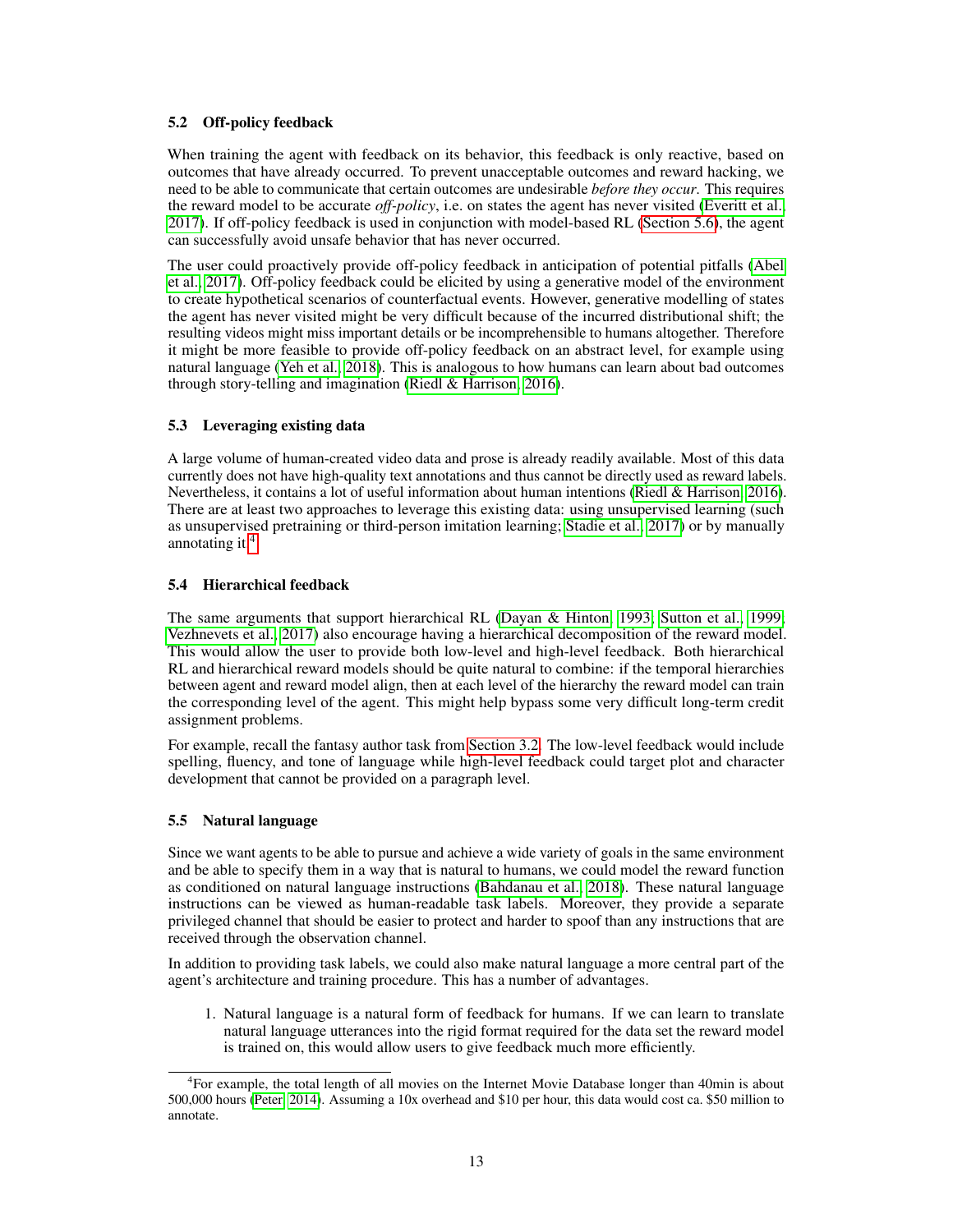- 2. Natural language has the potential to achieve better generalization if the latent space is represented using language [\(Andreas et al., 2018\)](#page-21-10) and possibly generalize in a way that is more predictable to humans. This might also help to mitigate distributional problems for the reward model [\(Section 4.2\)](#page-9-1): if the training distribution is reasonably dense in the space of natural language paragraphs, this might make out-of-distribution inputs very rare.
- 3. Natural language might lead to substantially better interpretability. Especially for abstract high-level concepts, natural language might be much better suited than visual interpretability techniques [\(Olah et al., 2018\)](#page-27-17). However, by default the reward model's representations might not correspond neatly with short natural language expressions and will probably need to be trained particularly for this target (without producing rationalizations).

## <span id="page-13-0"></span>5.6 Model-based RL

A *model-based* RL agent learns an explicit model of the environment which it can use with a planning algorithm such as Monte Carlo tree search [\(Abramson, 1987;](#page-21-11) [Kocsis & Szepesvári, 2006\)](#page-25-11). If we are training a model-based agent, the reward model can be part of the search process at planning time. This allows the agent to use *off-policy* reward estimates, estimated for actions it never actually takes, provided that the reward model is accurate off-policy [\(Section 5.2\)](#page-12-1). This has a number of advantages:

- 1. The agent can avoid unacceptable outcomes [\(Section 4.4\)](#page-11-1) by discovering them during planning.
- 2. The agent's model could be used to solicit feedback from the user for outcomes that have not yet occured.
- 3. The agent can adapt to changes in the reward model more quickly because it can backup these changes to value estimates using the model without interaction with the environment.
- 4. Model-based approaches enable principled solutions to the reward tampering problem [\(Sec](#page-10-2)[tion 4.3\)](#page-10-2) by evaluating future outcomes with the current reward model during planning [\(Everitt, 2018,](#page-23-12) Part II). Agents that plan this way have no incentive to change their reward functions [\(Schmidhuber, 2007;](#page-27-18) [Omohundro, 2008\)](#page-27-3), nor manipulate the register holding the reward signal [\(Everitt, 2018,](#page-23-12) Sec. 6.3).

## 5.7 Side-constraints

In addition to learning a reward function, we could also learn side-constraints for low-level or highlevel actions (*options*; [Sutton et al., 1999\)](#page-28-13) to prevent unacceptable outcomes. Blocking actions can be more effective than discouraging them with large negative reward since negative rewards could be compensated by larger rewards later (such as in the case of reward hacking). This problem could be amplified by errors in the agent's model of the world.

The same techniques described here for training a reward model should apply to train a model that estimates side-constraints and blocks low-level actions [\(Saunders et al., 2018\)](#page-27-19) or enforces constraints during policy updates [\(Achiam et al., 2017\)](#page-21-12). The main downside of this technique is that it puts additional burden on the human because they have to understand which actions can lead to unacceptable outcomes. Depending on the domain, this might require the human to be assisted by other agents. These agents could in turn be trained using recursive reward modeling [\(Section 3.2\)](#page-6-0).

## 5.8 Adversarial training

To mitigate the effect of adversarially crafted inputs to neural networks [\(Szegedy et al., 2013\)](#page-28-5), so far the empirically most effective strategy has been *adversarial training*: training the model explicitly on adversarially perturbed inputs [\(Madry et al., 2017;](#page-26-13) [Uesato et al., 2018;](#page-28-14) [Athalye et al., 2018\)](#page-22-11).

However, it is unclear how to define adversarial perturbation rigorously in a general way [\(Brown](#page-22-12) [et al., 2018;](#page-22-12) [Gilmer et al., 2018\)](#page-24-8). To cover more general cases, we could train agents to explicitly discover weaknesses in the reward model and opportunities for reward hacking as well as the minimal perturbation that leads to an unacceptable outcome [\(Anonymous, 2019c\)](#page-21-13). This is analogous to *red teams*, teams whose objective is to find attack strategies (e.g. security vulnerabilities) that an adversary might use [\(Mulvaney, 2012\)](#page-26-14).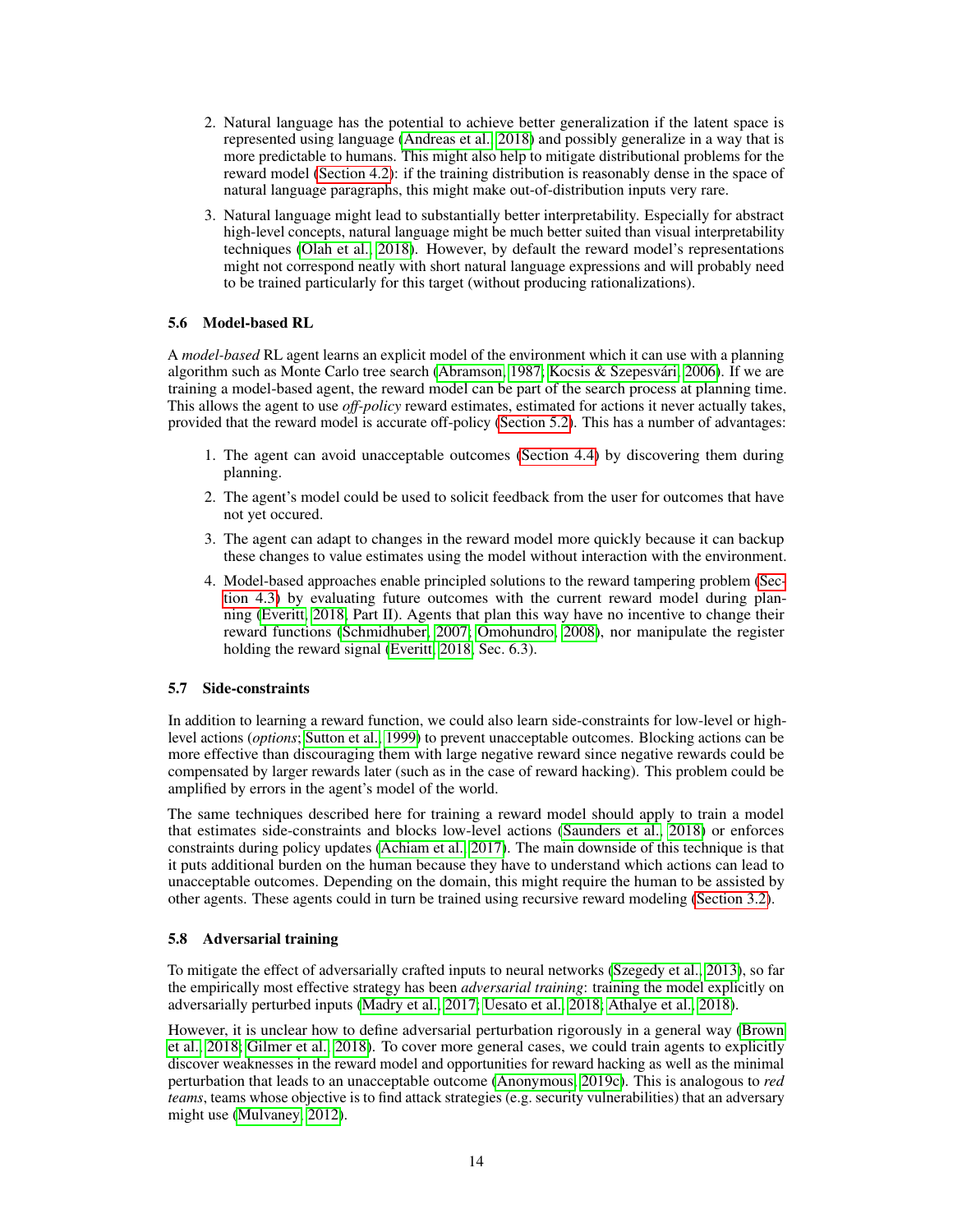The discovered failure cases can then be reviewed by the user and added to the feedback dataset. This might mean higher data requirements; so even if adversarial training fixes the problem, it might push the data requirements beyond affordable limits.

#### <span id="page-14-1"></span>5.9 Uncertainty estimates

Another desirable feature of the reward model is an appropriate expression of uncertainty regarding its outputs. Improving uncertainty estimates brings two benefits:

- 1. During training, it can help automate the process of soliciting feedback about the most informative states [\(Krueger et al., 2016;](#page-25-12) [Schulze & Evans, 2018\)](#page-28-15) using active learning [\(Settles,](#page-28-16) [2012\)](#page-28-16).
- 2. The agent can defer to the human or fall back to risk-averse decision making when uncertainty is large, for instance on inputs that do not resemble the training distribution [\(Hendrycks](#page-24-9) [& Gimpel, 2017\)](#page-24-9).

A number of recent works develop scaleable approximate Bayesian methods for neural networks, beginning with [Graves](#page-24-10) [\(2011\)](#page-24-10), [Blundell et al.](#page-22-13) [\(2015\)](#page-22-13), [Kingma et al.](#page-25-13) [\(2015\)](#page-25-13), [Hernández-Lobato](#page-24-11) [& Adams](#page-24-11) [\(2015\)](#page-24-11), and [Gal & Ghahramani](#page-23-13) [\(2016\)](#page-23-13). So far model ensembles provide a very strong baseline [\(Lakshminarayanan et al., 2017\)](#page-26-15). Bayesian methods untangle irreducible uncertainty from 'epistemic' uncertainty about which parameters are correct, which decreases with the amount of data [\(Kendall & Gal, 2017\)](#page-25-14); this distinction can help with active learning [\(Gal et al., 2017b\)](#page-24-12).

Other works aim to calibrate the predictions of neural networks [\(Guo et al., 2017\)](#page-24-13), so that their subjective uncertainty corresponds with their empirical frequency of mistakes. While Bayesian methods can help with calibration [\(Gal et al., 2017a\)](#page-23-14), they are insufficient in practice for deep neural networks [\(Kuleshov et al., 2018\)](#page-25-15). Well-calibrated models could engage risk-averse decision making, but handling out-of-distribution states reliably would require higher quality uncertainty estimates than current deep learning techniques can provide [\(Shafaei et al., 2018\)](#page-28-17).

#### 5.10 Inductive bias

Finally, a crucial aspect of reward modeling is the inductive bias of the reward model. Since we cannot train the reward model and the agent on all possible outcomes, we need it to generalize appropriately from the given data [\(Zhang et al., 2017,](#page-29-9) [2018a\)](#page-29-10). The success of deep learning has been attributed to inductive biases such as distributed representations and compositionality, which may also be necessary in order to defeat the 'curse of dimensionality' [\(Bengio et al., 2013\)](#page-22-14). Yet further inductive biases are necessary to solve many tasks; for instance, convolutional neural networks [\(LeCun et al.,](#page-26-16) [1990\)](#page-26-16) vastly outperform multilayer perceptrons in computer vision applications because of their spatial invariance.

Solving reward modeling may require non-standard inductive biases; for instance modern deep networks typically use piece-wise linear activation functions [\(Nair & Hinton, 2010;](#page-26-17) [Glorot et al., 2011;](#page-24-14) [Goodfellow et al., 2013;](#page-24-15) [Xu et al., 2015\)](#page-29-11), which generalize linearly far from training data [\(Goodfellow](#page-24-6) [et al., 2015\)](#page-24-6), meaning estimated reward would go to positive or negative infinity for extreme inputs. The inductive bias of deep models can be influenced by the architecture, activation functions, and training procedure. A growing body of work targets *systematic generalization* in deep models. Examples include modularity [\(Anonymous, 2019b\)](#page-21-14), recursion [\(Cai et al., 2017\)](#page-22-15), graph structure [\(Battaglia](#page-22-16) [et al., 2018\)](#page-22-16) or natural language [\(Andreas et al., 2018\)](#page-21-10) in the latent space, differentiable external memory [\(Graves et al., 2016\)](#page-24-16), or neural units designed to perform arbitrary arithmetic operations [\(Trask](#page-28-18) [et al., 2018\)](#page-28-18).

# <span id="page-14-0"></span>6 Establishing trust

Suppose our research direction is successful and we figure out how to train agents to behave in accordance with user intentions. How can we be confident that the agent we are training is indeed sufficiently aligned? In other words, how can we be confident that we have overcome the challenges from [Section 4](#page-8-0) and that the agent's behavior sufficiently captures human intentions? This requires additional techniques that allow us to gain *trust* in the agents we are training.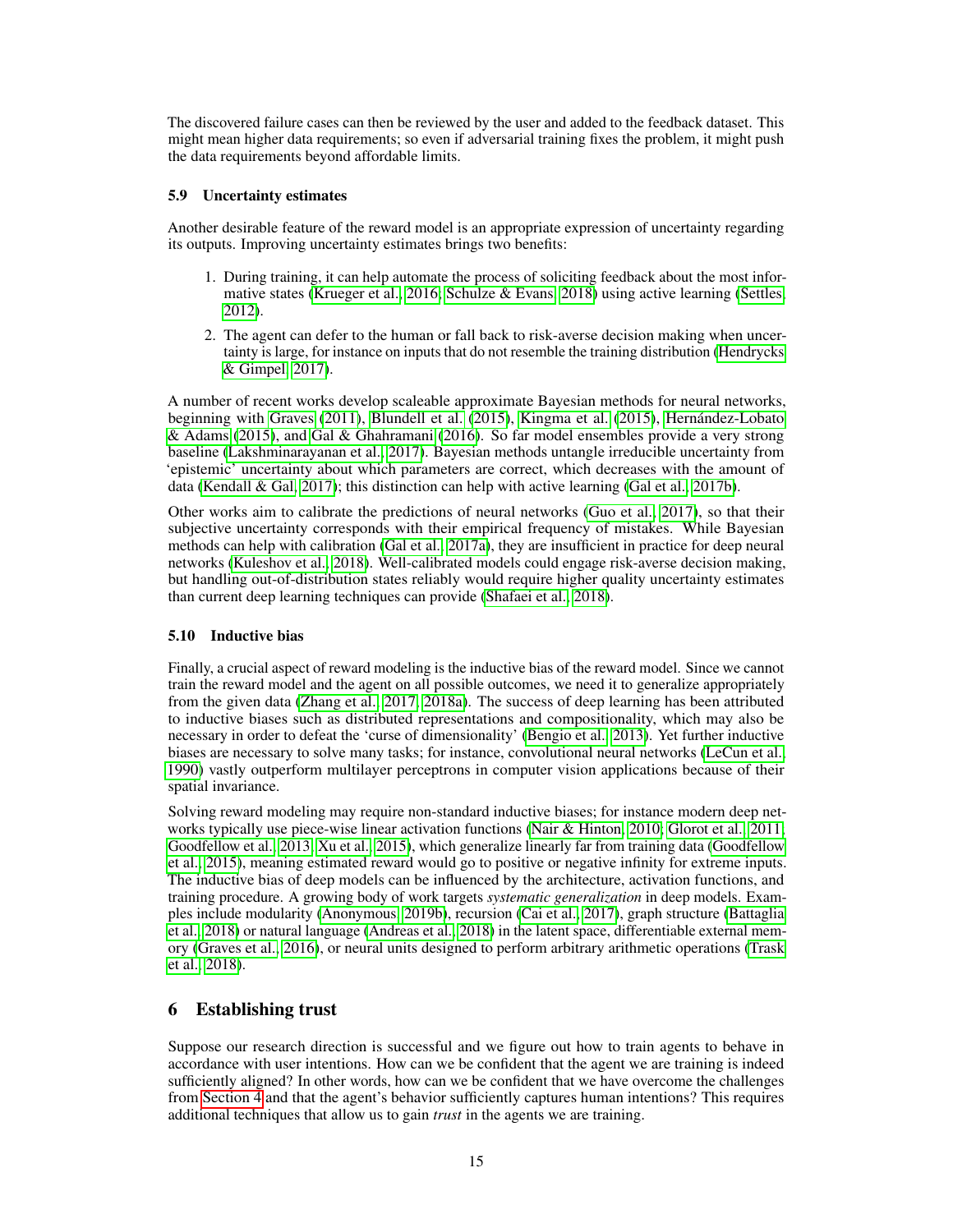<span id="page-15-0"></span>

Figure 5: Alignment of learned reward functions in 9 Atari games: Scatterplot showing the correlation of the reward learned from user preferences (y-axis) with the true Atari reward (x-axis) averaged over 1000 timesteps. For a fully aligned reward function, all points would be on a straight line. In these experiments the reward model is well-aligned in some games like Beamrider, Hero, and  $Q^*$ bert, and poorly aligned in others like Private Eye, Breakout, and Mondezuma's Revenge. Reproduced from [Ibarz et al.](#page-25-7) [\(2018\)](#page-25-7).

An ambitious goal is to enable the production of *safety certificates*, artifacts that serve as evidence to convince a third party to trust our system. These safety certificates could be used to prove responsible technology development, defuse competition, and demonstrate compliance with regulations. A safety certificate could take the form of a score on a secret test suite held by a third party, evidence of interpretability properties, or a machine-checkable formal proof of correctness with respect to some established specification, among others. A few general approaches for building trust in our models are discussed below.

**Design choices.** Separating learning the objective from learning the behavior allows us to achieve higher confidence in the resulting behavior because we can split trust in the reward model from trust in the policy. For example, we can measure how well the reward function aligns with the task objective by evaluating it on the user's feedback (see [Figure 5\)](#page-15-0). If we understand and trust the reward model, we know what the agent is 'trying' to accomplish. If [Assumption 2](#page-2-0) is true, then the reward model should be easier to interpret and debug than the policy.

Another design choice that could increase trust in the system is to split our policy into two parts: a *plan generator* and a *plan executor*. The plan generator produces a human-readable plan of the current course of action. This plan could be very high-level like a business plan or a research proposal, or fairly low-level like a cooking recipe. This plan can then optionally be reviewed and signed off by the user. The plan executor then takes the plan and implements it.

Clean, well-understood design choices on training setup, model architecture, loss function, and so on can lead to more predictable behavior and thus increase our overall confidence in the resulting system (as opposed to e.g. training a big blob of parameters end-to-end). Especially if we manage to formally specify certain safety properties [\(Orseau & Armstrong, 2016;](#page-27-6) [Krakovna et al., 2018\)](#page-25-1), we can then make them an explicit part of our agent design.

Testing. Evaluation on a separate held-out test set is already common practice in machine learning. For supervised learning, the performance of a trained model is estimated by the empirical risk on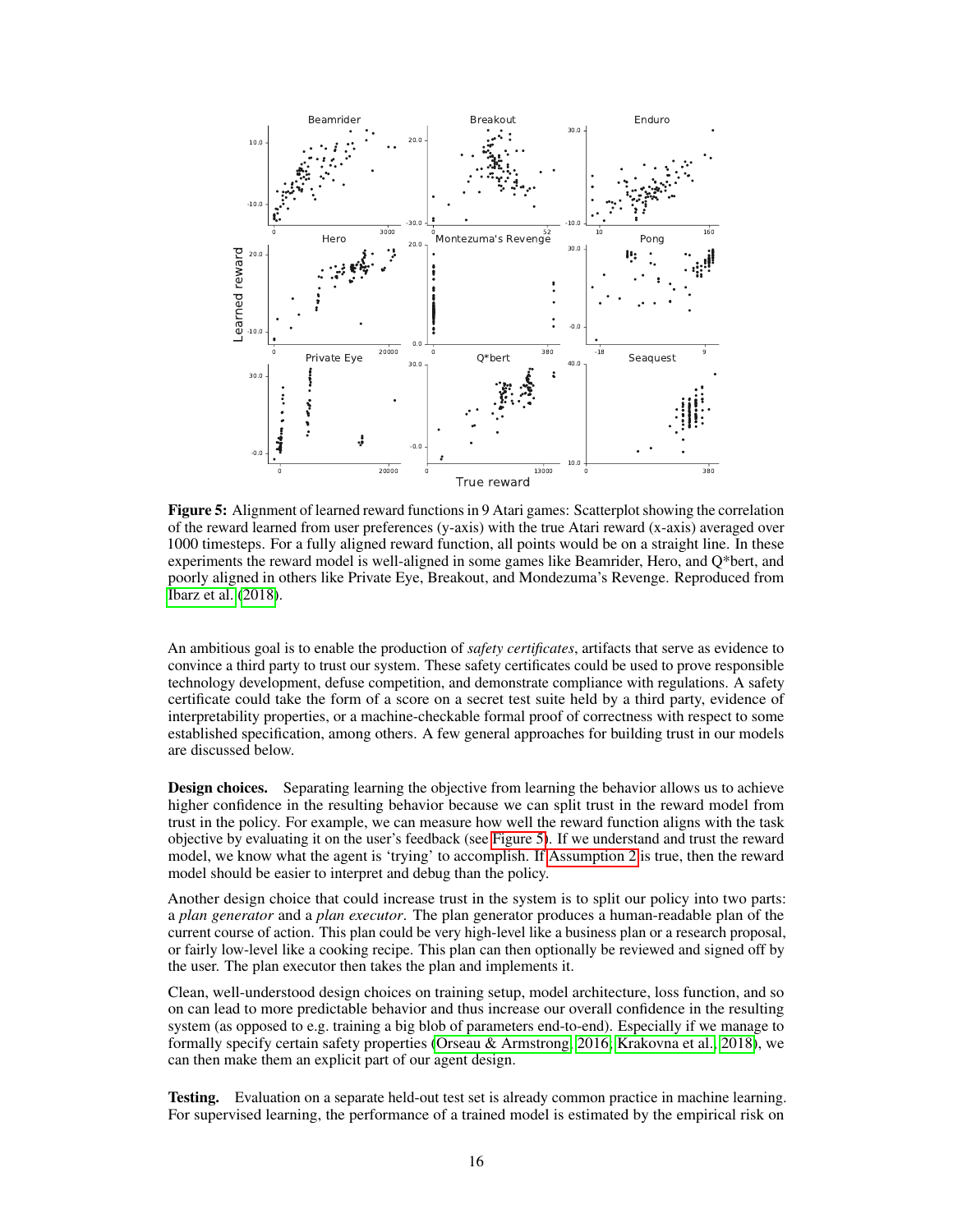a held-out test set which is drawn from the same data distribution. This practise can readily be applied to reward model [\(Ibarz et al., 2018\)](#page-25-7) and policy, e.g. on a set of specifically designed simulated environments [\(Leike et al., 2017\)](#page-26-2) or even adversarially where an attacker explicitly tries to cause misbehavior in the agent [\(Anonymous, 2019c\)](#page-21-13).

Interpretability. Interpretability has been defined as the ability to explain or to present in understandable terms to a human [\(Doshi-Velez & Kim, 2017\)](#page-23-15). Currently widely used deep neural networks are mostly black boxes, and understanding their internal functionality is considered very difficult. Nevertheless, recent progress provides reason for optimism that we will be able to make these black boxes increasingly transparent. This includes preliminary work on visualizing the latent state space of agents using t-SNE plots [\(Zahavy et al., 2016;](#page-29-12) [Jaderberg et al., 2018\)](#page-25-16), examining what agents attend to when they make decisions [\(Greydanus et al., 2018\)](#page-24-17), evaluating models' sensitivity to the presence/intensity of high-level human concepts [\(Kim et al., 2017\)](#page-25-17), optimizing a model to be more interpretable with humans in the loop [\(Lage et al., 2018\)](#page-25-18), translating neural activations into natural language on tasks also performed by humans [\(Andreas et al., 2017\)](#page-21-15), and combining different interactive visualization techniques [\(Olah et al., 2018\)](#page-27-17), to name only a few.

Formal verification. Recent progress on model checking for neural networks opens the door for formal verification of trained models [\(Katz et al., 2017\)](#page-25-19). The size of verified models has been pushed beyond MNIST-size to over a million parameters [\(Dvijotham et al., 2018b;](#page-23-16) [Wong et al., 2018\)](#page-29-13), which indicates that verifying practically sized RL models might soon be within reach. If formal verification can be scaled, we could attempt to verify properties of policies [\(Bastani et al., 2018\)](#page-22-17) and reward functions with respect to a high-level specification, including off-switches, side-effects, and others mentioned in [Section 3.1.](#page-5-0) If [Assumption 1](#page-2-1) from [Section 1](#page-0-0) is true, then this specification does not have to be manually written, but instead can be provided by a separately learned model. However, in this case a formal correctness proof is only as useful as this learned specification is accurate.

To make the verification task easier, our models could be trained to be more easily verifiable [\(Dvi](#page-23-17)[jotham et al., 2018a\)](#page-23-17). However, this opens the door for degenerate solutions that exploit loopholes in the learned specification. This is analogous to problems with reward hacking [\(Section 4.3\)](#page-10-2) which train a policy to optimize a frozen reward model [\(Figure 4\)](#page-10-1). Circumventing this problem could be done using the same techniques that have been successful for reward hacking, such as learning the specification online using user feedback [\(Section 5.1\)](#page-11-2).

**Theoretical guarantees.** Finally, even more ambitious would be the development of theoretically well-founded scalable learning algorithms that come with *probably approximately correct* [\(Dziugaite](#page-23-18) [& Roy, 2017\)](#page-23-18) or *sample complexity* guarantees, capacity statements, well-calibrated uncertainty estimates, etc. [\(Veness et al., 2017\)](#page-29-14). Unfortunately, currently there is a dire lack of any such guarantees for the popular deep neural network architectures and training techniques.

# <span id="page-16-1"></span>7 Alternatives for agent alignment

The research direction we outline in this paper is not the only possible path to solve the agent alignment problem. While we believe it is currently the most promising one to explore, it is not guaranteed to succeed. Fortunately there are a number of other promising directions for agent alignment. These can be pursued in parallel or even combined with each other. This section provides an overview and explains how our approach relates to them. Our list is not exhaustive; more directions are likely to be proposed in the future.

# <span id="page-16-0"></span>7.1 Imitation learning

One strategy to train aligned agents could be from imitating human behavior [\(Pomerleau, 1991;](#page-27-20) [Abbeel & Ng, 2004;](#page-21-1) [Ho & Ermon, 2016;](#page-25-6) [Finn et al., 2016\)](#page-23-8). An agent imitating aligned human behavior sufficiently well should be aligned as well. The following caveats apply:

• *Amount of data*. While feedback can often be provided by non-experts, the data for human imitation has to be provided by experts on the task. This might be much more expensive data and it is not clear if we need more or less than for reward modeling.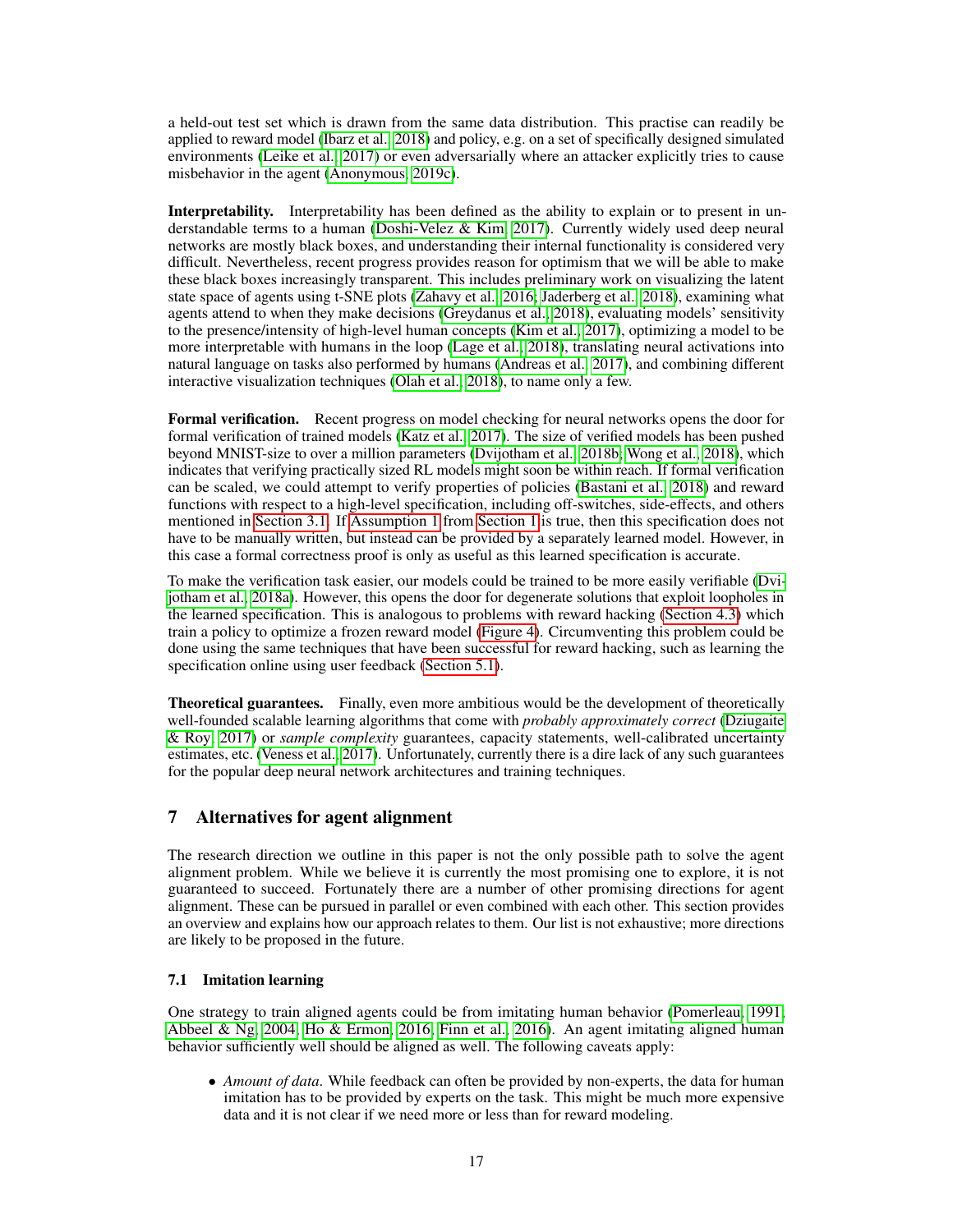- *Cognitive imitation.* It is possible that a lot of cognitively demanding tasks that humans do rely on very high-level intuition, planning, and other cognitive processes that are poorly reflected in human actions. For example, a crucial insight for solving a problem might be gained from drawing an analogy with a different problem encountered in a different domain. This might be hard to replicate and predict from data about human actions alone.
- *Generalization.* In order to be useful, our agent trained with imitation learning needs to showcase persistently high-quality behavior, even in the face of novel situations. Analogous to [Assumption 2,](#page-2-0) generalizing learned reward functions might be easier than generalizing behavior [\(Bahdanau et al., 2018\)](#page-22-9).
- *Performance*. It is generally difficult to outperform humans using imitation learning alone [\(Hester et al., 2018\)](#page-24-18): even a perfect imitator can only perform as well as the source it is imitating; superhuman performance typically comes from executing human action sequences faster and more reliably by smoothing out inconsistencies in human behavior [\(Aytar et al.,](#page-22-18) [2018\)](#page-22-18).

Therefore imitation learning is unlikely to be competitive with other strategies to train agents in the longer term. However, it might be sufficient to act as a 'stepping stone': agents trained with imitation learning might act as 'research assistants' and help scale up other alignment efforts. Therefore it should be considered as a strong alternative to our research strategy.

## 7.2 Inverse reinforcement learning

We can view a reinforcement learning algorithm as a mapping from a reward function to behavior. The inverse of that mapping takes agent behavior as input and produces a reward function; this is known as *inverse reinforcement learning* (IRL; [Russell, 1998;](#page-27-4) [Ng & Russell, 2000\)](#page-27-5). In this sense, inverse reinforcement learning can be viewed as one approach to reward modeling that takes feedback in the form of trajectories of behavior. However, taken as it is, it had two shortcomings:

- 1. IRL is an under-constrained problem because the reward function is not uniquely identifi-able (not even up to affine-linear transformation) from behavior alone [\(Ng & Russell, 2000\)](#page-27-5); for example,  $R = 0$  is always a solution. If we assume the human is fully rational and the agent can design a sequence of tasks for the human, then the reward function can be identified [\(Amin et al., 2017\)](#page-21-16). Even some assumptions about the human's rationality can be relaxed [\(Evans et al., 2016\)](#page-23-19), but in full generality the inverse reinforcement learning problem becomes impossible to solve [\(Armstrong & Mindermann, 2018\)](#page-22-19).
- 2. It assumes the human is acting to optimize their reward directly, even when this is an inefficient way of communicating their preferences. For instance, it is much easier for a human to state 'I would like you to make me coffee every morning at 8am' than it is for the human to make themselves coffee at 8am several days in a row.

## 7.3 Cooperative inverse reinforcement learning

Motivated by this second shortcoming of IRL, [Hadfield-Menell et al.](#page-24-0) [\(2016\)](#page-24-0) propose *cooperative inverse reinforcement learning* (CIRL). CIRL is a formal model of reward modeling as a two player game between a user and an agent which proceeds as follows.

- 1. The user and the agent begin with a shared prior over the user's reward function,
- 2. the user then observes their reward function, and finally
- 3. both user and agent execute policies to optimize the user's reward function.

An optimal solution to a CIRL game would use the common knowledge of the user and the agent to compute a policy for the agent (to be executed in step 3), and a mapping from reward function to policy for the user. Then upon observing their reward function in step 2, the user should select the corresponding policy for them to execute in step 3. Both the user and the agent have to choose behaviors which trade off between (1) communicating the user's reward function to the agent and (2) directly maximizing the user's expected reward.

We make two observations about CIRL as an approach to agent alignment that highlight that CIRL abstracts away from some important details. First, the performance of a CIRL algorithm will depend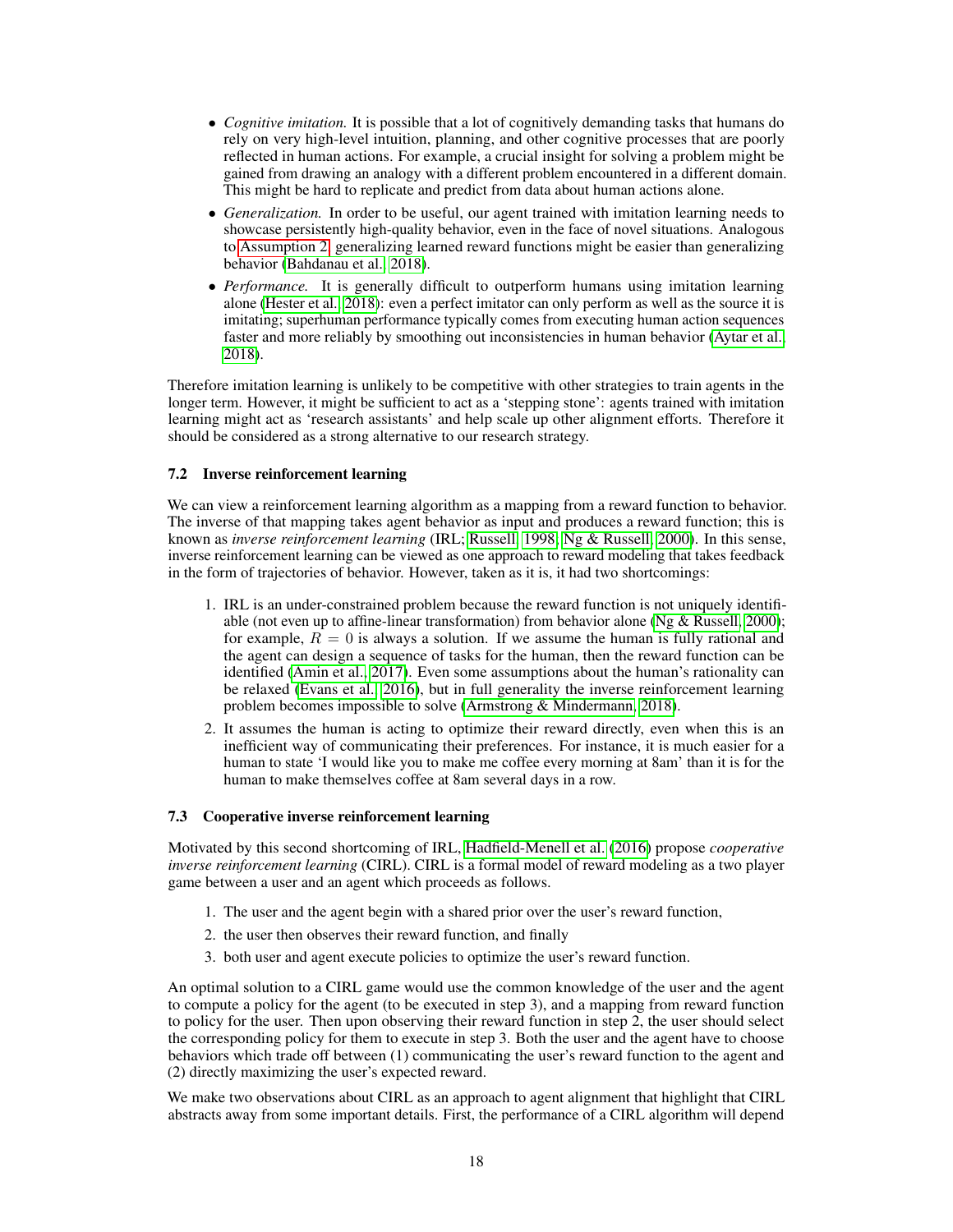on the quality of the prior over reward functions. In essence, CIRL replaces the problem of specifying a reward function with specifying a prior over reward functions. Second, computing the optimal solution to the CIRL problem is not realistic, since we cannot prescribe exactly how the user should interact with the agent. In other words, an efficient solution to a CIRL game might employ a strategy that transmits the parameters from the user to the agent, followed by a normal RL algorithm executed by both the user and the agent (since the reward is now fully observable to both). But if the user were able to observe their reward function, they could just specify this to an RL agent directly. In other words, one of the difficulties of agent alignment is that the reward function is not directly available to the user in the first place: users are usually not very aware of all of their preferences, and it might instead be easier for them to communicate through revealed preferences [\(Samuelson, 1938\)](#page-27-21).

Nevertheless, CIRL incorporates two important insights into the alignment problem that also motivate our research direction:

- 1. Constructing agents to optimize a *latent* reward function can help align them on tasks where we cannot consistently provide reward feedback about all state-action pairs as the agent is visiting them.
- 2. A key challenge of the agent alignment problem is finding efficient ways to communicate the user's intentions to learning agents.

#### 7.4 Myopic reinforcement learning

Myopic RL agents only maximize reward in the present timestep instead of a (discounted) sum of future rewards. This means that they are more short-sighted and thus not incentivized to execute long-term plans or take actions that are bad in the short-term in order to get a long-term benefit. In particular, myopic RL agents might be less prone to some of the design specification problems mentioned in [Section 3.1,](#page-5-0) since causing them might take several time-steps to pay off for the agent.

There are two main myopic RL algorithms. TAMER [\(Knox & Stone, 2009;](#page-25-0) [Knox, 2012;](#page-25-20) [Warnell](#page-29-15) [et al., 2017\)](#page-29-15) is a collection of algorithms that learn a policy from human value feedback, i.e. take actions that maximize expected feedback in the next step (possibly with short temporal smoothing). COACH [\(MacGlashan et al., 2017;](#page-26-6) [Arumugam et al., 2018\)](#page-22-20) is an algorithm that trains a policy from feedback in the form of an *advantage function* [\(Sutton & Barto, 2018\)](#page-28-3).

In contrast to imitation learning, the user does not have to be able to produce the desired behavior, just be able to reward the individual actions that bring it about. For example, using TAMER or COACH, a user could teach an agent to perform a backflip without being able to do one themself. However, while myopic RL may increase alignment, is also comes with performance drawbacks. Training myopic RL agents puts the burden of solving the credit assignment problem onto the user, limiting the agent's potential for ingenuity and thus performance, and also leaving the user responsible for avoiding long-term negative consequences.

Despite these limits, myopic RL agents might be sufficient for some tasks where credit assignment is reasonably easy for humans. They might also be used as building blocks in more capable training regimes, for instance in iterated amplification [\(Christiano et al., 2018\)](#page-23-9).

#### 7.5 Imitating expert reasoning

Another alternative is to train a model to imitate expert reasoning. The imitation can happen at a level of granularity decided by the expert and could include 'internal' reasoning steps that the expert would not typically perform explicitly. This expert reasoning can then be improved and accelerated [\(Christiano et al., 2018;](#page-23-9) [Evans et al., 2018;](#page-23-20) [Stuhlmüller, 2018\)](#page-28-19).

The basic idea is best illustrated with a question answering system. The input to the system is a question  $Q$  and its output an answer  $A$ . For simplicity we can treat both  $Q$  and  $A$  as natural language strings. The system can call itself recursively by asking subquestions  $Q_1, \ldots, Q_k$ , receiving their answers  $A_1, \ldots, A_k$ , and composing them into the answer A.

For example, consider the question  $Q$  'How many pineapples are there in Denmark?' To give an approximate answer, we could make a *Fermi estimate* by asking the subquestions 'What is the population of Denmark?', 'How many pineapples does the average Dane consume per year?', and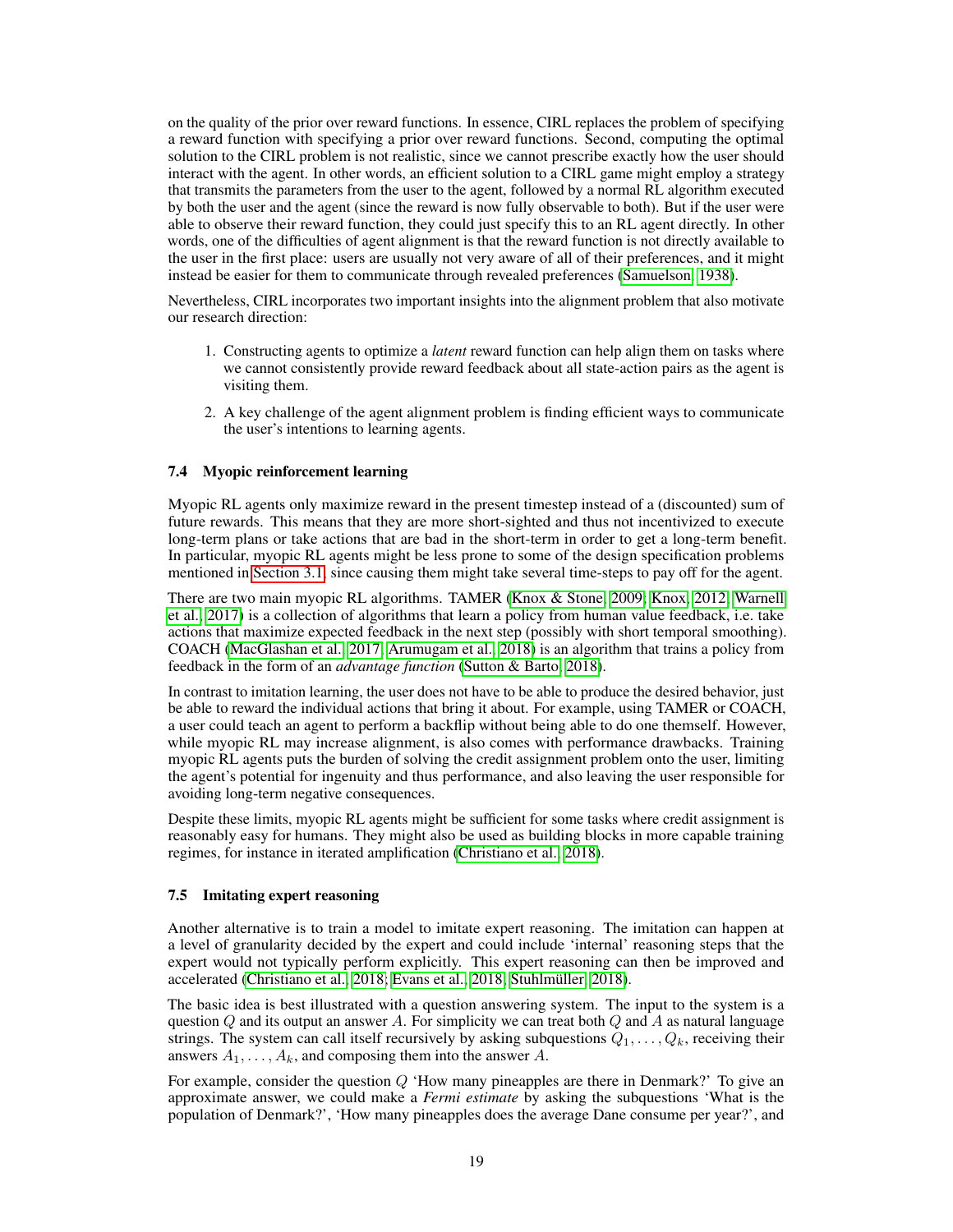'How long are pineapples stored?' These subquestions are then answered recursively and their answers can be composed into an answer to the original question Q.

We could train a model to answer questions  $Q$  recursively by using the same reasoning procedure as the expert using imitation learning [\(Section 7.1\)](#page-16-0). This model can then be improved using a variety of methods:

- Running many copies of this model in parallel and/or at greater speed.
- Training a new model to predict answers to questions without having to expand the subquestions, akin to using a value network to the estimate the result of a tree search [\(Anthony et al.,](#page-21-17) [2017;](#page-21-17) [Silver et al., 2017\)](#page-28-20).
- Making the expert reasoning more coherent under reflection. For example, by searching for inconsistencies in the expert's reasoning and resolving them.

If we believe expert reasoning is aligned with the user, then we could hope that the resulting improved model is also aligned. This training procedure aims to achieve better interpretability and greater trust in the resulting agents than recursive reward modeling [\(Section 3.2\)](#page-6-0). However, learning expert reasoning might not be economically competitive with recursive reward modeling, depending on how good the expert's reasoning is and whether [Assumption 2](#page-2-0) holds for the task at hand.

Even though both are an instance of the more general framework of iterated amplification [\(Christiano](#page-23-9) [et al., 2018\)](#page-23-9), recursive reward modeling as described in [Section 3.2](#page-6-0) does not try to model expert reasoning explicitly. Instead, recursive reward modeling only requires users to evaluate outcomes. Nevertheless, it relies on decomposition of the evaluation task which has similarities to the decompositional reasoning described here. When using recursive reward modeling users have the *option* to provide feedback on the cognitive process that produced outcomes, but they are not required to do so. Moreover, this feedback might be difficult to provide in practice if the policy model is not very interpretable.

## 7.6 Debate

[Irving et al.](#page-25-9) [\(2018\)](#page-25-9) describe an idea for agent alignment that involves a two-player zero-sum game in which both players are debating a question for the user. The two players take turns to output a short statement up to a turn limit. At the end of the game the user reads the conversation transcript and declares the player who contributed the most true and useful statements the winner.

The debate proposal involves training an agent with self play [\(Silver et al., 2016\)](#page-28-7) on this debate game. In order to become aligned, this agent needs to be trained in a way that it converges to a Nash equilibrium in which both instances of the agent try to be helpful to the user. The central assumption of debate is that it is easier for the agent to tell the truth than it is to lie. If this assumption holds, then the dynamics of the game should incentivize the agent to provide true and useful statements.

The authors provide initial experiments on the MNIST dataset in which the debating agents manage to boost the accuracy of a sparse classifier that only has access to a few of the image's pixels. While these initial experiments are promising, more research is needed in order to determine whether debate is a scalable alignment approach. We need more empirical evidence to clarify, among others, the following two questions.

- 1. Does the central assumption of debate hold outside domains of easily fact-checkable statements?
- 2. Can the humans accurately judge the debate even if the debaters have superior persuasion and deception ability?

#### 7.7 Other related work

Many of the practical challenges to reward modeling we raise here have already been discussed by [Amodei et al.](#page-21-0) [\(2016\)](#page-21-0): safe exploration, distributional shift, side-effects, and reward hacking. In particular, the authors highlight what they call the scalable oversight problem, how to train an RL agent with sparse human feedback. This can be understood as a more narrow version of the alignment problem we are aiming to solve here. In a similar spirit, [Taylor et al.](#page-28-1) [\(2016\)](#page-28-1) survey a number of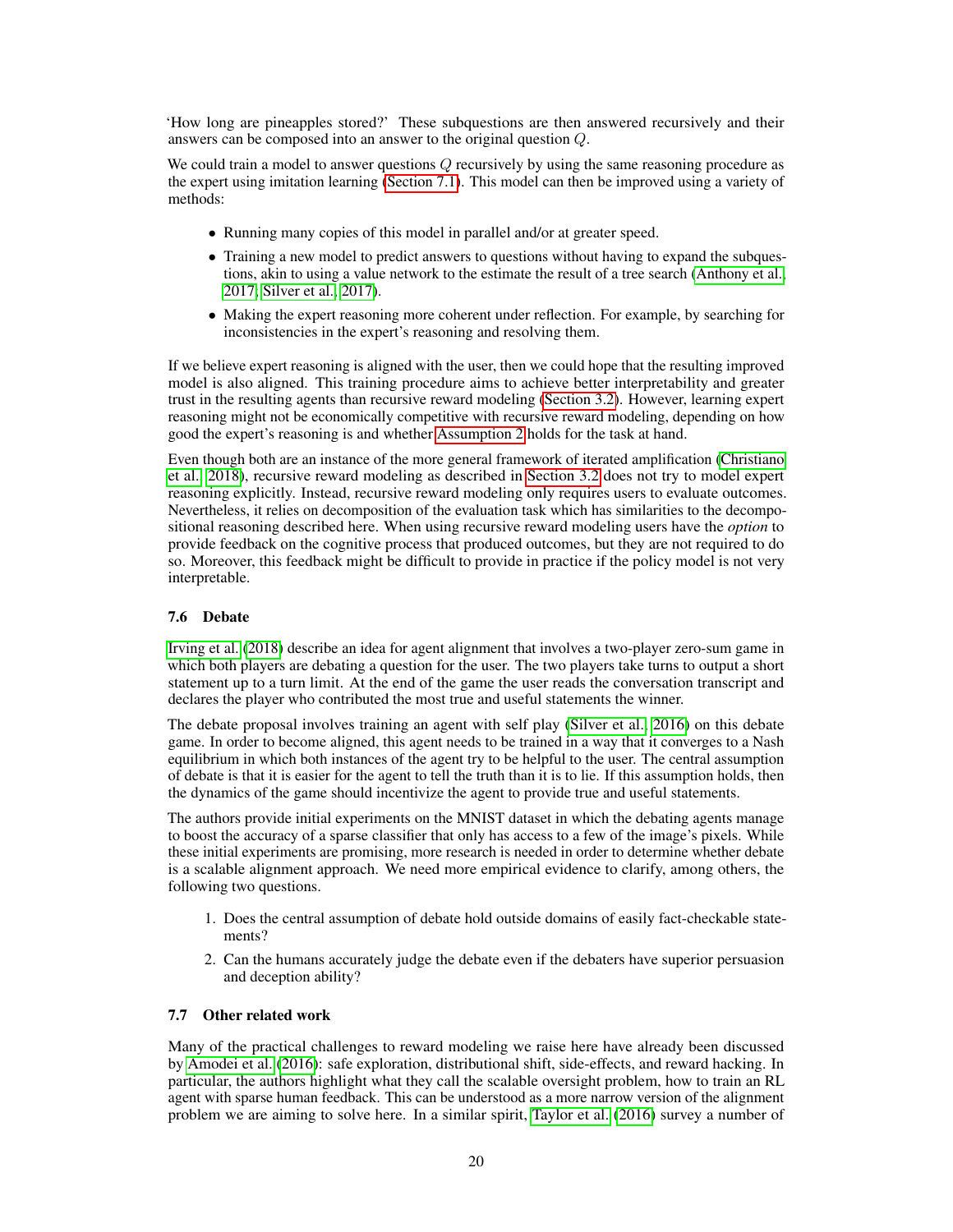high-level open research questions on agent alignment. Most closely related to our approach are what the authors call informed oversight (building systems that help explain outcomes), generalizable environmental goals (defining objective functions in terms of environment states), and averting instrumental incentives (preventing the system from optimizing for certain undesirable subgoals).

[Soares & Fallenstein](#page-28-2) [\(2017\)](#page-28-2) outline a research agenda of a very different flavor. Their research problems are quite paradigm-agnostic and instead concern the theoretical foundations of mathematical agent models. In particular, many of their problems aim to address perceived difficulties in applying current notions of optimal behavior to agents which are part of their environment [\(Orseau & Ring,](#page-27-22) [2012\)](#page-27-22) and thus may not remain cleanly delineated from it [\(Demski & Garrabrant, 2018\)](#page-23-21). The authors seek the formal tools to ask questions about or relevant to alignment in theory, such as when provided with a halting oracle [\(Hutter, 2005\)](#page-25-21). These formal tools could be necessary for formal verification of agents designing upgraded versions of themselves. Yet while there has been some of progress on this research agenda [\(Barasz et al., 2014;](#page-22-21) [Leike et al., 2016;](#page-26-18) [Garrabrant et al., 2016;](#page-24-19) [Everitt, 2018\)](#page-23-12), some questions turned out to be quite difficult. But even if we had formal solutions to the problems put forth by [Soares & Fallenstein,](#page-28-2) there would still persist a gap to transfer these solutions to align agents in practice. For now, answers to these research questions should be understood more as intuition pumps for practical alignment questions rather than direct solutions themselves [\(Garrabrant, 2018\)](#page-24-20).

See [Everitt et al.](#page-23-22) [\(2018\)](#page-23-22) for more in-depth survey and literature review.

# 8 Discussion

Summary. The version of the agent alignment problem we are aiming to solve involves aligning a single agent to a single user [\(Section 2\)](#page-2-2). Instead of attempting to learn the entire preference payload, we outline an approach for enabling the user to communicate their intentions to the agent for the task at hand so that it allows them to trust the trained agent.

Our research direction for agent alignment is based on scaling reward modeling [\(Section 3\)](#page-4-0). This direction fits well into existing efforts in machine learning because it can benefit from advances in the state of the art in supervised learning (for the reward model) and reinforcement learning (for the policy). Building on previous work [\(Section 7\)](#page-16-1), we provide significantly more detail, including the main challenges [\(Section 4\)](#page-8-0) and concrete approaches to mitigate these challenges [\(Section 5\)](#page-11-0) and to establish trust in the agents we train [\(Section 6\)](#page-14-0). In essence, this document combines existing efforts on AI safety problems by providing one coherent narrative around how solving these problems could enable us to train aligned agents beyond human-level performance.

Concrete research projects. Our research direction is 'shovel-ready' for empirical research today. We can set up experiments with deep reinforcement learning agents: getting empirical data on the severity of the challenges from [Section 4;](#page-8-0) prototyping solution ideas from [Section 5;](#page-11-0) scaling reward modeling to more difficult tasks; pushing the frontiers on (adversarial) testing, interpretability, formal verification, and the theory of deep RL. Moreover, we can readily use any existing RL benchmarks such as games or simulated environments that come with pre-programmed reward functions: By hiding this reward function from the algorithm we can pretend it is unavailable, but still use it for synthetically generated user feedback [\(Christiano et al., 2017\)](#page-23-7) as well as the evaluation of the learned reward model [\(Ibarz et al., 2018\)](#page-25-7).

Outlook. There is enormous potential for ML to have a positive impact on the real world and improve human lives. Since most real-world problems can be cast in the RL framework, deep RL is a particularly promising technique for solving real-world problems. However, in order to unlock its potential, we need to train agents in the absence of well-specified reward functions. Just as proactive research into robustness of computer vision systems is essential for addressing vulnerabilities to adversarial inputs, so could alignment research be key to getting ahead of future bottlenecks to the deployment of ML systems in complex real-world domains. For now, agent alignment research is still in its early stages, but we believe that there is substantial reason for optimism. While we expect to face challenges when scaling reward modeling, these challenges are concrete technical problems that we can make progress on with targeted research.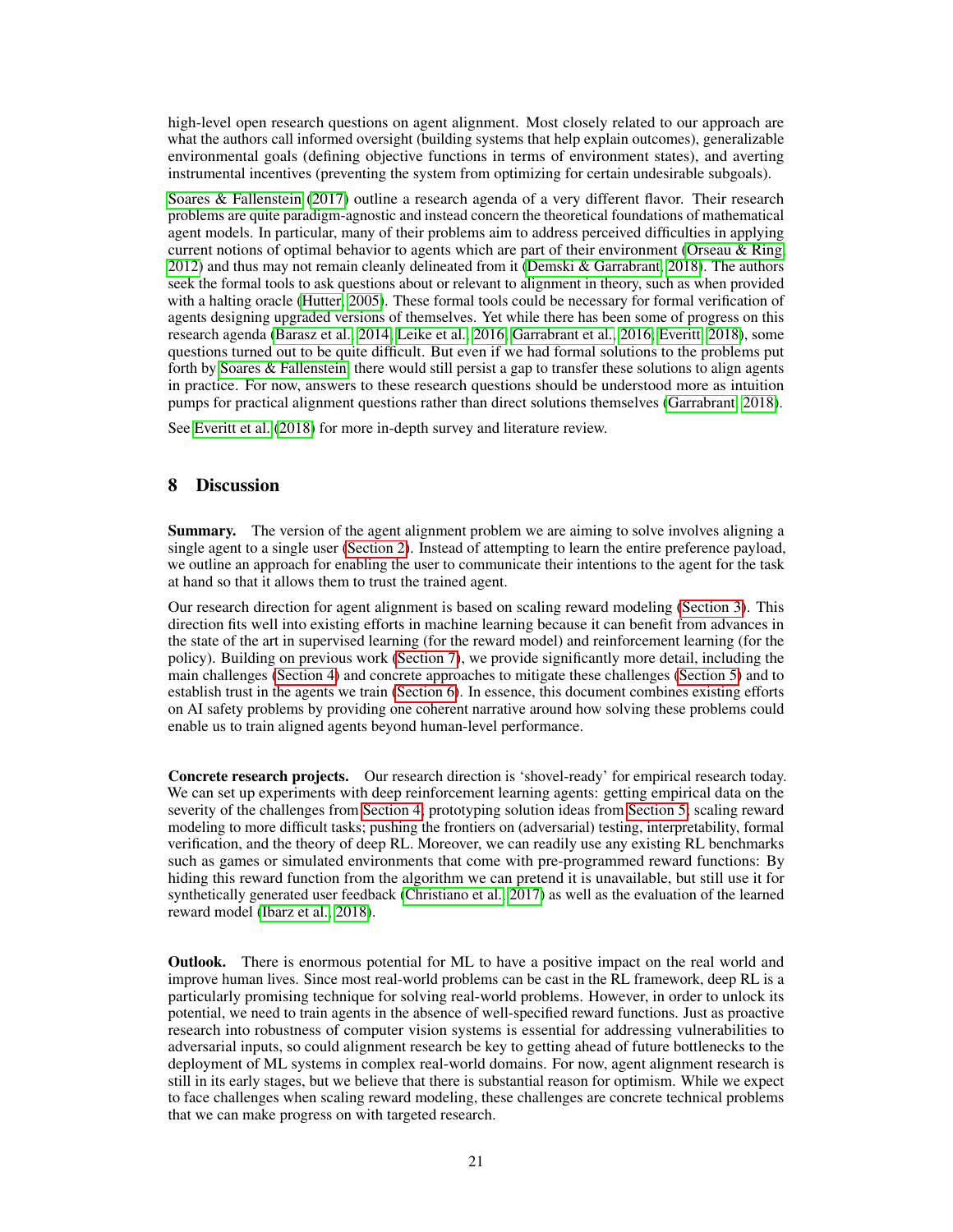#### Acknowledgments

This paper has benefited greatly from discussions with many people at DeepMind, OpenAI, and the Future of Humanity Institute. For detailed feedback we are particularly grateful to Paul Christiano, Andreas Stuhlmüller, Ramana Kumar, Laurent Orseau, Edward Grefenstette, Klaus Greff, Shahar Avin, Tegan Maharaj, Victoria Krakovna, Geoffrey Irving, Owain Evans, Andrew Trask, Iason Gabriel, Elizabeth Barnes, Miles Brundage, Alex Zhu, Vlad Firoiu, Serkan Cabi, Richard Ngo, Jonathan Uesato, Tim Genewein, Nick Bostrom, Dario Amodei, Felix Hill, Tom McGrath, Borja Ibarz, Reimar Leike, Pushmeet Kohli, Greg Wayne, Timothy Lillicrap, Chad Burns, Teddy Collins, Adam Cain, Jelena Luketina, Eric Drexler, Toby Ord, Zac Kenton, and Pedro Ortega.

# References

- <span id="page-21-1"></span>Pieter Abbeel and Andrew Ng. Apprenticeship learning via inverse reinforcement learning. In *International Conference on Machine Learning*, pp. 1–8, 2004.
- <span id="page-21-9"></span>David Abel, John Salvatier, Andreas Stuhlmüller, and Owain Evans. Agent-agnostic human-in-the-loop reinforcement learning. *arXiv preprint arXiv:1701.04079*, 2017.
- <span id="page-21-11"></span>Bruce Abramson. *The Expected-Outcome Model of Two-Player Games*. PhD thesis, Columbia University, 1987.
- <span id="page-21-12"></span>Joshua Achiam, David Held, Aviv Tamar, and Pieter Abbeel. Constrained policy optimization. In *International Conference on Machine Learning*, pp. 22–31, 2017.
- <span id="page-21-3"></span>Riad Akrour, Marc Schoenauer, and Michèle Sebag. APRIL: Active preference learning-based reinforcement learning. In *Joint European Conference on Machine Learning and Knowledge Discovery in Databases*, pp. 116–131, 2012.
- <span id="page-21-4"></span>Riad Akrour, Marc Schoenauer, Michèle Sebag, and Jean-Christophe Souplet. Programming by feedback. In *International Conference on Machine Learning*, pp. 1503–1511, 2014.
- <span id="page-21-16"></span>Kareem Amin, Nan Jiang, and Satinder Singh. Repeated inverse reinforcement learning. In *Advances in Neural Information Processing Systems*, pp. 1815–1824, 2017.
- <span id="page-21-0"></span>Dario Amodei, Chris Olah, Jacob Steinhardt, Paul Christiano, John Schulman, and Dan Mané. Concrete problems in AI safety. *arXiv preprint arXiv:1606.06565*, 2016.
- <span id="page-21-15"></span>Jacob Andreas, Anca Dragan, and Dan Klein. Translating neuralese. In *Association for Computational Linguistics*, pp. 232–242, 2017.
- <span id="page-21-10"></span>Jacob Andreas, Dan Klein, and Sergey Levine. Learning with latent language. In *Conference of the North American Chapter of the Association for Computational Linguistics: Human Language Technologies*, pp. 2166–2179, 2018.
- <span id="page-21-7"></span>Anonymous. Recurrent experience replay in distributed reinforcement learning. In *International Conference on Learning Representations*, 2019a. URL <https://openreview.net/forum?id=r1lyTjAqYX>. Under review.
- <span id="page-21-14"></span>Anonymous. Systematic generalization: What is required and can it be learned? In *International Conference on Learning Representations*, 2019b. URL <https://openreview.net/forum?id=HkezXnA9YX>. Under review.
- <span id="page-21-13"></span>Anonymous. Rigorous agent evaluation: An adversarial approach to uncover catastrophic failures. In *International Conference on Learning Representations*, 2019c. URL [https://openreview.net/forum?](https://openreview.net/forum?id=B1xhQhRcK7) [id=B1xhQhRcK7](https://openreview.net/forum?id=B1xhQhRcK7). Under review.
- <span id="page-21-17"></span>Thomas Anthony, Zheng Tian, and David Barber. Thinking fast and slow with deep learning and tree search. In *Advances in Neural Information Processing Systems*, pp. 5360–5370, 2017.
- <span id="page-21-6"></span>Arbital. Optimization daemons. <https://arbital.com/p/daemons/>, 2016.
- <span id="page-21-2"></span>Brenna D Argall, Sonia Chernova, Manuela Veloso, and Brett Browning. A survey of robot learning from demonstration. *Robotics and Autonomous Systems*, 57(5):469–483, 2009.

<span id="page-21-8"></span>Stuart Armstrong. Motivated value selection for artificial agents. In *AAAI Workshop: AI and Ethics*, 2015.

<span id="page-21-5"></span>Stuart Armstrong and Benjamin Levinstein. Low impact artificial intelligences. *arXiv preprint arXiv:1705.10720*, 2017.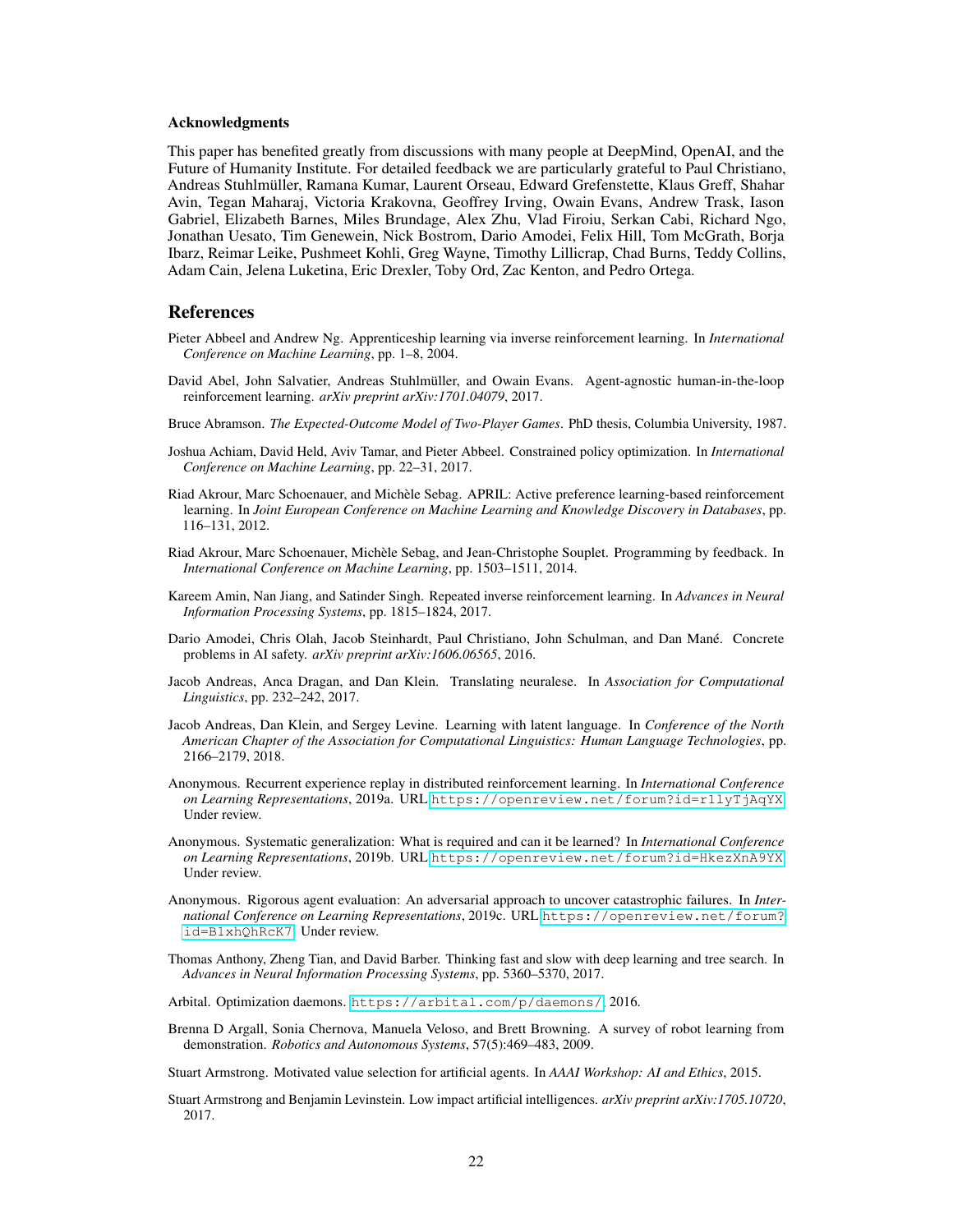- <span id="page-22-19"></span>Stuart Armstrong and Sören Mindermann. Occam's razor is insufficient to infer the preferences of irrational agents. In *Advances in Neural Information Processing Systems*, 2018.
- <span id="page-22-1"></span>Sanjeev Arora and Boaz Barak. *Computational Complexity: A Modern Approach*. Cambridge University Press, 2009.
- <span id="page-22-20"></span>Dilip Arumugam, Jun Ki Lee, Sophie Saskin, and Michael L Littman. Deep reinforcement learning from policy-dependent human feedback. Technical report, Brown University, 2018.
- <span id="page-22-3"></span>Isaac Asimov. Runaround. *Astounding Science Fiction*, 29(1):94–103, 1942.
- <span id="page-22-11"></span>Anish Athalye, Nicholas Carlini, and David Wagner. Obfuscated gradients give a false sense of security: Circumventing defenses to adversarial examples. *arXiv preprint arXiv:1802.00420*, 2018.
- <span id="page-22-18"></span>Yusuf Aytar, Tobias Pfaff, David Budden, Tom Le Paine, Ziyu Wang, and Nando de Freitas. Playing hard exploration games by watching YouTube. In *Advances in Neural Information Processing Systems*, 2018.
- <span id="page-22-6"></span>James Babcock, János Kramár, and Roman Yampolskiy. The AGI containment problem. In *Artificial General Intelligence*, pp. 53–63, 2016.
- <span id="page-22-9"></span>Dzmitry Bahdanau, Felix Hill, Jan Leike, Edward Hughes, Pushmeet Kohli, and Edward Grefenstette. Learning to follow language instructions with adversarial reward induction. *arXiv preprint arXiv:1806.01946*, 2018.
- <span id="page-22-21"></span>Mihaly Barasz, Paul Christiano, Benja Fallenstein, Marcello Herreshoff, Patrick LaVictoire, and Eliezer Yudkowsky. Robust cooperation in the prisoner's dilemma: Program equilibrium via provability logic. *arXiv preprint arXiv:1401.5577*, 2014.

<span id="page-22-7"></span>Shane Barratt and Rishi Sharma. A note on the inception score. *arXiv preprint arXiv:1801.01973*, 2018.

- <span id="page-22-8"></span>Gabriel Barth-Maron, Matthew W Hoffman, David Budden, Will Dabney, Dan Horgan, Dhruva TB, Alistair Muldal, Nicolas Heess, and Timothy Lillicrap. Distributed distributional deterministic policy gradients. In *International Conference on Learning Representations*, 2018.
- <span id="page-22-17"></span>Osbert Bastani, Yewen Pu, and Armando Solar-Lezama. Verifiable reinforcement learning via policy extraction. *arXiv preprint arXiv:1805.08328*, 2018.
- <span id="page-22-16"></span>Peter W Battaglia, Jessica B Hamrick, Victor Bapst, Alvaro Sanchez-Gonzalez, Vinicius Zambaldi, Mateusz Malinowski, Andrea Tacchetti, David Raposo, Adam Santoro, Ryan Faulkner, Caglar Gulcehre, Francis Song, Andrew Ballard, Justin Gilmer, George Dahl, Ashish Vaswani, Kelsey Allen, Charles Nash, Victoria Langston, Chris Dyer, Nicolas Heess, Daan Wierstra, Pushmeet Kohli, Matt Botvinick, Oriol Vinyals, Yujia Li, and Razvan Pascanu. Relational inductive biases, deep learning, and graph networks. *arXiv preprint arXiv:1806.01261*, 2018.
- <span id="page-22-2"></span>Seth D Baum. Social choice ethics in artificial intelligence. *AI & Society*, pp. 1–12, 2017.
- <span id="page-22-14"></span>Yoshua Bengio, Aaron Courville, and Pascal Vincent. Representation learning: A review and new perspectives. *IEEE Transactions on Pattern Analysis and Machine Intelligence*, 35(8):1798–1828, 2013.
- <span id="page-22-13"></span>Charles Blundell, Julien Cornebise, Koray Kavukcuoglu, and Daan Wierstra. Weight uncertainty in neural networks. In *International Conference on International Conference on Machine Learning*, pp. 1613–1622, 2015.
- <span id="page-22-4"></span>Nick Bostrom. Ethical issues in advanced artificial intelligence. *Science Fiction and Philosophy: From Time Travel to Superintelligence*, pp. 277–284, 2003.
- <span id="page-22-5"></span>Nick Bostrom. *Superintelligence: Paths, Dangers, Strategies*. Oxford University Press, 2014.
- <span id="page-22-12"></span>Tom B Brown, Nicholas Carlini, Chiyuan Zhang, Catherine Olsson, Paul Christiano, and Ian Goodfellow. Unrestricted adversarial examples. *arXiv preprint arXiv:1809.08352*, 2018.
- <span id="page-22-15"></span>Jonathon Cai, Richard Shin, and Dawn Song. Making neural programming architectures generalize via recursion. In *International Conference on Learning Representations*, 2017.
- <span id="page-22-10"></span>J Quiñonero Candela, Masashi Sugiyama, Anton Schwaighofer, and Neil D Lawrence. Dataset shift in machine learning, 2009.
- <span id="page-22-0"></span>Paul Christiano. Directions and desiderata for AI alignment. [https://ai-alignment.com/](https://ai-alignment.com/directions-and-desiderata-for-ai-control-b60fca0da8f4) [directions-and-desiderata-for-ai-control-b60fca0da8f4](https://ai-alignment.com/directions-and-desiderata-for-ai-control-b60fca0da8f4), 2017.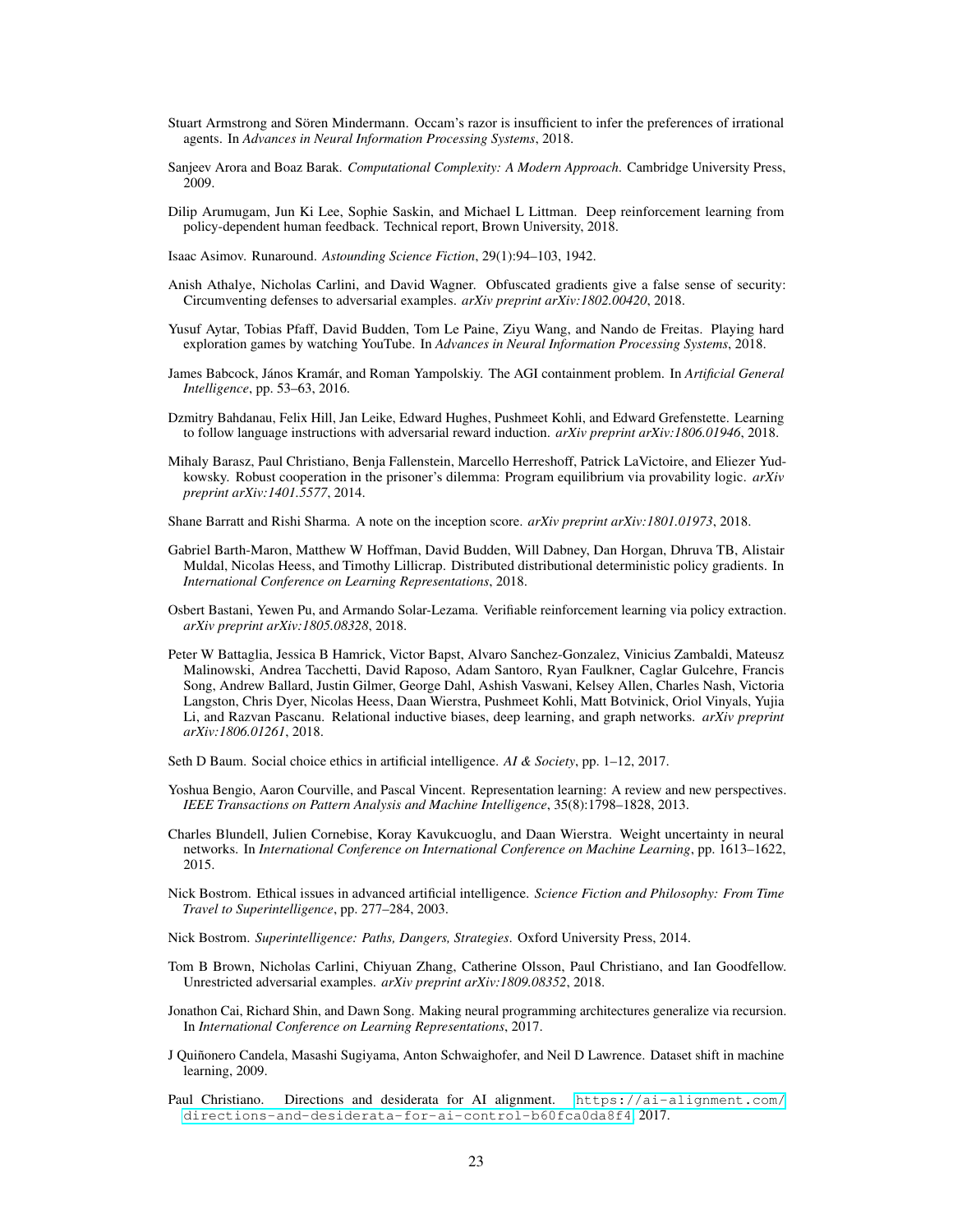- <span id="page-23-7"></span>Paul Christiano, Jan Leike, Tom Brown, Miljan Martic, Shane Legg, and Dario Amodei. Deep reinforcement learning from human preferences. In *Advances in Neural Information Processing Systems*, pp. 4299–4307, 2017.
- <span id="page-23-9"></span>Paul Christiano, Buck Shlegeris, and Dario Amodei. Supervising strong learners by amplifying weak experts. *arXiv preprint arXiv:1810.08575*, 2018.
- <span id="page-23-0"></span>Jack Clark and Dario Amodei. Faulty reward functions in the wild. [https://blog.openai.com/](https://blog.openai.com/faulty-reward-functions/) [faulty-reward-functions/](https://blog.openai.com/faulty-reward-functions/), 2016.
- <span id="page-23-11"></span>Peter Dayan and Geoffrey Hinton. Feudal reinforcement learning. In *Advances in Neural Information Processing Systems*, pp. 271–278, 1993.
- <span id="page-23-21"></span>Abram Demski and Scott Garrabrant. Embedded agency. [https://intelligence.org/](https://intelligence.org/embedded-agency/) [embedded-agency/](https://intelligence.org/embedded-agency/), 2018.

<span id="page-23-2"></span>Daniel Dewey. Learning what to value. In *Artificial General Intelligence*, pp. 309–314, 2011.

- <span id="page-23-15"></span>Finale Doshi-Velez and Been Kim. Towards a rigorous science of interpretable machine learning. *arXiv preprint arXiv:1702.08608*, 2017.
- <span id="page-23-17"></span>Krishnamurthy Dvijotham, Sven Gowal, Robert Stanforth, Relja Arandjelovic, Brendan O'Donoghue, Jonathan Uesato, and Pushmeet Kohli. Training verified learners with learned verifiers. *arXiv preprint arXiv:1805.10265*, 2018a.
- <span id="page-23-16"></span>Krishnamurthy Dvijotham, Robert Stanforth, Sven Gowal, Timothy Mann, and Pushmeet Kohli. A dual approach to scalable verification of deep networks. In *Uncertainty in Artificial Intelligence*, 2018b.
- <span id="page-23-18"></span>Gintare Karolina Dziugaite and Daniel M Roy. Computing nonvacuous generalization bounds for deep (stochastic) neural networks with many more parameters than training data. In *Uncertainty in Artificial Intelligence*, 2017.
- <span id="page-23-4"></span>Layla El Asri, Bilal Piot, Matthieu Geist, Romain Laroche, and Olivier Pietquin. Score-based inverse reinforcement learning. In *International Conference on Autonomous Agents & Multiagent Systems*, pp. 457–465, 2016.
- <span id="page-23-6"></span>Lasse Espeholt, Hubert Soyer, Remi Munos, Karen Simonyan, Volodymir Mnih, Tom Ward, Yotam Doron, Vlad Firoiu, Tim Harley, Iain Dunning, Shane Legg, and Koray Kavukcuoglu. IMPALA: Scalable distributed deep-RL with importance weighted actor-learner architectures. *arXiv preprint arXiv:1802.01561*, 2018.

<span id="page-23-1"></span>Oren Etzioni and Daniel Weld. The first law of robotics (a call to arms). In *AAAI*, pp. 1042–1047, 1994.

- <span id="page-23-19"></span>Owain Evans, Andreas Stuhlmüller, and Noah D Goodman. Learning the preferences of ignorant, inconsistent agents. In *AAAI*, pp. 323–329, 2016.
- <span id="page-23-20"></span>Owain Evans, Andreas Stuhlmüller, Chris Cundy, Ryan Carey, Zachary Kenton, Thomas McGrath, and Andrew Schreiber. Predicting human deliberative judgments with machine learning. Technical report, University of Oxford, 2018.
- <span id="page-23-12"></span>Tom Everitt. *Towards Safe Artificial General Intelligence*. PhD thesis, Australian National University, 2018.
- <span id="page-23-3"></span>Tom Everitt and Marcus Hutter. The alignment problem for Bayesian history-based reinforcement learners. *Under submission*, 2018.
- <span id="page-23-10"></span>Tom Everitt, Victoria Krakovna, Laurent Orseau, and Shane Legg. Reinforcement learning with a corrupted reward channel. In *International Joint Conference on Artificial Intelligence*, pp. 4705–4713, 2017.
- <span id="page-23-22"></span>Tom Everitt, Gary Lea, and Marcus Hutter. AGI safety literature review. *arXiv preprint arXiv:1805.01109*, 2018.
- <span id="page-23-8"></span>Chelsea Finn, Sergey Levine, and Pieter Abbeel. Guided cost learning: Deep inverse optimal control via policy optimization. In *International Conference on Machine Learning*, pp. 49–58, 2016.
- <span id="page-23-5"></span>Johannes Fürnkranz, Eyke Hüllermeier, Weiwei Cheng, and Sang-Hyeun Park. Preference-based reinforcement learning: a formal framework and a policy iteration algorithm. *Machine Learning*, 89(1-2):123–156, 2012.
- <span id="page-23-13"></span>Yarin Gal and Zoubin Ghahramani. Dropout as a Bayesian approximation: Representing model uncertainty in deep learning. In *International Conference on Machine Learning*, pp. 1050–1059, 2016.
- <span id="page-23-14"></span>Yarin Gal, Jiri Hron, and Alex Kendall. Concrete dropout. In *Advances in Neural Information Processing Systems*, pp. 3581–3590, 2017a.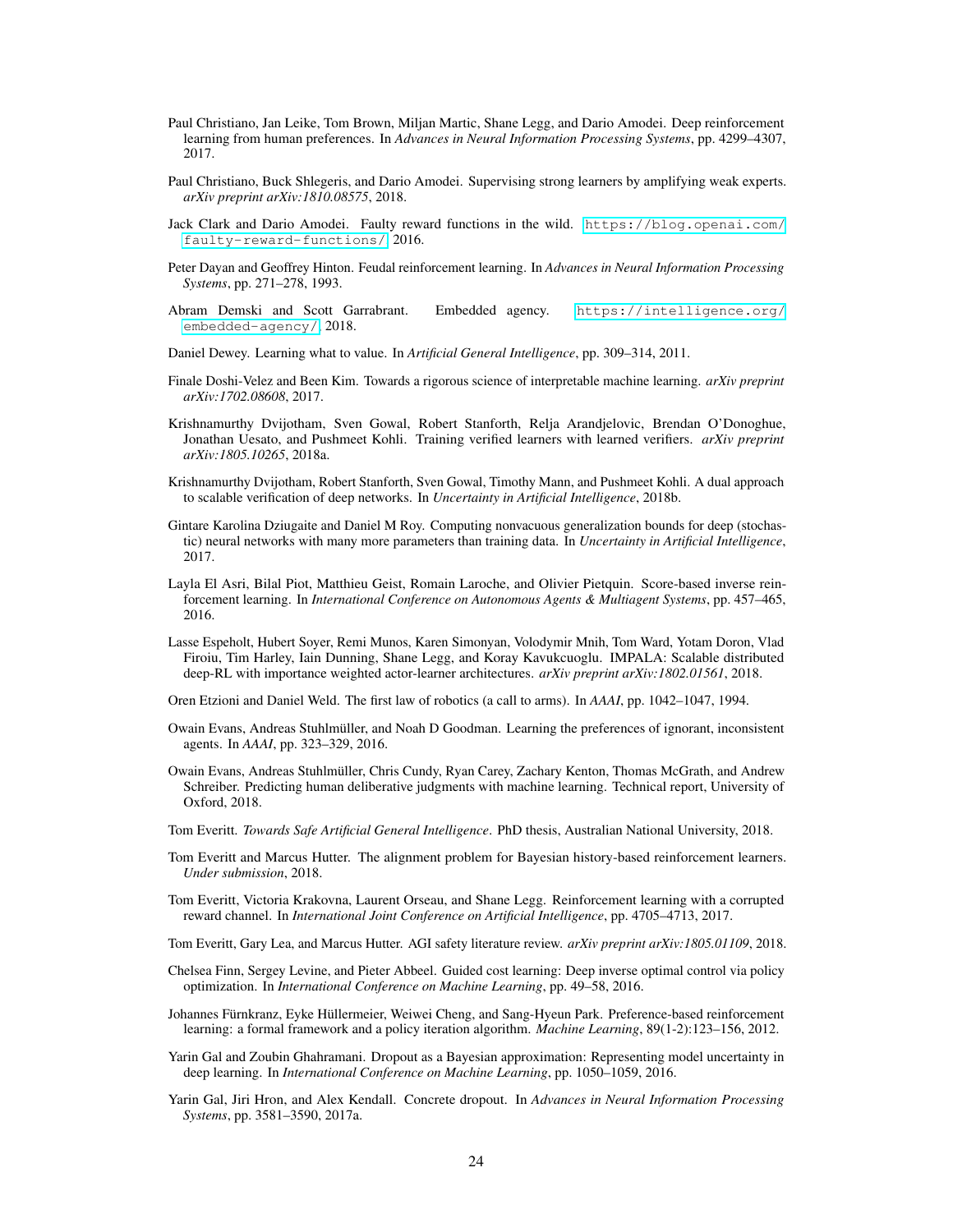- <span id="page-24-12"></span>Yarin Gal, Riashat Islam, and Zoubin Ghahramani. Deep Bayesian active learning with image data. In *International Conference on Machine Learning*, pp. 1183–1192, 2017b.
- <span id="page-24-7"></span>Javier García and Fernando Fernández. A comprehensive survey on safe reinforcement learning. *Journal of Machine Learning Research*, 16(1):1437–1480, 2015.
- <span id="page-24-20"></span>Scott Garrabrant. Sources of intuitions and data on AGI. [https://www.lesswrong.com/posts/](https://www.lesswrong.com/posts/BibDWWeo37pzuZCmL/sources-of-intuitions-and-data-on-agi) [BibDWWeo37pzuZCmL/sources-of-intuitions-and-data-on-agi](https://www.lesswrong.com/posts/BibDWWeo37pzuZCmL/sources-of-intuitions-and-data-on-agi), 2018.
- <span id="page-24-19"></span>Scott Garrabrant, Tsvi Benson-Tilsen, Andrew Critch, Nate Soares, and Jessica Taylor. Logical induction. *arXiv preprint arXiv:1609.03543*, 2016.
- <span id="page-24-8"></span>Justin Gilmer, Ryan P Adams, Ian Goodfellow, David Andersen, and George E Dahl. Motivating the rules of the game for adversarial example research. *arXiv preprint arXiv:1807.06732*, 2018.
- <span id="page-24-14"></span>Xavier Glorot, Antoine Bordes, and Yoshua Bengio. Deep sparse rectifier neural networks. In *Artificial Intelligence and Statistics*, pp. 315–323, 2011.
- <span id="page-24-6"></span>Ian Goodfellow, Jonathon Shlens, and Christian Szegedy. Explaining and harnessing adversarial examples. In *International Conference on Learning Representations*, 2015. URL [http://arxiv.org/abs/1412.](http://arxiv.org/abs/1412.6572) [6572](http://arxiv.org/abs/1412.6572).
- <span id="page-24-5"></span>Ian Goodfellow, Yoshua Bengio, Aaron Courville, and Yoshua Bengio. *Deep learning*. MIT Press, 2016.
- <span id="page-24-15"></span>Ian J Goodfellow, David Warde-Farley, Mehdi Mirza, Aaron Courville, and Yoshua Bengio. Maxout networks. In *International Conference on Machine Learning*, 2013.
- <span id="page-24-10"></span>Alex Graves. Practical variational inference for neural networks. In *Advances in Neural Information Processing Systems*, pp. 2348–2356, 2011.
- <span id="page-24-16"></span>Alex Graves, Greg Wayne, Malcolm Reynolds, Tim Harley, Ivo Danihelka, Agnieszka Grabska-Barwinska, ´ Sergio Gómez Colmenarejo, Edward Grefenstette, Tiago Ramalho, John Agapiou, Adrià Puigdomènech Badia, Karl Moritz Hermann, Yori Zwols, Georg Ostrovski, Adam Cain, Helen King, Christopher Summerfield, Phil Blunsom, Koray Kavukcuoglu, and Demis Hassabis. Hybrid computing using a neural network with dynamic external memory. *Nature*, 538(7626):471, 2016.
- <span id="page-24-17"></span>Sam Greydanus, Anurag Koul, Jonathan Dodge, and Alan Fern. Visualizing and understanding Atari agents. In *International Conference on Machine Learning*, pp. 1792–1801, 2018.
- <span id="page-24-1"></span>Shane Griffith, Kaushik Subramanian, Jonathan Scholz, Charles L Isbell, and Andrea L Thomaz. Policy shaping: Integrating human feedback with reinforcement learning. In *Advances in Neural Information Processing Systems*, pp. 2625–2633, 2013.
- <span id="page-24-13"></span>Chuan Guo, Geoff Pleiss, Yu Sun, and Kilian Q Weinberger. On calibration of modern neural networks. In *International Conference on Machine Learning*, pp. 1321–1330, 2017.
- <span id="page-24-0"></span>Dylan Hadfield-Menell, Stuart Russell, Pieter Abbeel, and Anca Dragan. Cooperative inverse reinforcement learning. In *Advances in Neural Information Processing Systems*, pp. 3909–3917, 2016.
- <span id="page-24-3"></span>Dylan Hadfield-Menell, Anca Dragan, Pieter Abbeel, and Stuart Russell. The off-switch game. In *International Joint Conference on Artificial Intelligence*, pp. 220–227, 2017a.
- <span id="page-24-2"></span>Dylan Hadfield-Menell, Smitha Milli, Pieter Abbeel, Stuart Russell, and Anca Dragan. Inverse reward design. In *Advances in Neural Information Processing Systems*, pp. 6765–6774, 2017b.
- <span id="page-24-9"></span>Dan Hendrycks and Kevin Gimpel. A baseline for detecting misclassified and out-of-distribution examples in neural networks. In *International Conference on Learning Representations*, 2017.
- <span id="page-24-11"></span>José Miguel Hernández-Lobato and Ryan Adams. Probabilistic backpropagation for scalable learning of Bayesian neural networks. In *International Conference on Machine Learning*, pp. 1861–1869, 2015.
- <span id="page-24-18"></span>Todd Hester, Matej Vecerik, Olivier Pietquin, Marc Lanctot, Tom Schaul, Bilal Piot, Dan Horgan, John Quan, Andrew Sendonaris, Gabriel Dulac-Arnold, John Agapiou, Joel Z Leibo, and Audrunas Gruslys. Deep Q-learning from demonstrations. In *AAAI*, 2018.
- <span id="page-24-4"></span>Martin Heusel, Hubert Ramsauer, Thomas Unterthiner, Bernhard Nessler, and Sepp Hochreiter. GANs trained by a two time-scale update rule converge to a local Nash equilibrium. In *Advances in Neural Information Processing Systems*, pp. 6626–6637, 2017.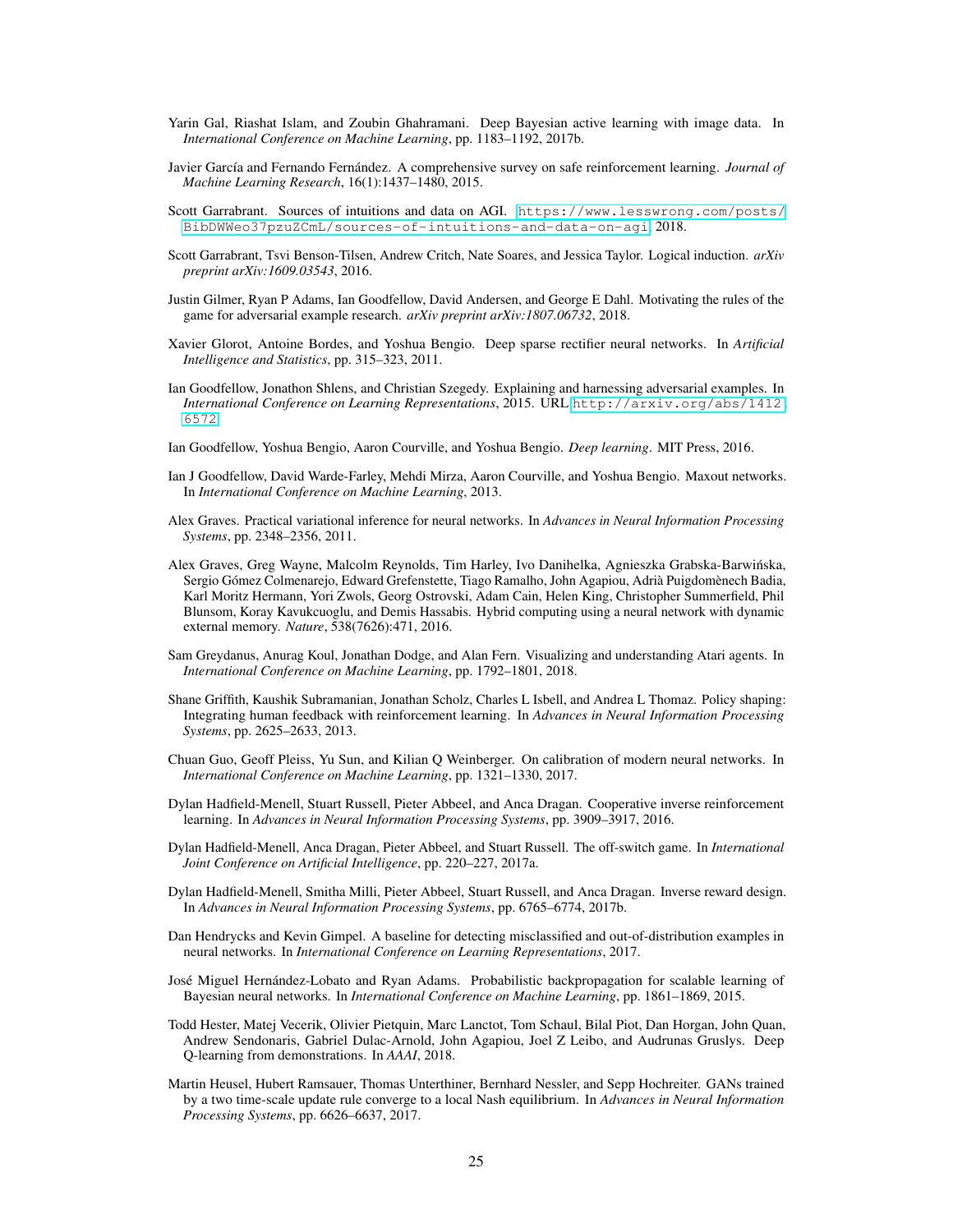- <span id="page-25-6"></span>Jonathan Ho and Stefano Ermon. Generative adversarial imitation learning. In *Advances in Neural Information Processing Systems*, pp. 4565–4573, 2016.
- <span id="page-25-3"></span>Dan Horgan, John Quan, David Budden, Gabriel Barth-Maron, Matteo Hessel, Hado Van Hasselt, and David Silver. Distributed prioritized experience replay. In *International Conference on Learning Representaitons*, 2018.
- <span id="page-25-10"></span>Sandy Huang, Nicolas Papernot, Ian Goodfellow, Yan Duan, and Pieter Abbeel. Adversarial attacks on neural network policies. *arXiv preprint arXiv:1702.02284*, 2017.
- <span id="page-25-21"></span>Marcus Hutter. *Universal artificial intelligence*. Springer, 2005.
- <span id="page-25-7"></span>Borja Ibarz, Jan Leike, Tobias Pohlen, Geoffrey Irving, Shane Legg, and Dario Amodei. Reward learning from human preferences and demonstrations in Atari. In *Advances in Neural Information Processing Systems*, 2018.
- <span id="page-25-4"></span>Alex Irpan. Deep reinforcement learning doesn't work yet. [https://www.alexirpan.com/2018/02/](https://www.alexirpan.com/2018/02/14/rl-hard.html) [14/rl-hard.html](https://www.alexirpan.com/2018/02/14/rl-hard.html), 2018.
- <span id="page-25-9"></span>Geoffrey Irving, Paul Christiano, and Dario Amodei. AI safety via debate. *arXiv preprint arXiv:1805.00899*, 2018.
- <span id="page-25-16"></span>Max Jaderberg, Wojciech M Czarnecki, Iain Dunning, Luke Marris, Guy Lever, Antonio Garcia Castaneda, Charles Beattie, Neil C Rabinowitz, Ari S Morcos, Avraham Ruderman, Nicolas Sonnerat, Tim Green, Louise Deason, Joel Z Leibo, David Silver, Demis Hassabis, Koray Kavukcuoglu, and Thore Graepel. Human-level performance in first-person multiplayer games with population-based deep reinforcement learning. *arXiv preprint arXiv:1807.01281*, 2018.
- <span id="page-25-8"></span>Richard Karp. Reducibility among combinatorial problems. In *Complexity of Computer Computations*, pp. 85–103. Springer, 1972.
- <span id="page-25-19"></span>Guy Katz, Clark Barrett, David L Dill, Kyle Julian, and Mykel J Kochenderfer. Reluplex: An efficient SMT solver for verifying deep neural networks. In *Computer Aided Verification*, pp. 97–117, 2017.
- <span id="page-25-14"></span>Alex Kendall and Yarin Gal. What uncertainties do we need in Bayesian deep learning for computer vision? In *Advances in Neural Information Processing Systems*, pp. 5574–5584, 2017.
- <span id="page-25-17"></span>Been Kim, Justin Gilmer, Fernanda Viegas, Ulfar Erlingsson, and Martin Wattenberg. TCAV: Relative concept importance testing with linear concept activation vectors. *arXiv preprint arXiv:1711.11279*, 2017.
- <span id="page-25-13"></span>Diederik P Kingma, Tim Salimans, and Max Welling. Variational dropout and the local reparameterization trick. In *Advances in Neural Information Processing Systems*, pp. 2575–2583, 2015.
- <span id="page-25-20"></span>William Bradley Knox. *Learning from human-generated reward*. PhD thesis, University of Texas, 2012.
- <span id="page-25-0"></span>William Bradley Knox and Peter Stone. Interactively shaping agents via human reinforcement: The TAMER framework. In *International Conference on Knowledge Capture*, pp. 9–16, 2009.
- <span id="page-25-11"></span>Levente Kocsis and Csaba Szepesvári. Bandit based Monte-Carlo planning. In *European Conference on Machine Learning*, pp. 282–293, 2006.
- <span id="page-25-1"></span>Victoria Krakovna, Laurent Orseau, Miljan Martic, and Shane Legg. Measuring and avoiding side effects using relative reachability. *arXiv preprint arXiv:1806.01186*, 2018.
- <span id="page-25-5"></span>Julia Kreutzer, Joshua Uyheng, and Stefan Riezler. Reliability and learnability of human bandit feedback for sequence-to-sequence reinforcement learning. *arXiv preprint arXiv:1805.10627*, 2018.
- <span id="page-25-2"></span>Alex Krizhevsky, Ilya Sutskever, and Geoffrey Hinton. ImageNet classification with deep convolutional neural networks. In *Advances in Neural Information Processing Systems*, pp. 1097–1105, 2012.
- <span id="page-25-12"></span>David Krueger, Jan Leike, Owain Evans, and John Salvatier. Active reinforcement learning: Observing rewards at a cost. In *Future of Interactive Learning Machines, NIPS Workshop*, 2016.
- <span id="page-25-15"></span>Volodymyr Kuleshov, Nathan Fenner, and Stefano Ermon. Accurate uncertainties for deep learning using calibrated regression. In *International Conference on Machine Learning*, pp. 2801–2809, 2018.
- <span id="page-25-18"></span>Isaac Lage, Andrew Slavin Ross, Been Kim, Samuel J Gershman, and Finale Doshi-Velez. Human-in-the-loop interpretability prior. *arXiv preprint arXiv:1805.11571*, 2018.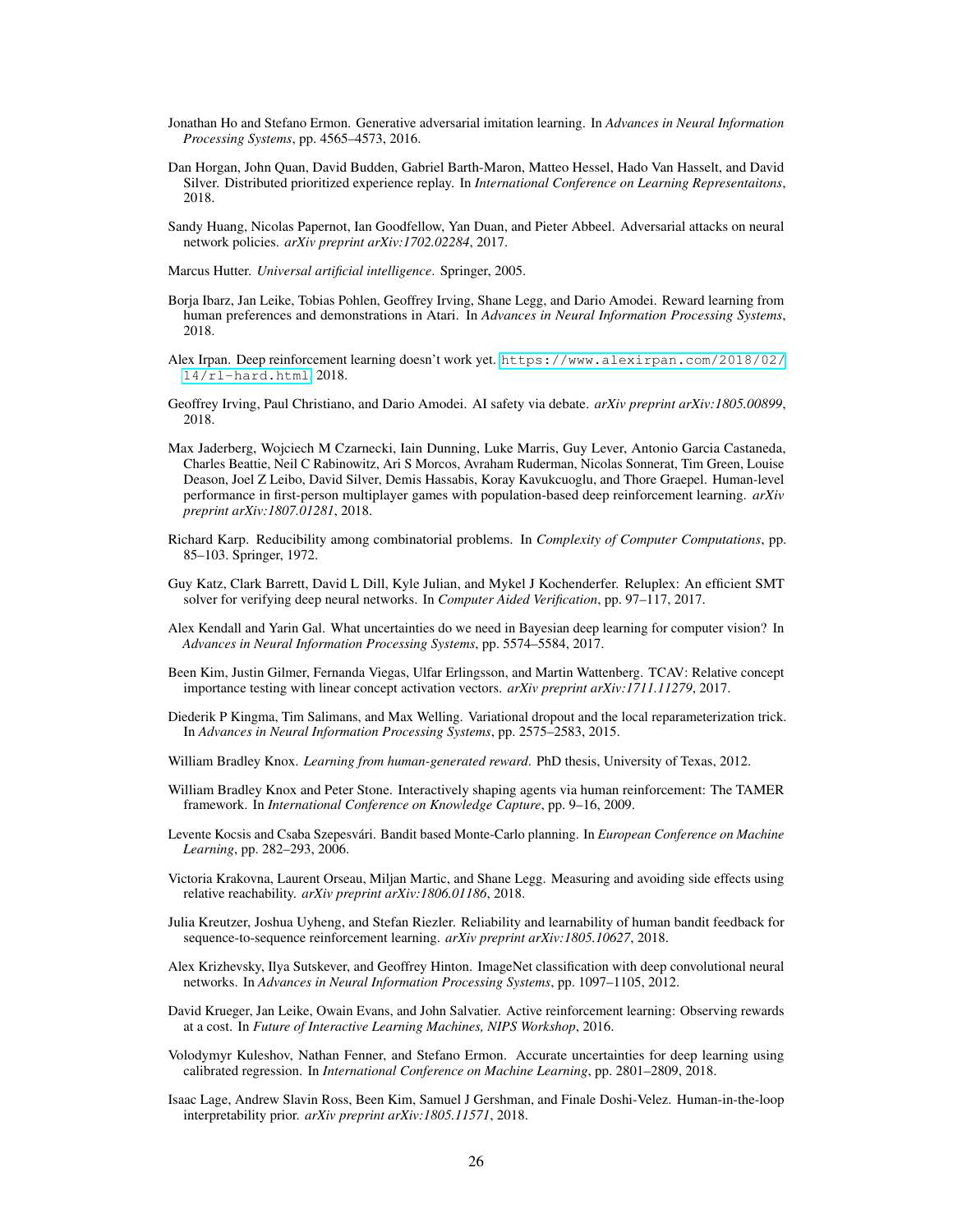- <span id="page-26-15"></span>Balaji Lakshminarayanan, Alexander Pritzel, and Charles Blundell. Simple and scalable predictive uncertainty estimation using deep ensembles. In *Advances in Neural Information Processing Systems*, pp. 6402–6413, 2017.
- <span id="page-26-16"></span>Yann LeCun, Bernhard E Boser, John S Denker, Donnie Henderson, Richard E Howard, Wayne E Hubbard, and Lawrence D Jackel. Handwritten digit recognition with a back-propagation network. In *Advances in Neural Information Processing Systems*, pp. 396–404, 1990.
- <span id="page-26-4"></span>Yann LeCun, Yoshua Bengio, and Geoffrey Hinton. Deep learning. *Nature*, 521(7553):436, 2015.
- <span id="page-26-3"></span>Shane Legg and Marcus Hutter. Universal intelligence: A definition of machine intelligence. *Minds and Machines*, 17(4):391–444, 2007.
- <span id="page-26-1"></span>Joel Lehman, Jeff Clune, Dusan Misevic, Christoph Adami, Julie Beaulieu, Peter J Bentley, Samuel Bernard, Guillaume Belson, David M Bryson, Nick Cheney, Antoine Cully, Stephane Doncieux, Fred C Dyer, Kai Olav Ellefsen, Robert Feldt, Stephan Fischer, Stephanie Forrest, Antoine Frénoy, Christian Gagné, Leni Le Goff, Laura M Grabowski, Babak Hodjat, Frank Hutter, Laurent Keller, Carole Knibbe, Peter Krcah, Richard E Lenski, Hod Lipson, Robert MacCurdy, Carlos Maestre, Risto Miikkulainen, Sara Mitri, David E Moriarty, Jean-Baptiste Mouret, Anh Nguyen, Charles Ofria, Marc Parizeau, David Parsons, Robert T Pennock, William F Punch, Thomas S Ray, Marc Schoenauer, Eric Shulte, Karl Sims, Kenneth O Stanley, François Taddei, Danesh Tarapore, Simon Thibault, Westley Weimer, Richard Watson, and Jason Yosinski. The surprising creativity of digital evolution: A collection of anecdotes from the evolutionary computation and artificial life research communities. *arXiv preprint arXiv:1803.03453*, 2018.
- <span id="page-26-12"></span>Jan Leike and Marcus Hutter. Bad universal priors and notions of optimality. In *Conference on Learning Theory*, pp. 1244–1259, 2015.
- <span id="page-26-18"></span>Jan Leike, Jessica Taylor, and Benya Fallenstein. A formal solution to the grain of truth problem. In *Conference on Uncertainty in Artificial Intelligence*, pp. 427–436, 2016.
- <span id="page-26-2"></span>Jan Leike, Miljan Martic, Victoria Krakovna, Pedro A Ortega, Tom Everitt, Andrew Lefrancq, Laurent Orseau, and Shane Legg. AI safety gridworlds. *arXiv preprint arXiv:1711.09883*, 2017.
- <span id="page-26-9"></span>Timothy P Lillicrap, Jonathan J Hunt, Alexander Pritzel, Nicolas Heess, Tom Erez, Yuval Tassa, David Silver, and Daan Wierstra. Continuous control with deep reinforcement learning. *arXiv preprint arXiv:1509.02971*, 2015.
- <span id="page-26-6"></span>James MacGlashan, Mark K Ho, Robert Loftin, Bei Peng, Guan Wang, David L Roberts, Matthew E Taylor, and Michael L Littman. Interactive learning from policy-dependent human feedback. In *International Conference on Machine Learning*, pp. 2285–2294, 2017.
- <span id="page-26-13"></span>Aleksander Madry, Aleksandar Makelov, Ludwig Schmidt, Dimitris Tsipras, and Adrian Vladu. Towards deep learning models resistant to adversarial attacks. *arXiv preprint arXiv:1706.06083*, 2017.
- <span id="page-26-10"></span>Gary Marcus. Deep learning: A critical appraisal. *arXiv preprint arXiv:1801.00631*, 2018.
- <span id="page-26-11"></span>Masterjun. SNES Super Mario World (USA) "arbitrary code execution" in 02:25.19. [http://tasvideos.](http://tasvideos.org/2513M.html) [org/2513M.html](http://tasvideos.org/2513M.html), 2014.
- <span id="page-26-0"></span>Cade Metz. In two moves, AlphaGo and Lee Sedol redefined the future. [https://www.wired.com/](https://www.wired.com/2016/03/two-moves-alphago-lee-sedol-redefined-future/) [2016/03/two-moves-alphago-lee-sedol-redefined-future/](https://www.wired.com/2016/03/two-moves-alphago-lee-sedol-redefined-future/), 2016.
- <span id="page-26-5"></span>Smitha Milli, Dylan Hadfield-Menell, Anca Dragan, and Stuart Russell. Should robots be obedient? In *International Joint Conference on Artificial Intelligence*, pp. 4754–4760, 2017.
- <span id="page-26-8"></span>Volodymyr Mnih, Koray Kavukcuoglu, David Silver, Andrei A Rusu, Joel Veness, Marc G Bellemare, Alex Graves, Martin Riedmiller, Andreas K Fidjeland, Georg Ostrovski, Stig Petersen, Charles Beattie, Amir Sadik, Ioannis Antonoglou, Helen King, Dharshan Kumaran, Daan Wierstra, Shane Legg, and Demis Hassabis. Human-level control through deep reinforcement learning. *Nature*, 518(7540):529, 2015.
- <span id="page-26-7"></span>Volodymyr Mnih, Adria Puigdomenech Badia, Mehdi Mirza, Alex Graves, Timothy Lillicrap, Tim Harley, David Silver, and Koray Kavukcuoglu. Asynchronous methods for deep reinforcement learning. In *International Conference on Machine Learning*, pp. 1928–1937, 2016.

<span id="page-26-14"></span>Brendan Mulvaney. Red teams. *Marine Corps Gazette*, 96(7):63, 2012.

<span id="page-26-17"></span>Vinod Nair and Geoffrey E Hinton. Rectified linear units improve restricted Boltzmann machines. In *International Conference on Machine Learning*, pp. 807–814, 2010.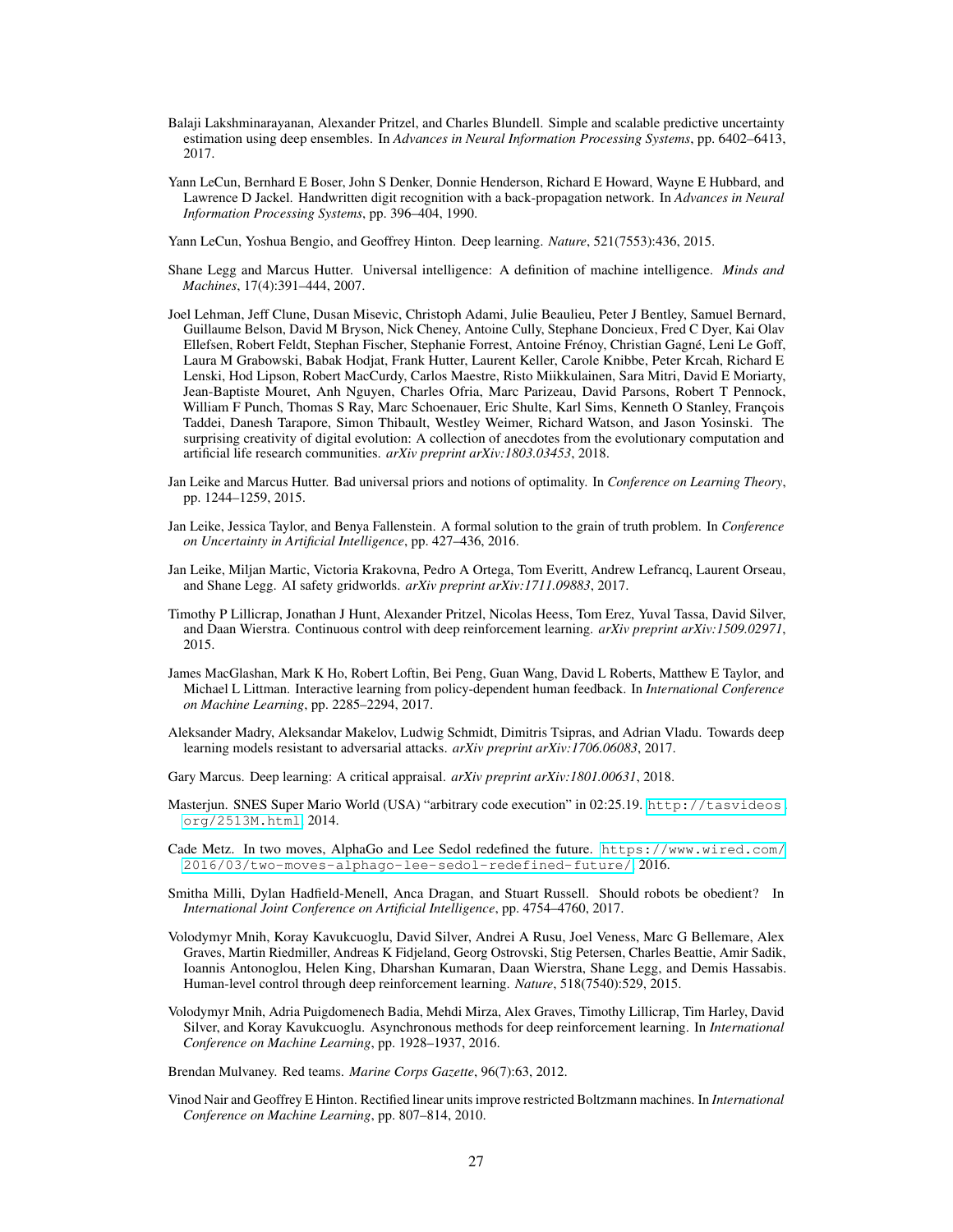- <span id="page-27-5"></span>Andrew Ng and Stuart Russell. Algorithms for inverse reinforcement learning. In *International Conference on Machine Learning*, pp. 663–670, 2000.
- <span id="page-27-12"></span>Andrew Ng, Daishi Harada, and Stuart Russell. Policy invariance under reward transformations: Theory and application to reward shaping. In *International Conference on Machine Learning*, pp. 278–287, 1999.
- <span id="page-27-17"></span>Chris Olah, Arvind Satyanarayan, Ian Johnson, Shan Carter, Ludwig Schubert, Katherine Ye, and Alexander Mordvintsev. The building blocks of interpretability. *Distill*, 2018. [https://distill.pub/2018/](https://distill.pub/2018/building-blocks) [building-blocks](https://distill.pub/2018/building-blocks).
- <span id="page-27-3"></span>Stephen Omohundro. The basic AI drives. In *Artificial General Intelligence*, pp. 483–492, 2008.
- <span id="page-27-14"></span>Laurent Orseau. Asymptotic non-learnability of universal agents with computable horizon functions. *Theoretical Computer Science*, 473:149–156, 2013.
- <span id="page-27-6"></span>Laurent Orseau and Stuart Armstrong. Safely interruptible agents. In *Conference on Uncertainty in Artificial Intelligence*, pp. 557–566, 2016.
- <span id="page-27-22"></span>Laurent Orseau and Mark Ring. Space-time embedded intelligence. In *Artificial General Intelligence*, pp. 209–218, 2012.
- <span id="page-27-1"></span>Pedro A Ortega, Vishal Maini, and the DeepMind safety team. Building safe artificial intelligence: specification, robustness, and assurance. [https://medium.com/@deepmindsafetyresearch/](https://medium.com/@deepmindsafetyresearch/building-safe-artificial-intelligence-52f5f75058f1) [building-safe-artificial-intelligence-52f5f75058f1](https://medium.com/@deepmindsafetyresearch/building-safe-artificial-intelligence-52f5f75058f1), 2018.
- <span id="page-27-7"></span>Kishore Papineni, Salim Roukos, Todd Ward, and Wei-Jing Zhu. BLEU: A method for automatic evaluation of machine translation. In *Association for Computational Linguistics*, pp. 311–318, 2002.
- <span id="page-27-16"></span>Philip Peter. Watching all the movies ever made. [http://www.justgeek.de/](http://www.justgeek.de/watching-all-the-movies-ever-made/) [watching-all-the-movies-ever-made/](http://www.justgeek.de/watching-all-the-movies-ever-made/), 2014.
- <span id="page-27-20"></span>Dean A Pomerleau. Efficient training of artificial neural networks for autonomous navigation. *Neural Computation*, 3(1):88–97, 1991.
- <span id="page-27-2"></span>Mahendra Prasad. Social choice and the value alignment problem. In *Artificial Intelligence Safety and Security*, pp. 291–314. Chapman and Hall/CRC, 2018.
- <span id="page-27-15"></span>Mark O Riedl and Brent Harrison. Using stories to teach human values to artificial agents. In *AAAI Workshop: AI, Ethics, and Society*, 2016.
- <span id="page-27-13"></span>Mark Ring and Laurent Orseau. Delusion, survival, and intelligent agents. In *Artificial General Intelligence*, pp. 11–20, 2011.
- <span id="page-27-9"></span>David E Rumelhart, Geoffrey E Hinton, and Ronald J Williams. Learning internal representations by error propagation. In *Parallel distributed processing: Explorations in the Microstructure of Cognition*, volume 1. MIT Press, 1986.
- <span id="page-27-4"></span>Stuart Russell. Learning agents for uncertain environments. In *Conference on Computational Learning Theory*, pp. 101–103, 1998.
- <span id="page-27-0"></span>Stuart Russell, Daniel Dewey, and Max Tegmark. Research priorities for robust and beneficial artificial intelligence. *AI Magazine*, 36(4):105–114, 2015.
- <span id="page-27-8"></span>Tim Salimans, Ian Goodfellow, Wojciech Zaremba, Vicki Cheung, Alec Radford, and Xi Chen. Improved techniques for training GANs. In *Advances in Neural Information Processing Systems*, pp. 2234–2242, 2016.
- <span id="page-27-21"></span>Paul A Samuelson. A note on the pure theory of consumer's behaviour. *Economica*, 5(17):61–71, 1938.
- <span id="page-27-19"></span>William Saunders, Girish Sastry, Andreas Stuhlmueller, and Owain Evans. Trial without error: Towards safe reinforcement learning via human intervention. In *International Conference on Autonomous Agents and MultiAgent Systems*, pp. 2067–2069, 2018.
- <span id="page-27-18"></span>Jürgen Schmidhuber. Gödel machines: Self-referential universal problem solvers making provably optimal self-improvements. In *Artificial General Intelligence*, 2007.
- <span id="page-27-10"></span>John Schulman, Sergey Levine, Pieter Abbeel, Michael Jordan, and Philipp Moritz. Trust region policy optimization. In *International Conference on Machine Learning*, pp. 1889–1897, 2015.
- <span id="page-27-11"></span>John Schulman, Filip Wolski, Prafulla Dhariwal, Alec Radford, and Oleg Klimov. Proximal policy optimization algorithms. *arXiv preprint arXiv:1707.06347*, 2017.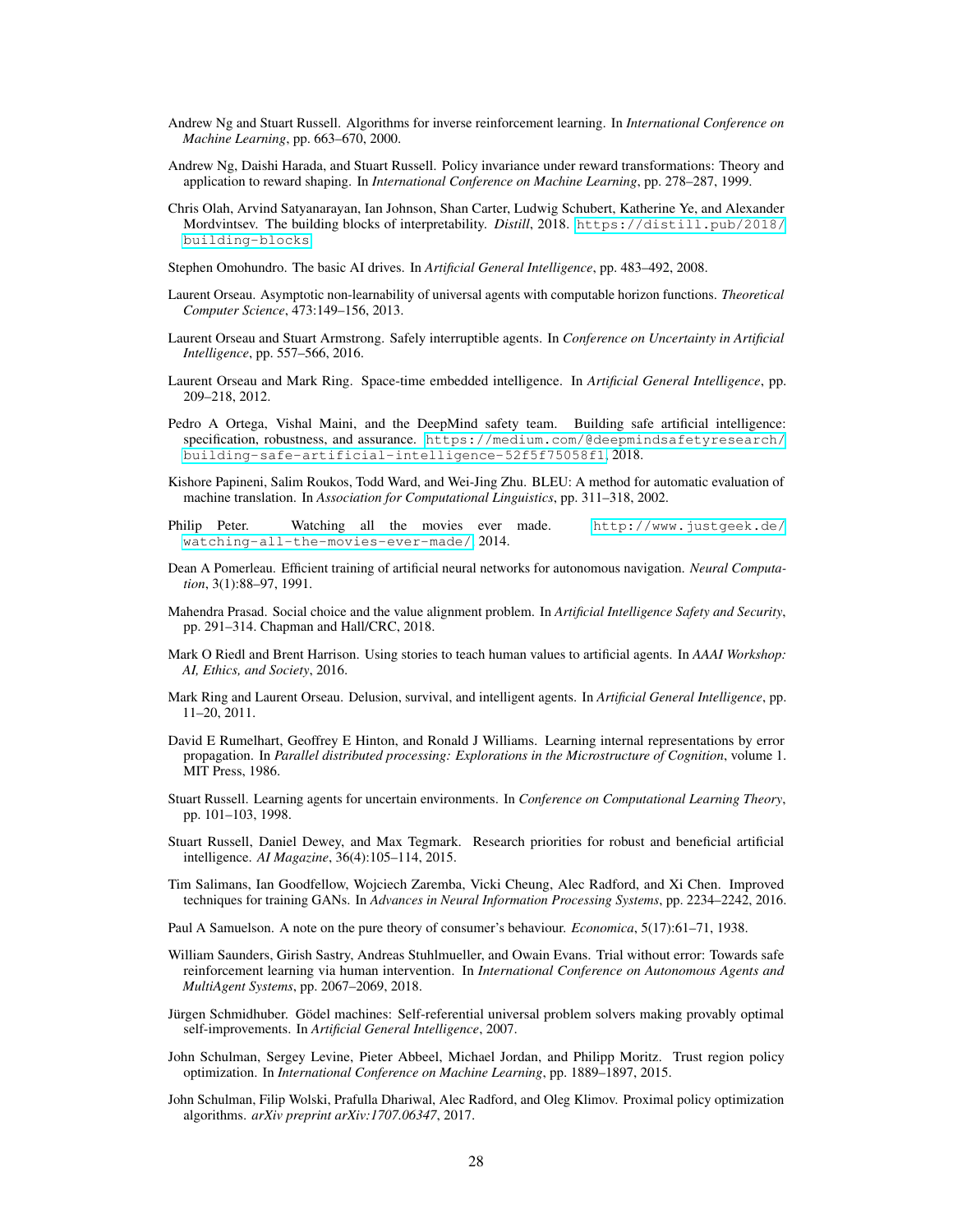- <span id="page-28-15"></span>Sebastian Schulze and Owain Evans. Active reinforcement learning with monte-carlo tree search. *arXiv preprint arXiv:1803.04926*, 2018.
- <span id="page-28-16"></span>Burr Settles. Active learning. *Synthesis Lectures on Artificial Intelligence and Machine Learning*, 6(1):1–114, 2012.
- <span id="page-28-17"></span>Alireza Shafaei, Mark Schmidt, and James J Little. Does your model know the digit 6 is not a cat? a less biased evaluation of "outlier" detectors. *arXiv preprint arXiv:1809.04729*, 2018.
- <span id="page-28-4"></span>Shai Shalev-Shwartz, Shaked Shammah, and Amnon Shashua. On a formal model of safe and scalable selfdriving cars. *arXiv preprint arXiv:1708.06374*, 2017.
- <span id="page-28-7"></span>David Silver, Aja Huang, Chris J Maddison, Arthur Guez, Laurent Sifre, George Van Den Driessche, Julian Schrittwieser, Ioannis Antonoglou, Veda Panneershelvam, Marc Lanctot, Sander Dieleman, Dominik Grewe, John Nham, Nal Kalchbrenner, Ilya Sutskever, Timothy Lillicrap, Madeleine Leach, Koray Kavukcuoglu, Thore Graepel, and Demis Hassabis. Mastering the game of Go with deep neural networks and tree search. *Nature*, 529(7587):484, 2016.
- <span id="page-28-20"></span>David Silver, Julian Schrittwieser, Karen Simonyan, Ioannis Antonoglou, Aja Huang, Arthur Guez, Thomas Hubert, Lucas Baker, Matthew Lai, Adrian Bolton, Yutian Chen, Timothy Lillicrap, Fan Hui, Laurent Sifre, George van den Driessche, Graepel Thore, and Demis Hassabis. Mastering the game of Go without human knowledge. *Nature*, 550(7676):354, 2017.
- <span id="page-28-0"></span>Nate Soares. The value learning problem. Technical report, Machine Intelligence Research Institute, 2015.
- <span id="page-28-2"></span>Nate Soares and Benya Fallenstein. Agent foundations for aligning machine intelligence with human interests: a technical research agenda. In *The Technological Singularity*, pp. 103–125. Springer, 2017.
- <span id="page-28-6"></span>Nate Soares, Benja Fallenstein, Stuart Armstrong, and Eliezer Yudkowsky. Corrigibility. In *AAAI Workshop on Artificial Intelligence and Ethics*, 2015.
- <span id="page-28-8"></span>Thilo Stadelmann, Mohammadreza Amirian, Ismail Arabaci, Marek Arnold, Gilbert François Duivesteijn, Ismail Elezi, Melanie Geiger, Stefan Lörwald, Benjamin Bruno Meier, Katharina Rombach, and Lukas Tuggener. Deep learning in the wild. *arXiv preprint arXiv:1807.04950*, 2018.
- <span id="page-28-12"></span>Bradly C Stadie, Pieter Abbeel, and Ilya Sutskever. Third-person imitation learning. In *International Conference on Learning Representations*, 2017.
- <span id="page-28-19"></span>Andreas Stuhlmüller. Factored cognition. <https://ought.org/projects/factored-cognition>, 2018.
- <span id="page-28-3"></span>Richard Sutton and Andrew Barto. *Reinforcement Learning: An Introduction*. MIT press, 2nd edition, 2018.
- <span id="page-28-13"></span>Richard Sutton, Doina Precup, and Satinder Singh. Between MDPs and semi-MDPs: A framework for temporal abstraction in reinforcement learning. *Artificial intelligence*, 112(1-2):181–211, 1999.
- <span id="page-28-5"></span>Christian Szegedy, Wojciech Zaremba, Ilya Sutskever, Joan Bruna, Dumitru Erhan, Ian Goodfellow, and Rob Fergus. Intriguing properties of neural networks. *arXiv preprint arXiv:1312.6199*, 2013.
- <span id="page-28-1"></span>Jessica Taylor, Eliezer Yudkowsky, Patrick LaVictoire, and Andrew Critch. Alignment for advanced machine learning systems. Technical report, Machine Intelligence Research Institute, 2016.
- <span id="page-28-10"></span>Andrea L Thomaz and Cynthia Breazeal. Teachable robots: Understanding human teaching behavior to build more effective robot learners. *Artificial Intelligence*, 172(6–7):716–737, 2008.
- <span id="page-28-11"></span>Josh Tobin, Rachel Fong, Alex Ray, Jonas Schneider, Wojciech Zaremba, and Pieter Abbeel. Domain randomization for transferring deep neural networks from simulation to the real world. In *Intelligent Robots and Systems*, pp. 23–30, 2017.
- <span id="page-28-18"></span>Andrew Trask, Felix Hill, Scott Reed, Jack Rae, Chris Dyer, and Phil Blunsom. Neural arithmetic logic units. In *Advances in Neural Information Processing Systems*, 2018.
- <span id="page-28-9"></span>Hsiao-Yu Fish Tung, Adam W Harley, Liang-Kang Huang, and Katerina Fragkiadaki. Reward learning from narrated demonstrations. In *Computer Vision and Pattern Recognition*, pp. 7004–7013, 2018.
- <span id="page-28-14"></span>Jonathan Uesato, Brendan O'Donoghue, Aaron van den Oord, and Pushmeet Kohli. Adversarial risk and the dangers of evaluating against weak attacks. In *International Conference on Machine Learning*, pp. 5025–5034, 2018.